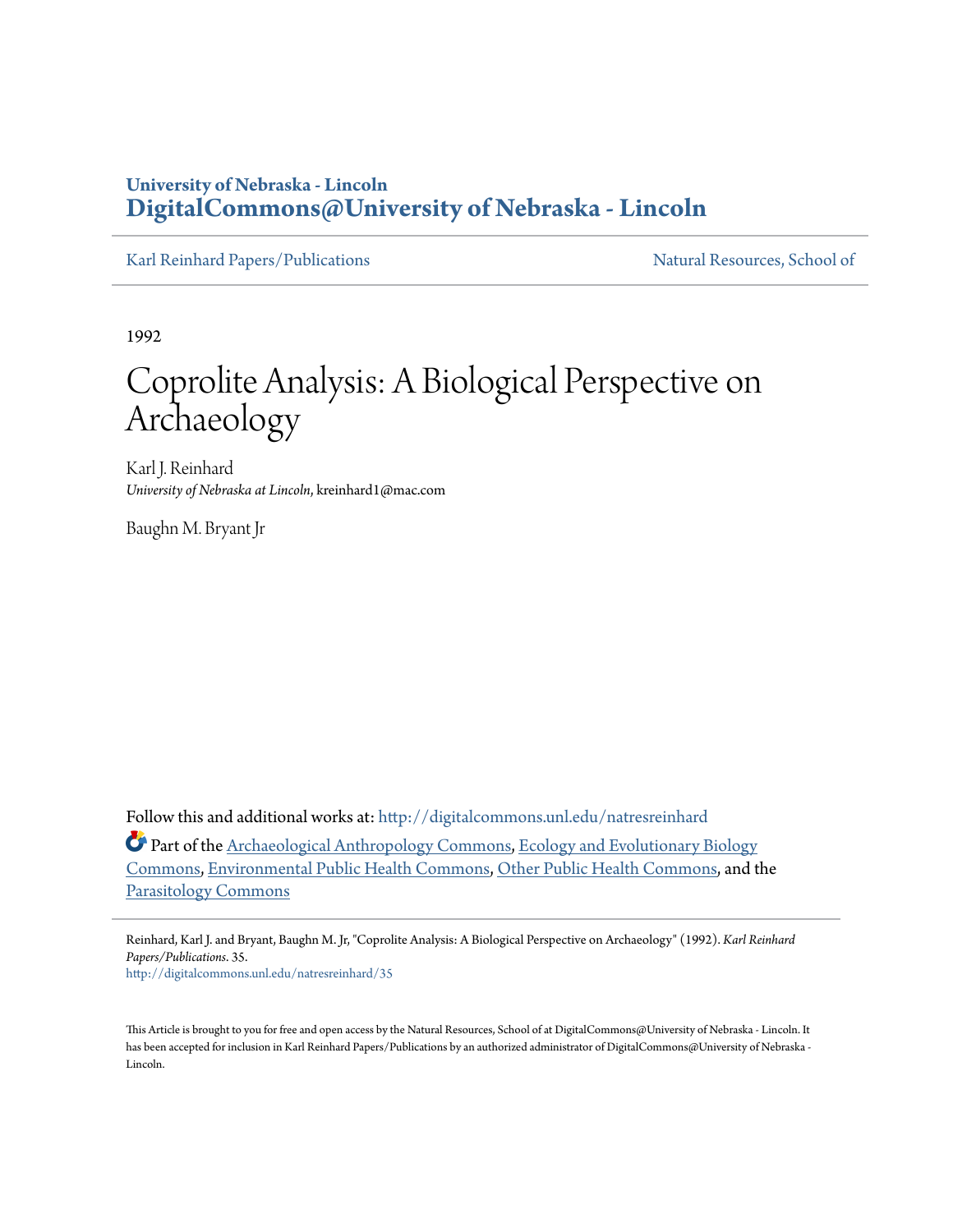Coprolite<br>
A Biological Analysis A Biological Perspective on Archaeology KARL J. REINHARD and VAUGHN M. BRYANT, JR.

The most remarkable dietary remains recoverable from archaeological contexts are coprolites. Coprolites are desiccated or mineralized feces that are preserved in sheltered and open sites in arid regions, primarily in the New World. These dietary remains are remarkable from several perspectives. They typically contain a variety of macroscopic and microscopic remains that form interrelated data sets for the reconstruction of diets. Because contexts containing coprolites are typified by excellent preservation, the remains coprolites contain tend to be in better states of preservation than dietary remains recovered from nonfecal deposits. Coprolites also contain the well-preserved remains of intestinal parasites and pathogens which affected prehistoric health. Thus, coprolites provide excellent evidence of diet and disease for arid regions.

Today, coprolites are recovered from caves, open sites, mummies, and occasionally from burials. Latrine deposits and trash middens are another source of coprolite data, even when individual coprolites are not identifiable in the soil matrix. Our paper offers a history of coprolite research, critically examines the types of data which can be recovered from human coprolites, evaluates interpretive value of coprolite data, and summarizes current directions in coprolite studies.

# History of Coprolite Analysis

The term coprolite, first coined by Buckland (1829), comes originally from the paleontological literature and was initially applied to mineralized dinosaur feces. Currently, the term refers to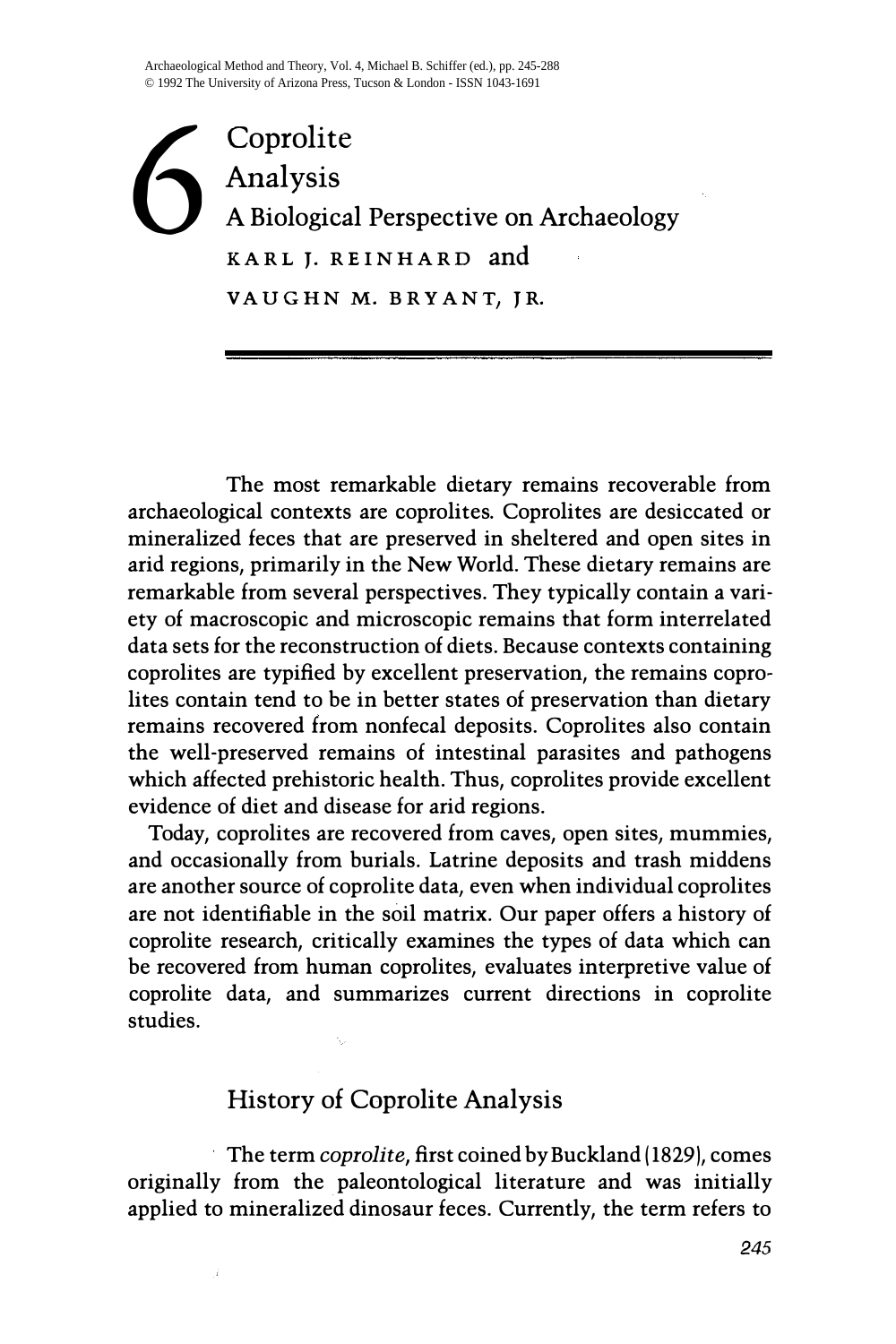feces and mummy intestinal contents preserved by desiccation (Callen and Cameron 1960; Callen 1965; Heizer and Napton 1969; Bryant 1974aj Fry 1977, 1980, 1985; Turpin et al. 1986). Thus, the term coprolite encompasses fecal material preserved either by mineralization or desiccation, from both paleontological and archaeological contexts.

Coprolite studies have gone through three historical phases. The first began in 1829 when the term was coined, and ended in 1960 when Callen began intensive coprolite analysis and standardization of analytical techniques. This early phase is characterized by diverse pioneering efforts by a number of individuals. The second phase began in 1960 with Callen's early analyses and ended with his death in 1970. It was during this period, largely due to Callen's efforts, that techniques were developed, specialized studies of pollen, parasites, and macrofossils were initiated, and wide interest in coprolite analysis was first sparked. This period laid the foundations for current coprolite research. The last phase began in 1970 and extends to the present. It is characterized by refinement in techniques and broader applications of coprolite analysis to archaeological questions.

Harshberger (1896) was the first to realize the potential value of human coprolite analysis. He suggested that seeds and bones found in prehistoric feces offer clues to ancient diet. Later, Young (1910) examined macroscopic plant remains in human coprolites from Salts and Mammoth caves in Kentucky. A variety of macroscopic plant remains were also recovered from intestinal contents of mummies in Nubia (Jones 1910). Netolitsky (1911, 1912) identified a number of dietary components in coprolites from Egyptian mummies including macroscopic plant remains and animal bone. Although not from coprolites per se, Warren (1911) examined the visceral area of an English, Bronze Age skeleton and found a variety of edible seeds. Loud and Harrington (1929) were the next to report on the analysis of human coprolites. From their study of fecal remains found in Lovelock Cave, Nevada, they suggested that prehistoric diet patterns included a variety of wild seed types and plant fibers. Macroscopic plant food remains were found in coprolite material from the Newt Kash Hollow Shelter in Kentucky (Jones 1936) and in dried fecal remains found in a mummy recovered from a rock shelter site in Arkansas (Wakefield and Dellinger 1936). Wakefield and Dellinger's study was a landmark in coprolite research in that chemical and microscopic analyses of fecal remains were undertaken and the data were related to prehistoric health.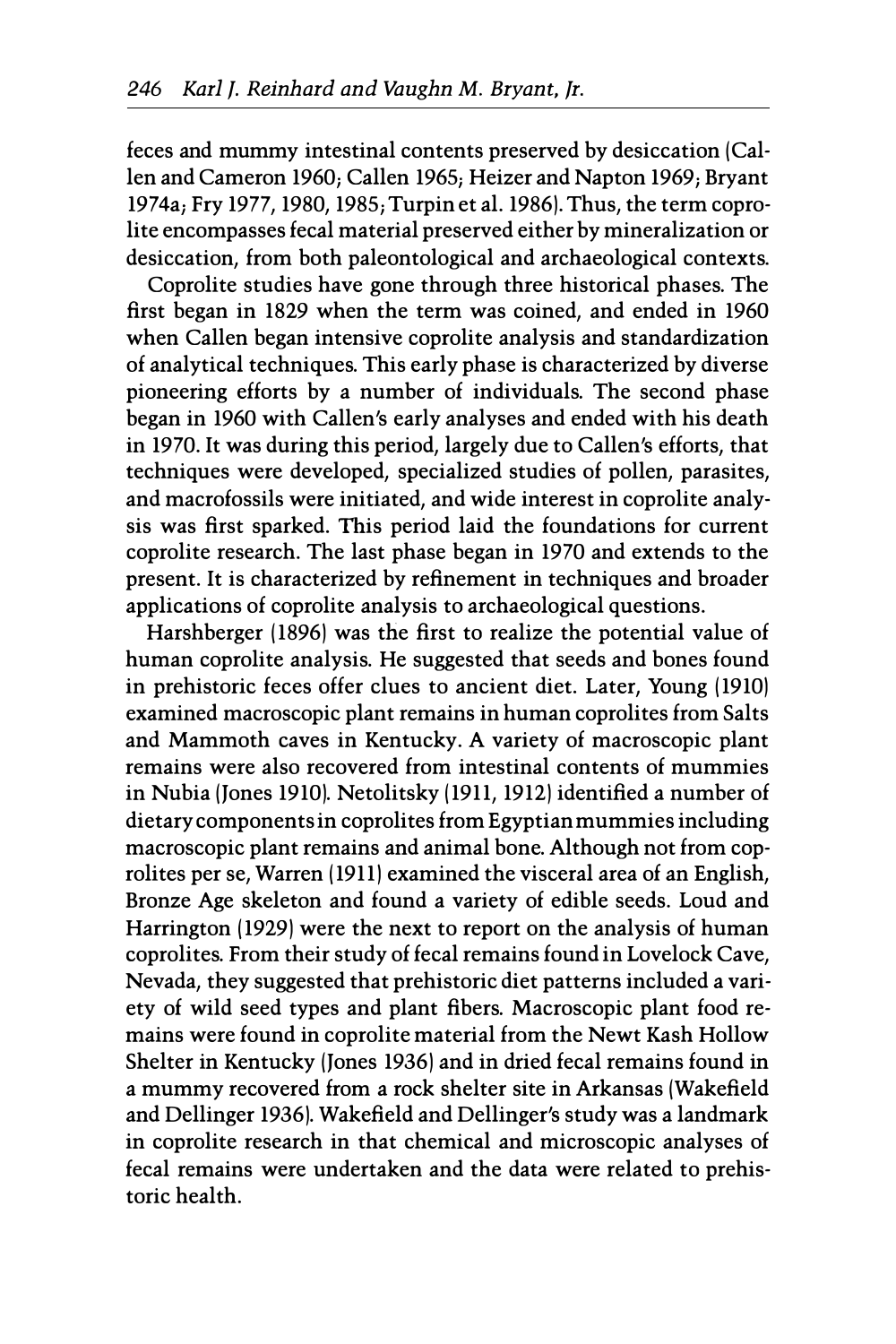By the late 1950s there was a growing interest in coprolite research. Sperry and Fonner completed a study of macroscopic plant and animal constituents of human coprolites from Danger Cave (Jennings, 1957). This was the first study to include hair and feather analysis. Webb and Baby (1957) looked at a few human coprolites from caves in eastern Kentucky and found evidence of sunflower and goosefoot seeds as well as insects. MacNeish (1958) noted that human coprolites recovered from sites in Tamaulipas, Mexico, contained maguey fibers, squash seeds, insect fragments, and pieces of snail shells.

It was during this initial period that the search for parasites in the archaeological record began. The first evidence of prehistoric parasitism was derived from the study of the colon contents of mummies. In the New World, an Inca mummy provided the first evidence of ancient parasitism (Pizzi and Shenone 1954) in the form of Trichuris trichiura (whipworm) eggs.

During the 1960s there were a number of new studies conducted on human fecal materials. Coprolite analysis during this period was dominated by Callen, who emerged as the first coprolite specialist. Callen and Cameron (1960) reported their analysis of human coprolites recovered from Huaca Prieta, an open midden on the coast of Peru. Callen then published the account of his analysis of human coprolites from the Ocampo caves of Tamaulipas, Mexico (Callen 1963). Later, he reported on the completed analysis of additional human fecal materials recovered from several Peruvian archaeological sites (Callen 1965). Callen completed three other studies and had begun a fourth before his untimely death in 1970.

The analysis of over 100 human coprolites from Tehuacán, Mexico, was of critical importance to archaeology because it dealt with diet changes before, during, and after the period of early plant domestication in Mesoamerica (Callen 1967a, 1968). Callen (1969) also became the first person to examine the contents of human feces from Middle Paleolithic (ca. 75,000 B.P.) age deposits. The last report published before his death (Callen and Martin 1969) reported the diet patterns of the prehistoric peoples who lived in Glen Canyon, Utah. In 1970, he began the analysis of human feces recovered from rock shelter and cave deposits near Ayacucho, Peru, but, unfortunately, died of a heart attack in the field before that study could be completed (Bryant 1974c).

Concurrent with Callen, other researchers began to recognize the importance of human coprolite analysis. A series of reports resulted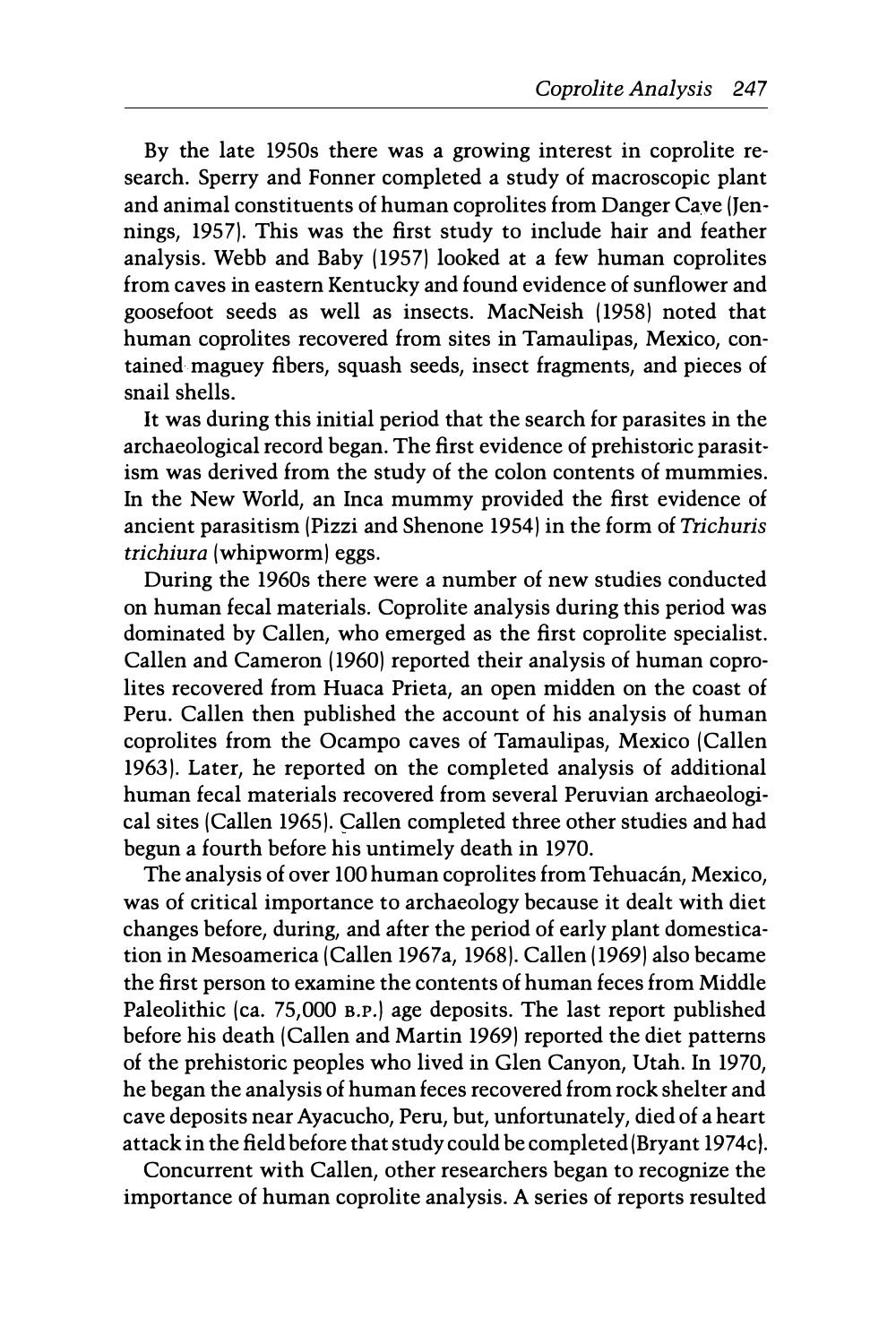from the analysis of human feces found at Lovelock Cave, Nevada (Ambro 1967; Cowan 1967; Heizer 1960, 1967, 1969; Heizer and Napton 1969; Napton and Brunettii 1969; Roust 1967; Tubbs and Berger 1967). Other human coprolite studies conducted during the 1960s included Bryant (1969), who reported on the analysis of 43 human coprolites recovered from southwest Texas; Fry (1977), who completed his analysis of human feces recovered from Danger Cave, Utah; and Watson and Yarnell (1966), who described feces from Salts Cave, Kentucky.

In the mid-1960s Martin and Sharrock (1964) introduced a new concept to the study of human feces; pollen analysis. In their initial study of 54 human coprolites from the Glen Canyon area they found that the pollen contents of coprolites could provide information relative to the understanding of prehistoric diet, seasonal camp site occupation, and insights into the use of specific plants (such as juniper) which are not otherwise represented in coprolite samples. Soon, other pollen analyses of human coprolites followed. These included the studies in southwest Texas (Bryant 1969; Bryant and Larson 1968; Riskind 1970), the Great Basin (Napton and Kelso 1969; Hall 1972); and from Kentucky (Bryant 1974b; Schoenwetter 1974).

In Europe, the study of ancient latrine deposits was providing clues on the extent and spread of Medieval parasitism (Gooch 1983; Jones 1985; Pike 1975; Taylor 1955). Latrine studies demonstrated that fecal remains could be recovered from archaeological sites, even though no distinct coprolites remained. Although occasional studies of latrine soils were attempted in the Americas (Hevly et al. 1979; Reinhard et al. 1986), coprolite analyses have remained a primary source of New World parasite evidence.

The years since 1970 have seen a refinement in coprolite analysis and interpretive techniques. New macrofossil quantification techniques were developed by researchers such as Yarnell (Watson and Yarnell 1966), Bryant (1974a, b, c), Fry (1977, 1985), and Minnis (1989). In addition, macrofossil analysis expanded to include the identification of mollusk remains (Jones 1988a) and detailed descriptions of faunal remains (Czaplewski 1985; Reinhard 1985a, 1988b; Sobolik 1988a; Williams-Dean 1978). Comparative analysis of coprolites from different sites and regions was also developed (Fry 1977, 1980; Gasser 1982; Minnis 1989; Reinhard 1988a, 1990; Reinhard and Jones n.d.; Sobolik 1988a; Stiger 1977) as well as studies of dietary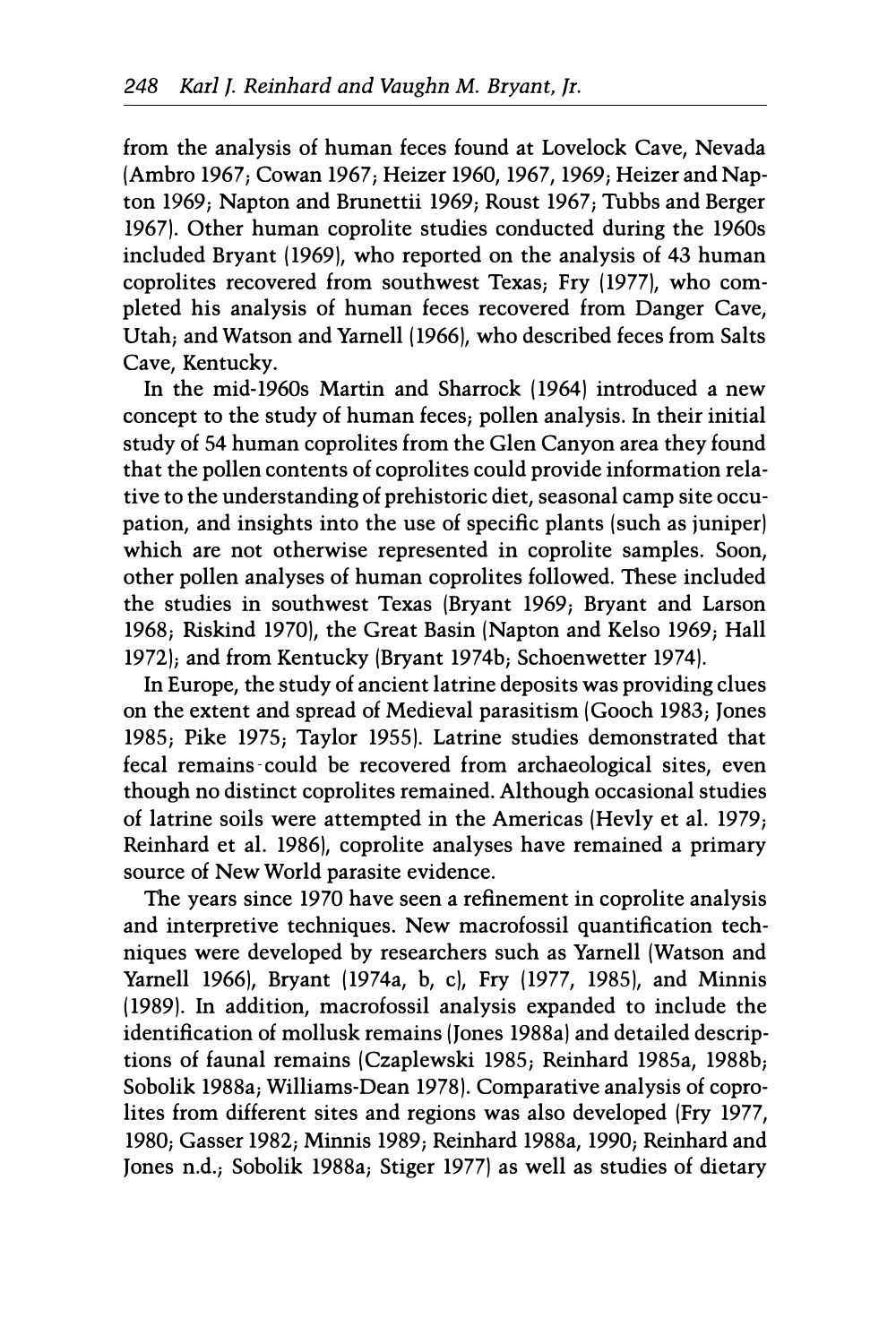change through time at one site [Minnis 1989; Hall 1977; Stock 1983; Reinhard, Jones, and Barros n.d.).

Pollen analyses of coprolites have also undergone pronounced refinement. Methods for interpreting dietary versus environmental pollen taxa were developed [Bryant 1974a, 1974b, 1986; Clary 1984; Scott 1979; Williams-Dean 1978). Experimental studies of pollen movement through the human digestive tract were examined by Kelso (1976) and later by Williams-Dean (1978). Kelso (1976) and Aasen (1984) worked with pollen concentration techniques in feces and coprolites, but it has been the recent studies by Reinhard et al.  $(1991)$  and Sobolik  $(1988b)$  that have given us a better understanding of how to use concentration values to document the prodigious amount of pollen present in coprolites.

Coprolite research has expanded to include study of phytoliths [Bryant 1974a; Bryant and Williams-Dean 1975; Reinhard 1985a), mycology [Reinhard 1985b; Reinhard et al. 1989), acarology [Kliks 1988), microbiology [Stiger 1977; Williams-Dean 1978), nutrition [Reinhard 1988b; Reinhard, Jones, and Barros n.d.; Sobolik 1988a), and chemistry [Fry 1977; Moore et al. 1984; Bercovitz and Degraff 1989).

In the 1970s and 1980s, archaeoparasitology laboratories were established in Brazil, Chile, Peru, the United States, Canada, England, and Germany. This resulted in a proliferation of work as reviewed by Ferreira et al. (1988), Horne (1985), and Reinhard [1990, 1992). Parasitological extraction and quantification techniques were evaluated [Reinhard et al. 1988) and theoretical frameworks were forged [Ferreira et al. 1988; Herrmann and Schultz 1986; Reinhard 1990). Regional overviews have been published for the Great Basin [Fry 1977, 1980), the Colorado Plateau [Reinhard 1988a; Reinhard et al. 1987), northern Europe [Herrmann 1986), Peru [Patrucco et al. 1983), Brazil [Ferreira et al. 1988) and North America [Reinhard 1990).

# Coprolite Components

Several types of dietary remains can be recovered from coprolites and form discrete data sets. Once analyzed, these can be integrated in a holistic reconstruction of diet and disease. For archaeologists to employ coprolite data effectively, they must be familiar with the types of information that can be recovered, how that infor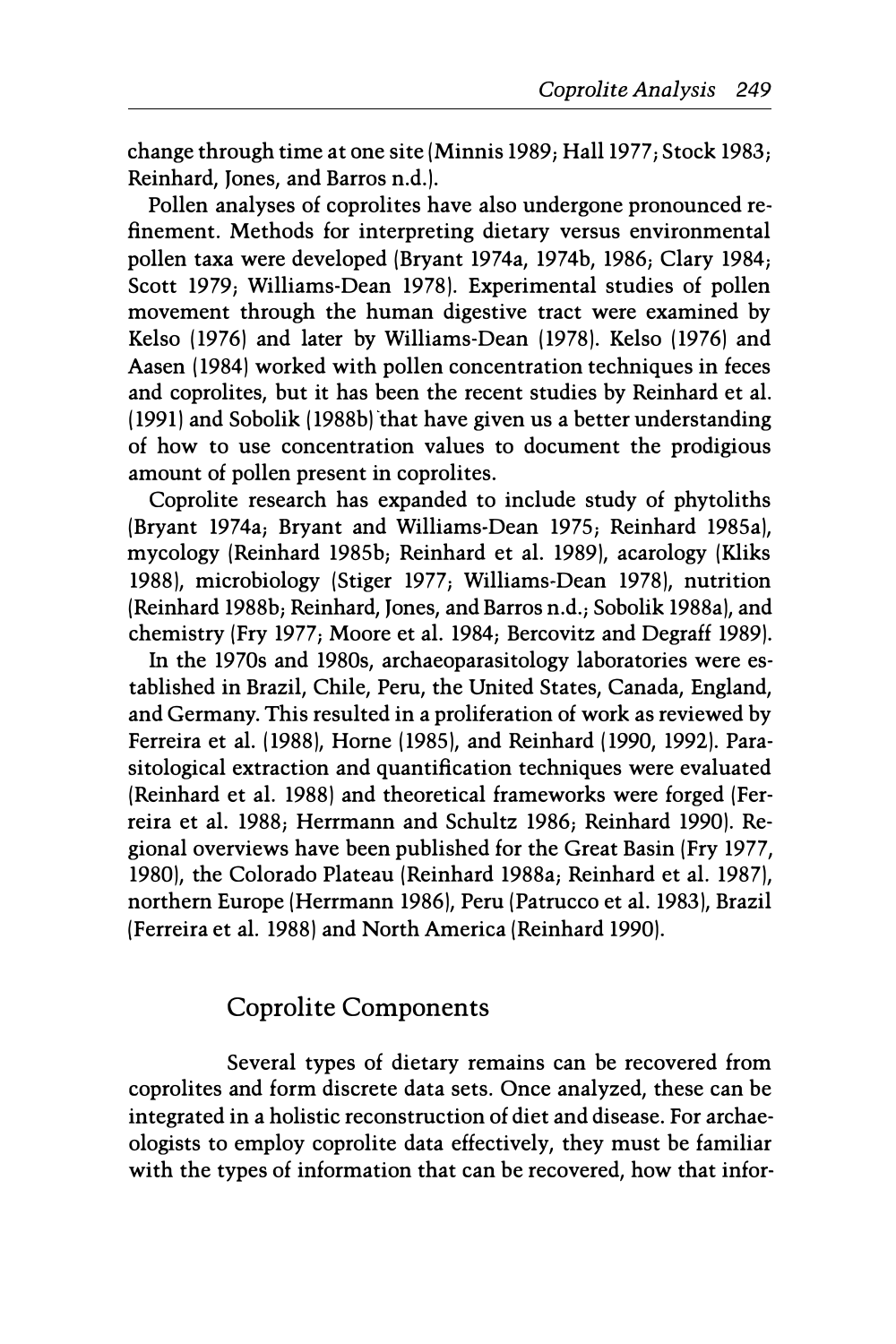mation is interpreted, and how the types of coprolite data are affected under depositional and postdepositional conditions.

### Biological Components

Bacteria and Virus. Bacteria in coprolites can be identified through examination of dead bacteria and through culturing live bacteria. A search for nonactive bacterial remains in prehistoric coprolites from Utah was conducted by John Moore IFry 1977:24). Through gram staining, he was able to identify cocci bacteria, but not the rod type.

Culturing live bacteria from coprolites has been difficult. Wakefield and Dellinger 11936) were the first to attempt to culture microorganisms from coprolites; they were followed by Tubbs and Berger 11967). These early attempts at agar culturing were unsuccessful. Colvin, working in conjunction with Stiger 11977:45), used a different culturing technique which resulted in the growth of viable bacteria isolated from Anasazi coprolites (ca. A.D. 1240) excavated from Hoy House in Mesa Verde, Colorado. The bacteria they cultured were cyst-forming anaerobic types in the genus Clostridium. Colvin's success in culturing bacteria from coprolites is attributed to his technique of heat shocking the culture media. This process kills the vegetative bodies of modern bacterial contaminants and stimulates the growth of encysted, ancient spores (Stiger 1977).

The preservation of bacteria differs between cyst-forming, anaerobic gut bacteria and noncyst-forming species. Cyst-forming bacteria such as Clostridium can be recovered and identified from coprolites. However, noncyst-forming, pathogenic bacteria such as Salmonella and Shigella are susceptible to decay in the postdepositional environment and cannot be identified.

Viral study of coprolites has been attempted only once. Williams-Dean (1978) submitted several Hinds Cave coprolites (ca. 7,000 B.P.), for analysis. One specimen contained biologically active viral organisms of an unknown strain which was never identified. Not enough information is available to assess the ease in recovery of virus remains from coprolites or to assess their interpretive value.

Fungus. Fungal hyphae and spores are well preserved in coprolites. They provide insights into the preservation conditions of coprolites. Occasionally they also provide dietary data. Interpreting these remains is hampered by the lack of taxonomic keys for fungal spores.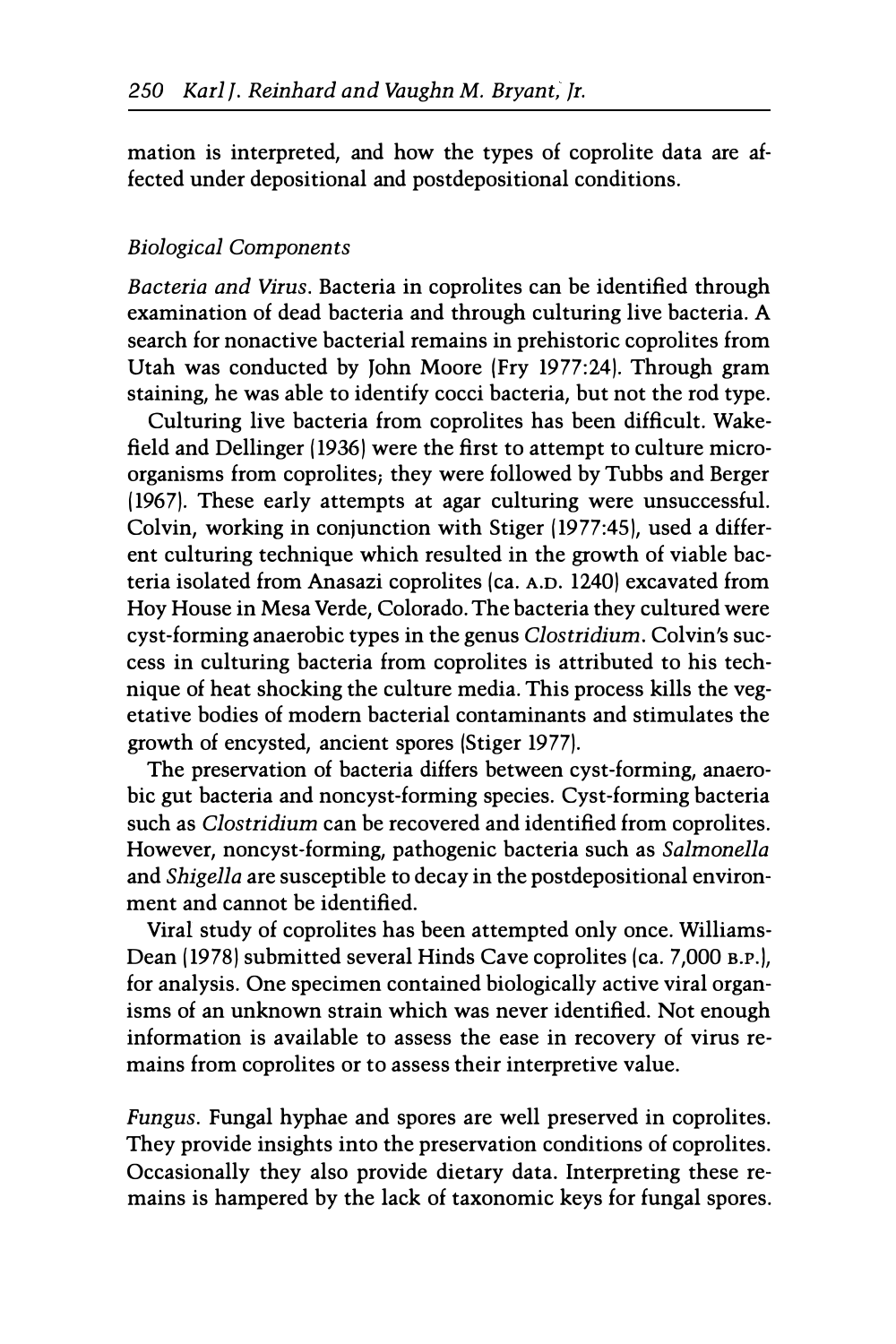Mycological studies have proven useful in evaluating the desiccating conditions leading to coprolite preservation /Reinhard 1985a, b, c). Sometimes the presence of fungal spores provides dietary information. Spores from the hypogeous mucoralean fungus Endogone in coprolites from Dust Devil Cave, Utah, suggested prehistoric consumption of rabbits and other small rodents (Reinhard 1985b). Endogone grows on the roots of grasses where it produces packets of spores that are eaten by rabbits and rodents that disseminate the spores in their feces. Apparently, the consumption of rabbit/rodent viscera by humans resulted in the release of the spores in human feces.

In other studies, the distinctive spores of rust fungus have been found in horticulturalist coprolites /Reinhard and Jones n.d.; Reinhard et al. 1989), indicating that maize was parasitized by this fungus. An attempt to culture fungal spores from 20 coprolites from the Salmon Ruin, New Mexico, for evidence of the fungus Coccidioides immitis was made (Reinhard 1985a). None of the 20 samples tested positive for the fungus.

Pollen. Pollen is excellently preserved in coprolites and provides evidence of dietary components that are not evident in macroscopic analysis. For example, pollen analysis of coprolites from southwest Texas reveals that for over 6,000 years the prehistoric peoples living in that region ate a diet containing a considerable proportion of flowers and/or flower buds from plants such as Yucca, sotol (Dasylirion), Agave, cactus (Cactaceae), and mesquite (Prosopis) (Bryant 1969; Riskind 1970; Stock 1983; Williams-Dean 1978; Reinhard 1988b; Sobolik 1988b; Reinhard et al. 1991). Analysis of Anasazi coprolites indicates consumption of flowers from a variety of plants including beeweed /Cleome), prickly pear /Opuntia), horsetail/Equisetum), cottonwood (Populus), squash (Cucurbita), and cattail (Typha) (Aasen 1984; Clary 1984; Williams-Dean 1978).

Background and economic pollen in human coprolites can be used to infer seasonality. If a coprolite contains high percentages of economic pollen from plants which bloom only during the spring and/or summer, then that season of the year can be inferred as being the time of year when the coprolite was deposited. This information can then be used to suggest seasonal use of archaeological sites. Background pollen also can be used to infer season of deposition. When background pollen is abundant, one can infer that the coprolites were deposited during the pollination period of spring, summer, or early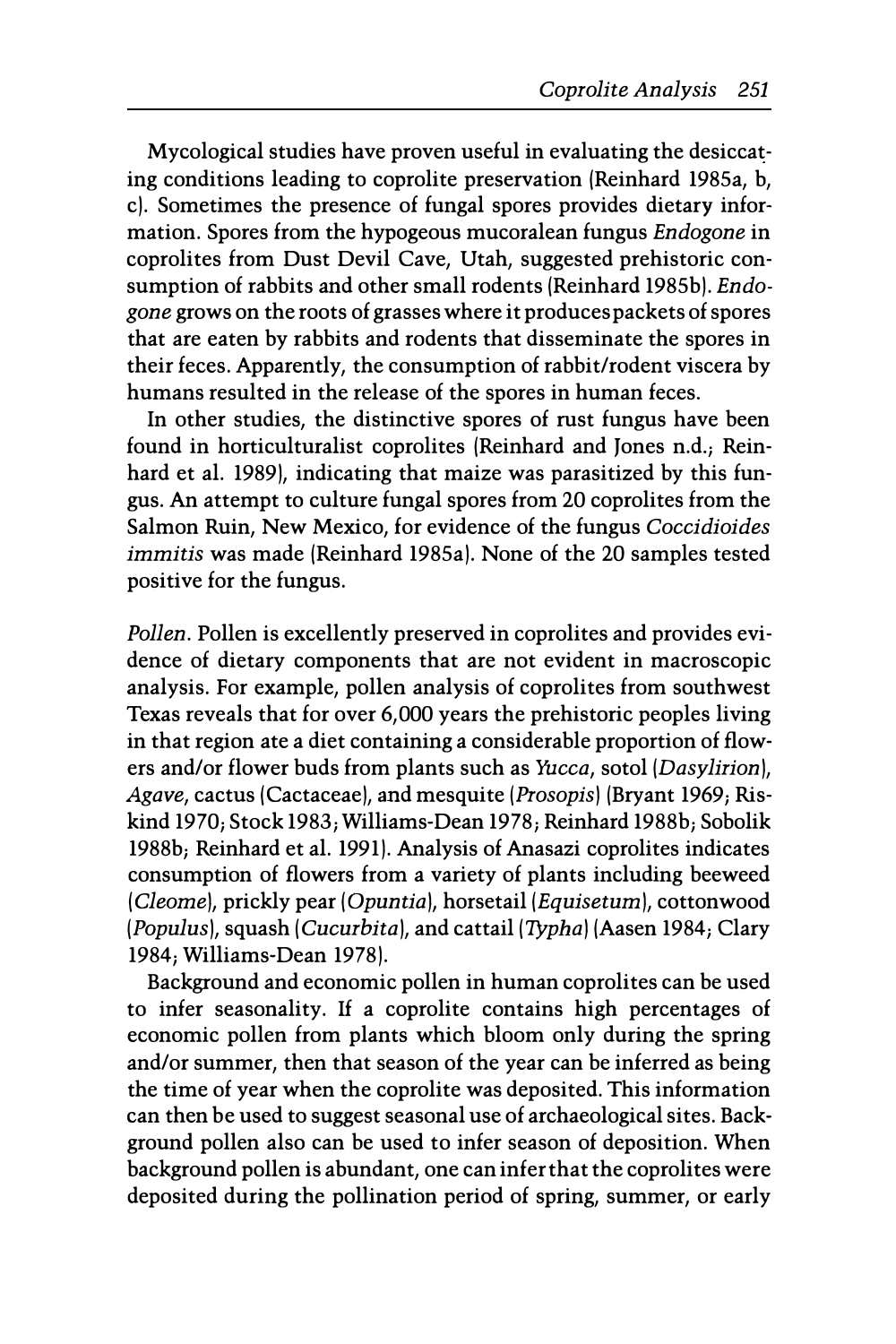fall. When background pollen is absent, a cold season deposition can be inferred.

In rare cases, pollen in human coprolites may be used to make limited generalizations about the paleoenvironment. Local vegetation composition will change when, and if, the climate changes or is altered by human activity. If background pollen from key indicator plant types, such as pine or spruce, are present in the coprolites from one time period but absent in the coprolites from an earlier or later time period, then the absence may reflect local or regional ecological changes. However, a great deal of caution should be used not to overinterpret climatic changes based solely upon pollen spectra in human coprolites. Humans are highly mobile and selective. As such, human coprolites represent the ingestion of food and water that may, or may not, reflect only the key pollen types in the immediate area of their camp site.

Phytoliths. Phytoliths occur in many kinds of plants and are especially frequent in regions where available water sources are rich in dissolved silicates and calcium (Esau 1965). Silica and calcium are deposited in plant tissues in the form of calcium salts and anhydrides of silica in crystalline form. When deposited, they occur in a variety of basic crystalline shapes. They can be concentrated in special idioblast cells or be dispersed throughout the plant tissue (Piperno 1988). When plant tissues are eaten, many of the phytoliths are liberated during chewing and digestion. Phytoliths then pass through the human body, essentially unchanged, and can be isolated and described from coprolites. Interestingly, the acidic environment of the upper alimentary tract does not drastically alter calcium oxalate phytoliths, but acidic extraction techniques destroy them (Dennis Danielson, University of Nebraska, current research).

Bryant (1969) was the first to separate and analyze the phytolith component from coprolite samples, followed much later by Reinhard (1985a). When examining coprolites collected at Conejo Shelter in southwest Texas, Bryant noticed a large number of whitish crystals mixed with the macrofossil component. After some experimentation, he found that these plant crystals could be separated using heavy density separation techniques. In that initial study he was unable to identify many of the phytoliths as coming from specific plants. However, druse-shaped phytoliths from cacti species were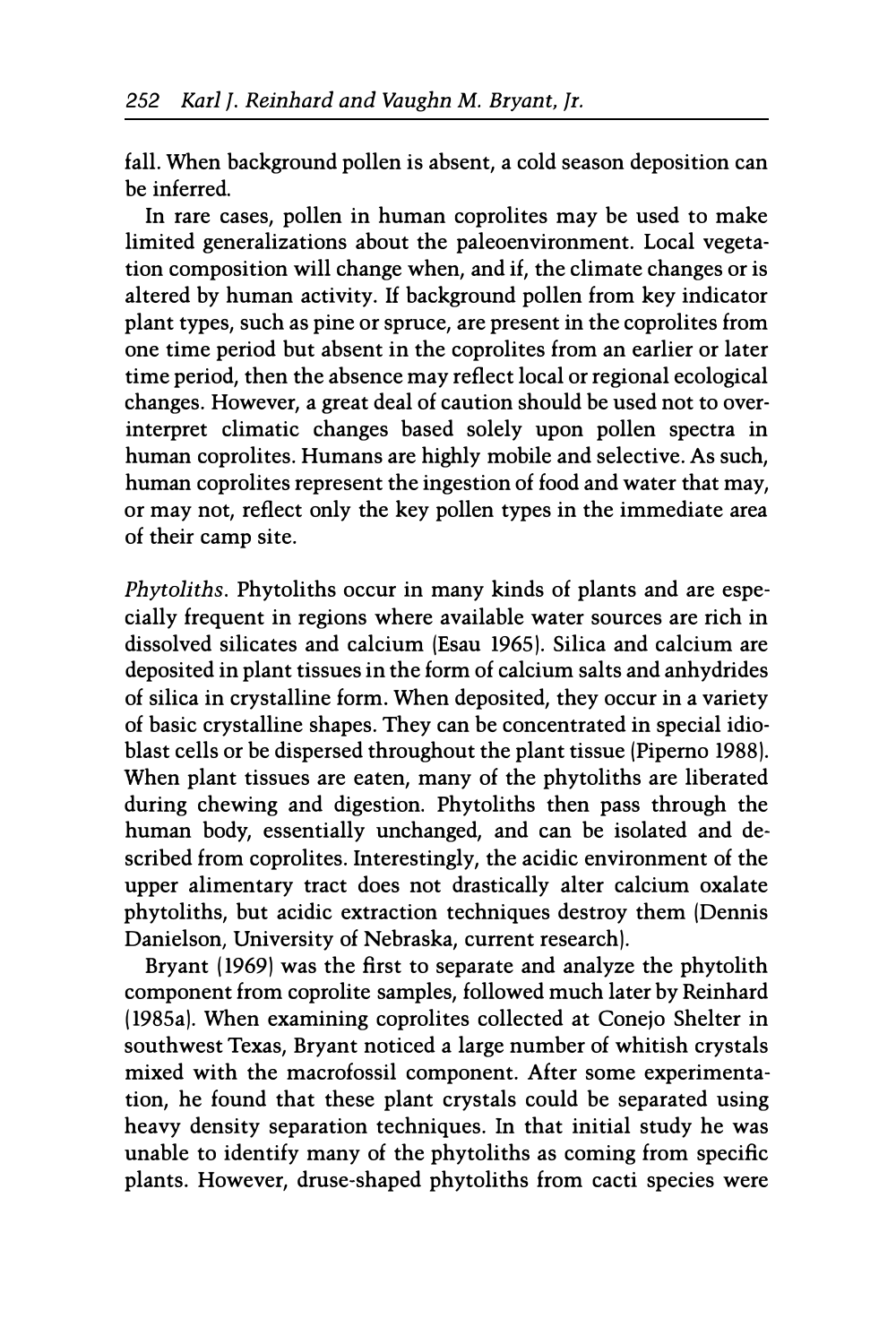noted as well as one type of rhombohedral crystal which came from Agave lechuguilla.

Reinhard (1985a) noted that the most abundant microscopic component in hunter-gatherer coprolites from Dust Devil Cave, Utah, was phytoliths. After comparing the phytoliths from coprolites with phytoliths from modern plants in the area, he was able to tentatively identify prickly pear (Opuntia) and Yucca phytoliths in the coprolites.

Recent studies of phytoliths from southwest Texas near Conejo Shelter (Jones and Bryant, in press) reveal that four species (Opuntia lindheimeri, O. phaeacantha, O. leptocaulis and Echinocactus texensis) contain uniquely shaped druse phytoliths. We predict that future coprolite analysis will determine which cacti groups were being collected and eaten by specific prehistoric peoples.

Phytoliths preserve well in coprolites and will be an important source of dietary information in the future when phytolith analyses are routinely performed on coprolites. Phytoliths provide evidence of dietary components that are not evident in pollen or macroscopic study.

Parasites. Parasite remains, most commonly eggs and larvae of helminths, provide important diet and disease information. Helminths include nematodes (roundworms), trematodes (flukes), cestodes (tapeworms), and acanthocephalans (thorny-headed worms). Protozoa cysts are also recoverable from coprolites (Faulkner et al. 1989). Parasite eggs preserve well through the alimentary tract and do not decay in the postdepositional environment.

Eggs of parasites possessing intermediate host life cycles can be used to identify dietary habits (Reinhard 1992). Human coprolites recovered from sites along the Pacific coast of Chile (Ferreira et al. 1988) and Peru (Callen and Cameron 1960; Patrucco et al. 1983) contained the eggs of the fish tapeworm, Diphyllobothrium pacificum. Marine fish are intermediate hosts for this parasite and humans are infected by eating uncooked fish. The consistent find of D. pacificum eggs indicates that fish were commonly consumed along the western coast of Peru and Chile. Additional dietary inferences can be derived from finds of taeniid eggs in ancient Egyptian mummies and acanthocephalan eggs in Great Basin coprolites. Taeniid infection was derived from the consumption of beef and pork. Acanthocephalan infection indicates consumption of insects and/or rodents.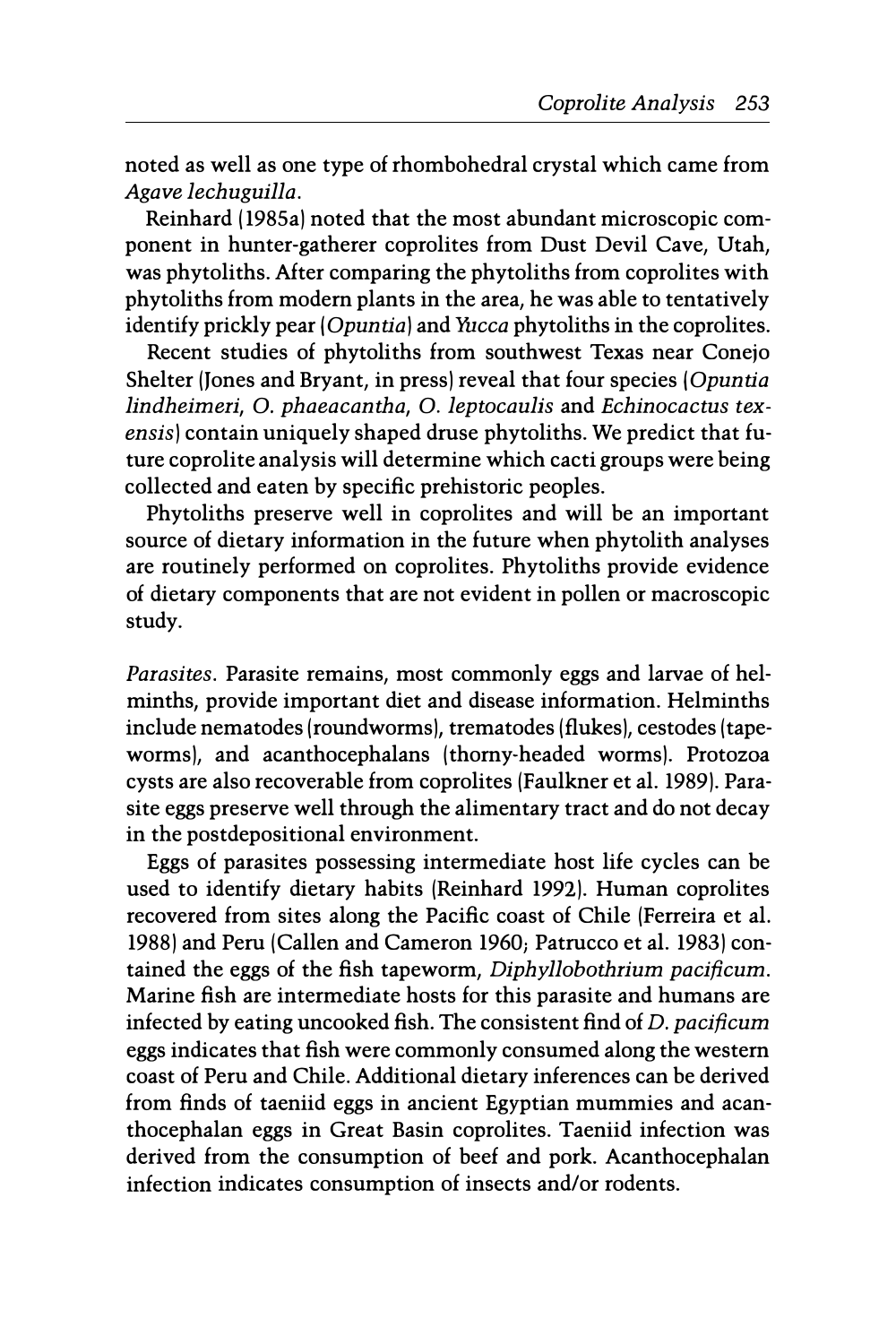Some parasites are health threats and others proliferate in unsanitary conditions. Hookworms (Ancylostomidae) are dangerous to humans. To find hookworms in coprolites indicates a health menace to prehistoric peoples (Ferreira et aI. 1988; Faulkner et al. 1989). Pinworms proliferate in conditions of poor sanitation. The numerous finds of pinworm eggs in Southwest horticulturalist coprolites compared to hunter-gatherer coprolites indicates that living conditions became pronouncedly less hygienic in horticultural villages (Reinhard 1988a; 1990).

Ectoparasites (ticks, mites, lice, and fleas) are occasionally found in human coprolites (Fry 1977). Callen 11967a) found ticks in 6,000 year old coprolites from Mexico, and Fry (1977) found lice and lice eggs (Pediculus humanus) in 3,000 year old human feces from Danger Cave, Utah. The records of ectoparasites provide useful clues about the types of parasites that infected prehistoric people and also tell us how far back in time human-parasite associations existed and the geographical range of specific parasites.

Seeds, Leaves, and Other Plant Remains. Seeds are indicators of diet and, sometimes, of food preparation techniques. Seeds have a hard outer coat called the testa that is resistant to human digestive processes and is defecated almost unchanged. The shape and surface morphology of most testa are diagnostic and are used to identify the species of the plant eaten. Even after grinding and mastication, many types of testa are identifiable.

Some seeds are used as dietary staples, for example maize (Zea mays), amaranth (Amaranthus), goosefoot (Chenopodium), or wheat (Hordeum). Other seeds are swallowed with their fruit; examples include the seeds of melons, squash (Cucurbitaceae), chili peppers, tomatoes (Solanum), grapes (Vitis), cactus fruits (Cactaceae), or blackberries (Rubus). The seeds of fruits containing large pits, such as peaches, plums, and dates, are not usually swallowed with the fruit. Thus, flotation study of middens is a better source of data for fruit pits than coprolite analysis. Legume seeds present special problems of interpretation. Usually, the seeds are completely or near completely digested. Sometimes, if the seeds were not prepared in a way that tears the seeds, the empty seed coats are recovered from coprolites. However, in cases where the seed coats are ground or heavily masticated, evidence of seed consumption (i.e., beans) is lost in coprolites and must depend on flotation data from nonfecal depos-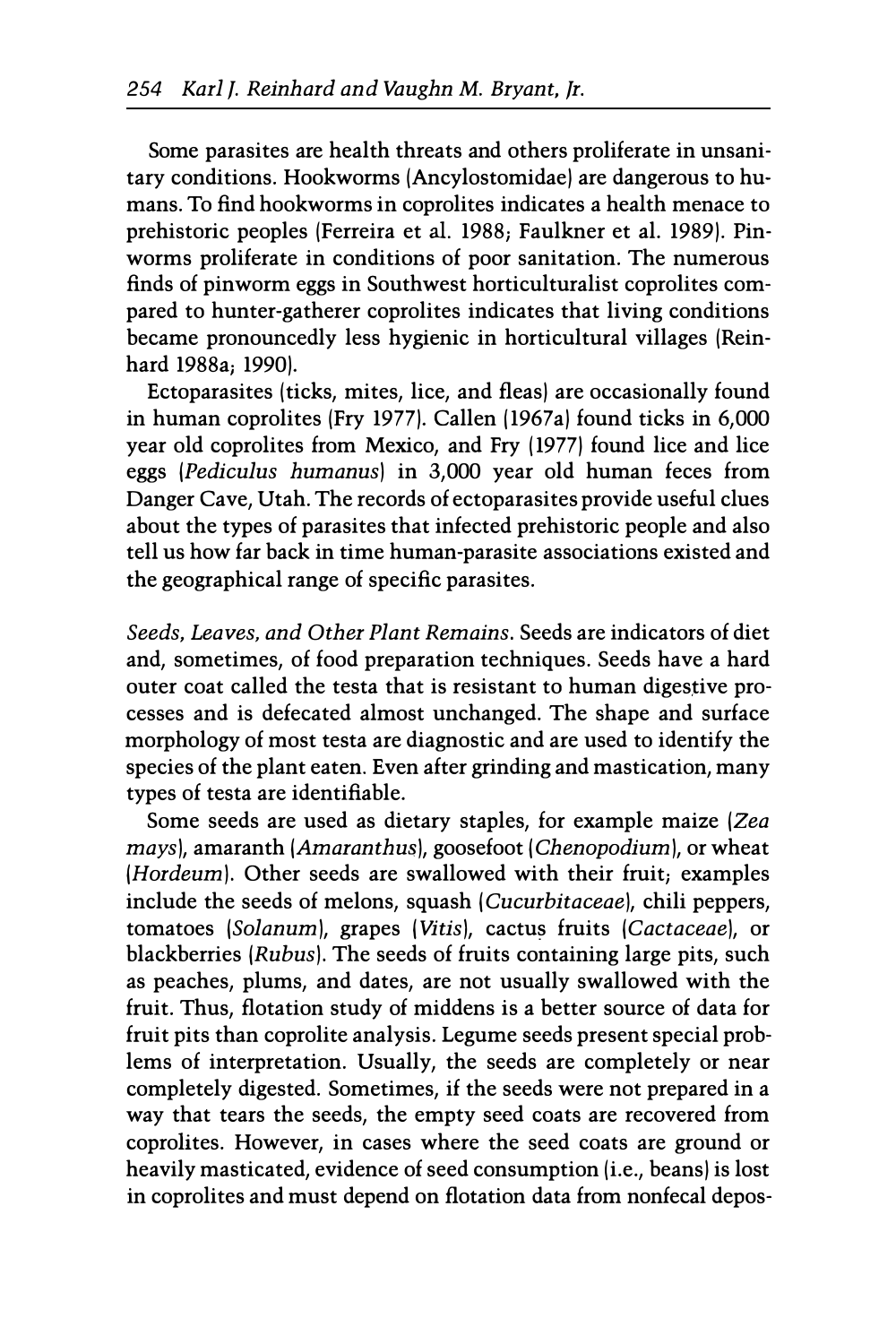its. There are exceptions to the legume problem. In Peru, where peanuts were consumed, although the seeds are completely digested, pod fragments are recovered from coprolites.

Plant leaves are not commonly found in human coprolites, and when present they generally are masticated into small fragments. Ethnographic reports suggest that certain types of leaves were either chewed or mixed with other foods and then eaten. Small, chewed leaf fragments are generally so altered in shape and structure that there is little left to identify. Often, the only statement that can be made about leaves from coprolites is that they were from a monocot or dicot plant, as determined by the leaf venation pattern. The analysis of leaves from coprolites is an area that requires continued refinement. Currently, leaves of dietary value are better studied through flotation of nonfecal midden deposits.

Roots, tubers, and bark are not commonly found in human coprolites. Bryant (1974a) noted that out of a total of 43 Late Archaic human coprolites in southwest Texas only 4 contained any traces of chewed bark and that in 1 of those 4 the major food had consisted of bark. Fry (1977) found dogwood (Comus) bark in several prehistoric coprolites from Hogup Cave, Utah. Neuman and Holloway (1989) identified fern rhizomes in a Great Basin coprolite. Roots and bark are difficult components to identify in human coprolites, largely because of the lack of taxonomic keys for such remains. The problem of identification becomes even more complicated if bark or root fragments were pounded or masticated. Again, flotation data can provide important corroborative data regarding consumption of bark or roots.

Vertebrate Remains. Quill bases, down feathers, and other types of feather fragments sometimes appear in coprolites. Small feathers and feather fragments are easy to identify based on barbs and barbules on the edges of feathers. Based upon barbule patterns, Napton and Brunetti (1969) identified feather fragments of water fowl such as grebes, herons, geese, and mudhens from Lovelock Cave coprolites. The bones of these same waterfowl species were found in nonfecal deposits of Lovelock Cave (Napton 1969). Other coprolite studies noting the occurrence of feathers include Callen (1967a), Callen and Martin (1969), Fry (1977), Yarnell (1969), and Sobolik (1988a).

Numerous coprolite studies show that when small animals are eaten, such as snakes, lizards, rodents, birds, and fish, the bones are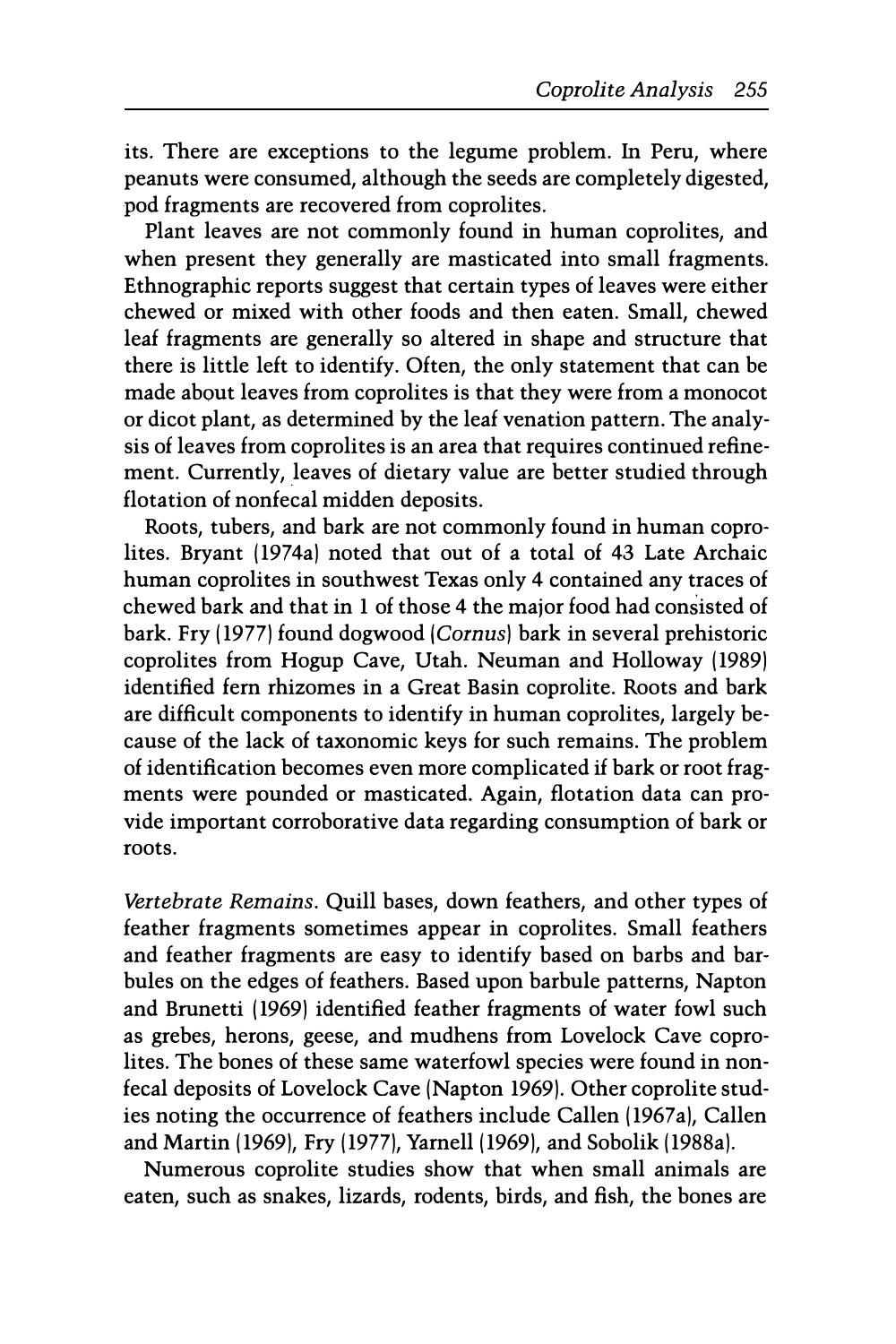eaten with the meat. This occurs because the bones of these animals are too small to be separated from the meat before eating; as a result many identifiable bone and bone fragments are defecated. Bryant (1974a) found that 21 of 43 coprolites from southwest Texas contained the bones of small reptiles, birds, mammals, or fish. Earlier studies by Callen (1967a), Douglas (1969), Yarnell (1969), Fry (1977), and later studies by Williams-Dean (1978), Stock (1983), Sobolik (1988a) and Reinhard (1988a) have noted small animal bone in coprolites of prehistoric cultures.

Some small animal bones are completely digested in the intestine (Jones 1986a). Those bones that remain in coprolites can be easily sorted into categories such as fish, reptile, bird, or mammal based upon density and morphological features. If diagnostic bones are present, precise taxonomic identification is possible (Reinhard, Ambler, and Szuter n.d.). The bones of larger animals such as deer, antelope, and elk are rarely eaten. Meat protein from large animals is digested rapidly and little evidence of its presence is ever found in coprolites. Thus, zooarchaeological study of nonfecal deposits is the best source of information concerning consumption of large animals.

During the butchering of large animals a few hairs will loosen and adhere to the meat. Unlike meat, hairs are very resistant to digestion and remain unaltered when defecated in feces. Hairs are often diagnostic and many can be identified to precise species. Today, the precision of the scanning electron microscope facilitates taxonomic identifications of animal hairs. In sites from Tehuacán, Mexico, Callen (1967a) was able to identify a large number of animals that were eaten based upon the hairs he found in coprolites. Williams-Dean (1978) and Sobolik (1988a) provided similar data from southwest Texas coprolites.

Small shell fragments sometimes appear in human coprolites. While opening shellfish, small chips of shell are often broken off and are later eaten along with the meat. Shell fragments are not significantly altered by the human digestive system and are expelled in feces (Jones 1988a). When analyzed, these shell fragments can sometimes be identified to genus or species. Coprolites from Chile contain gastropod shells and opercula and indicate that small snails were consumed whole (Reinhard and Barnum 1991). Eggshell fragments are also found in human coprolites (Stiger 1977). Eggshell fragments can be segregated from other types of shell, but precise identification to species is often difficult or impossible.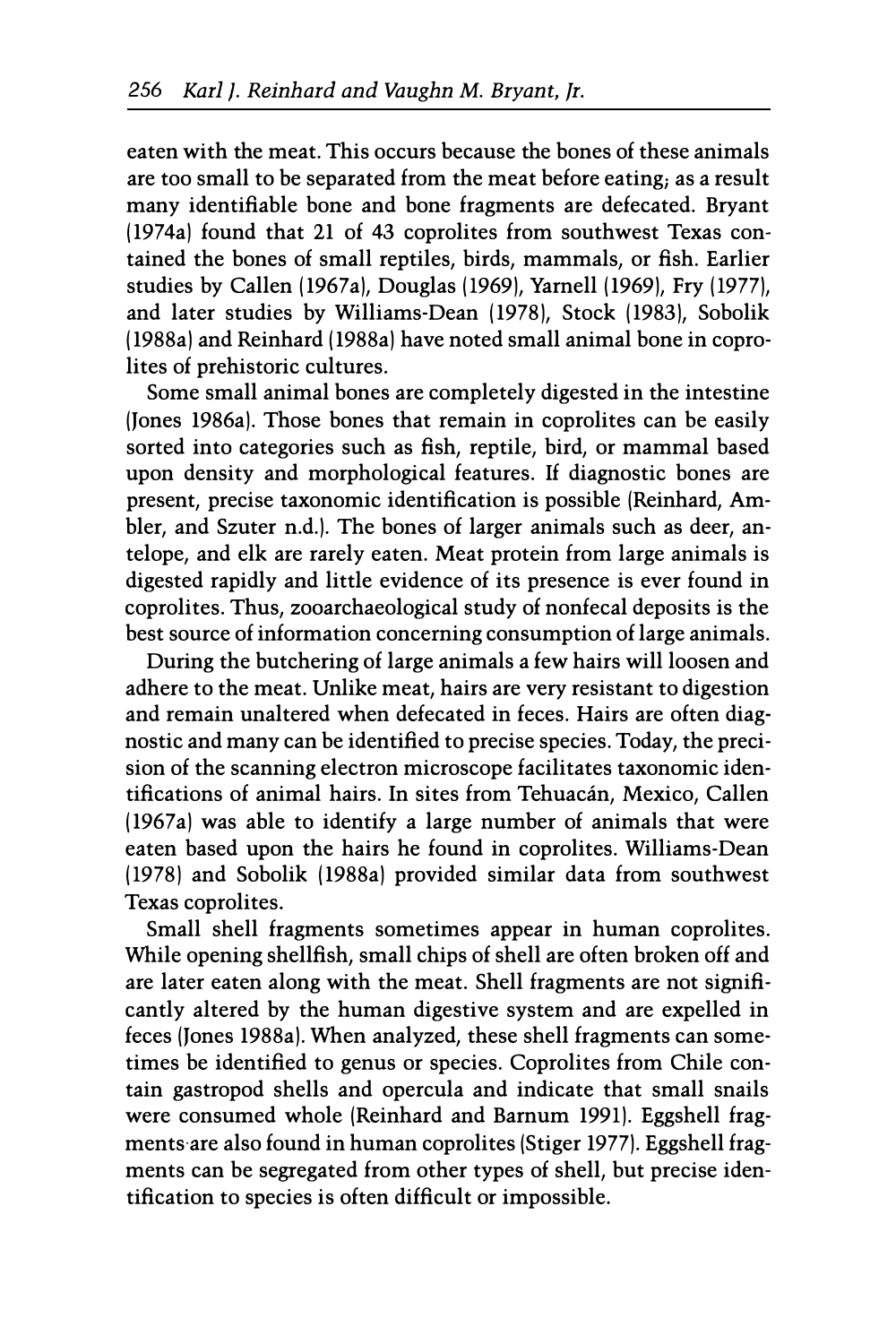Animal scales fall into two broad groups: fish and reptile. Fish scales are generally fairly round and have patterns of small concentric growth rings. Reptile scales are pointed at one end and lack growth rings. As evidenced by analyses of prehistoric human coprolites (Bryant 1969; Yarnell 1969; Jones 1988a; Sobolik 1988a; Reinhard n.d.), both types of scales pass freely through the human digestive system and at times are an abundant component of coprolite specimens. Identification of fish or reptile scales depends on an adequate comparative reference collection. For example, in Sobolik's (1988a) study from Baker Cave, Texas, and Heizer and Napton's (1969) analysis from Lovelock Cave, Nevada, fish that were eaten as food were identified to the family, genus, and in some cases even to the species level by their scales in coprolites.

Insects. Coprolite evidence demonstrates that insect consumption has great antiquity. Remains of insects in prehistoric human coprolites come from Mexico (Callen 1967a), Utah (Fry 1977; Hall 1972), Arizona (Reinhard 1988a), Colorado (Stiger 1977), Texas (Bryant 1969; Williams-Dean 1978; Stock 1983; Sobolik 1988a; Reinhard, Jones, and Barros n.d.), Kentucky (Yarnell 1969), Nevada (Heizer and Napton 1969], and Peru (Weir and Bonavia 1985).

Insects have hard, chitinous exoskeletons that are undigestible. Some exoskeletons, such as those of grasshoppers and beetles, are easy to recognize, but other remains, especially larval stages of insects, are difficult to identify.

Insects found in human feces can come from two sources: (1) insects eaten as part of the diet, and (2) coprophagous insects. The types of insects that are generally eaten will vary depending on local availability and the preferences of different ethnic groups. Other groups of insects feed on feces or lay eggs in feces. Some of these coprophagous insects and their empty egg and pupae cases are recovered during coprolite analyses but should not be viewed as dietary components.

## Mineral and Chemical Components

Sand, Grit, and Flakes. Sand and grit can become attached to feces when they fall at the time they are excreted or can come from eating soil or foods containing soil. Callen and Martin (1969) reported that coprolites from Utah contained considerable amounts of grit. Weir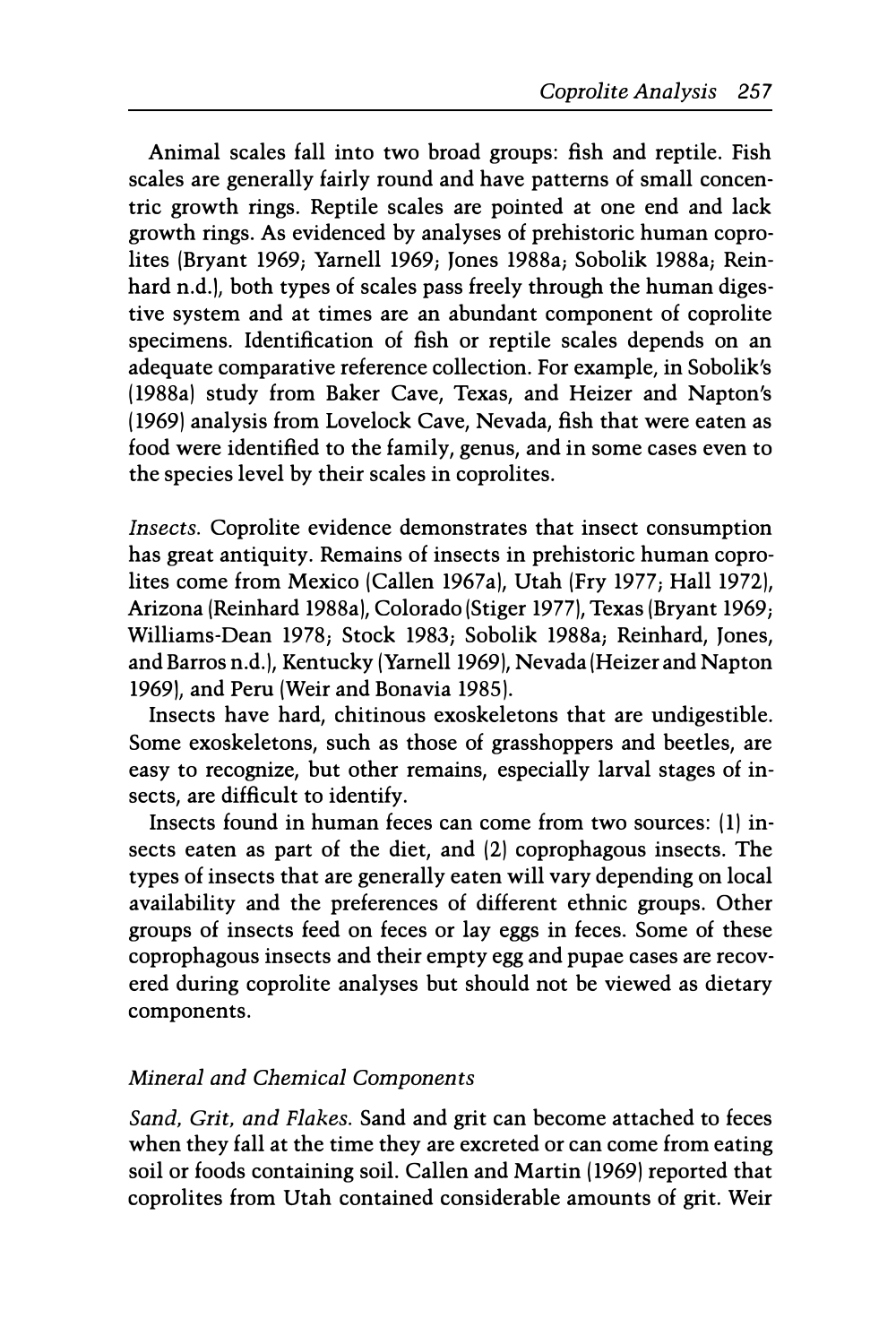et al. (1988) noted the same thing in Peruvian coprolites. Earlier, Callen and Cameron (1960) suggested that high levels of sand and grit in coprolites might come from the eating of soil as seasoning, or from the eating of soil for its suspected curative powers. Grit in coprolites could be introduced through the eating of stone-ground seeds, from meat or plant foods roasted on hot coals, or from the drinking of silt-laden water.

Occasionally, small flakes of stone occur in prehistoric human coprolites. Ethnographic studies of Australian aborigines (Gould 1968) and of certain American Indian groups (Hester 1973) suggest that such stone chips may result from the practice of using one's teeth to retouch the cutting edges of stone tools. Fry (1977) found tiny chips of obsidian and chalcedony in several prehistoric human coprolites from Hogup Cave, Utah. Nissen (1973) found a similar occurrence of small obsidian chips in a prehistoric human coprolite from Bamet Cave, California.

Charcot-Leyden Crystals. Rarely, coprolites contain masses of Charcot-Leyden crystals. These small crystals form in the human intestinal tract as a result of severe diarrhea. Heizer and Napton (1969) reported that one of the Lovelock Cave, Nevada, coprolites contained these types of crystals. This led them to suggest that some early inhabitants might have suffered from intestinal amebiasis resulting from infection by the parasite Entamoeba histolytica. To date, this is the only known record of Charcot-Leyden crystals being found in prehistoric coprolites.

Chemical Components. Chemical analyses of coprolites have been conducted beginning with Wakefield and Dellinger's (1936) element analysis of cave coprolites found with burials in the Ozark Mountains. Their analysis noted that the specimens were low in nitrogen and surprisingly high in calcium. Fry's (1977) analysis of coprolites from Danger and Hogup Caves is the most extensive yet conducted. His analysis of basic chemical components (nitrogen, potassium, calcium, and sodium) showed that prehistoric levels were within the extreme ranges of normal, modern feces. The only exception was sodium, which was very high in the prehistoric samples. Fry (1977) believed the high sodium values resulted from consumption of. sodium-rich plants and drinking water.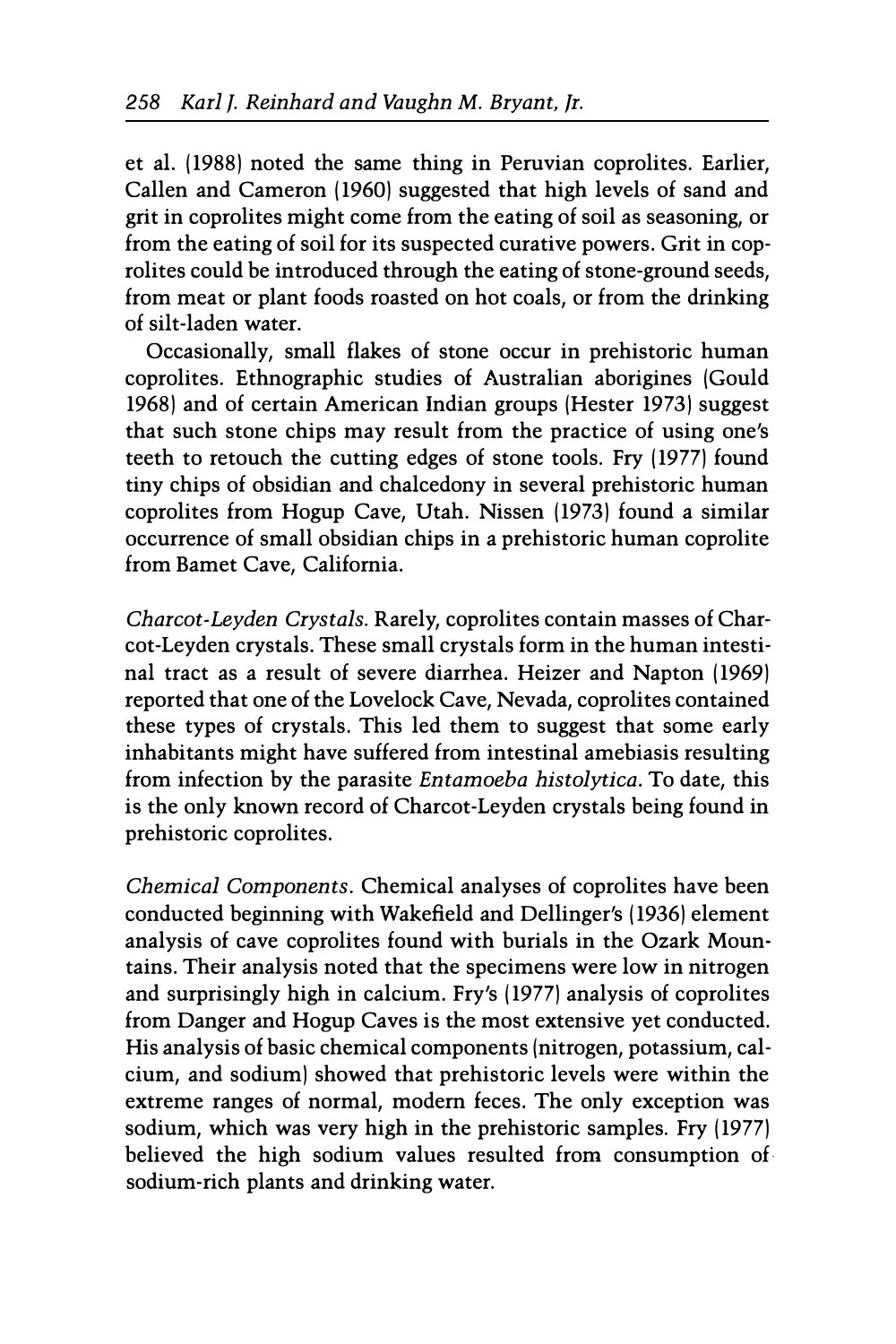Fry (1977) also reported on a series of other chemical tests which John Moore conducted on a group of Utah coprolites. These included: bilirubin and blood testing, which were attempted but produced negative results; and tests for hydrolyzed fat, which were negative in all but two of the Glen Canyon coprolites recovered from mummies and one of the coprolites from Danger Cave. Other related chemical analyses include amino acid analysis of coprolites from Lovelock Cave by Lin et al. (1978).

Biochemical analysis of coprolites has become more common in recent years. Moore et al. (1984) has continued to search for new ways to use gas chromatography in coprolite studies and now believes he can identify certain coprolite plant components by modifications of his gas chromatography method. Bercovitz and Degraff (1989) have successfully extracted steroids (testosterone and estrogen) from sloth coprolites to determine the sex of the animals that produced them. Lin et al. (1978) extracted steroids from Lovelock Cave coprolites.

We have completed preliminary gas chromatographic studies of coprolites. The data derived from these show that many break-down products are formed by the alteration of molecules in the postdepositional environment. Thus, molecular "noise" is introduced into the coprolite chemical record. The interpretive impact of this noise must be evaluated by further study.

# Identifying Coprolites

Coprolite analysts will admit that human fecal material is often difficult to identify with assurance. In certain cases, it is difficult to distinguish human from nonhuman coprolites, especially with crushed or fragmented samples. Another complicating factor is the great variety of shapes and sizes of human feces. Depending upon the diet and the interval between bowel movements, human feces can appear as large segmented pellets, cylindrical masses, or as amorphous pads resembling the dung of some large herbivores such as cow and bison. In general, the only coprolites that are certainly of human origin are those extracted from human mummies or burials.

In general, coprolite identification must take place on four distinct levels: (1) during excavation, (2) during the initial examination,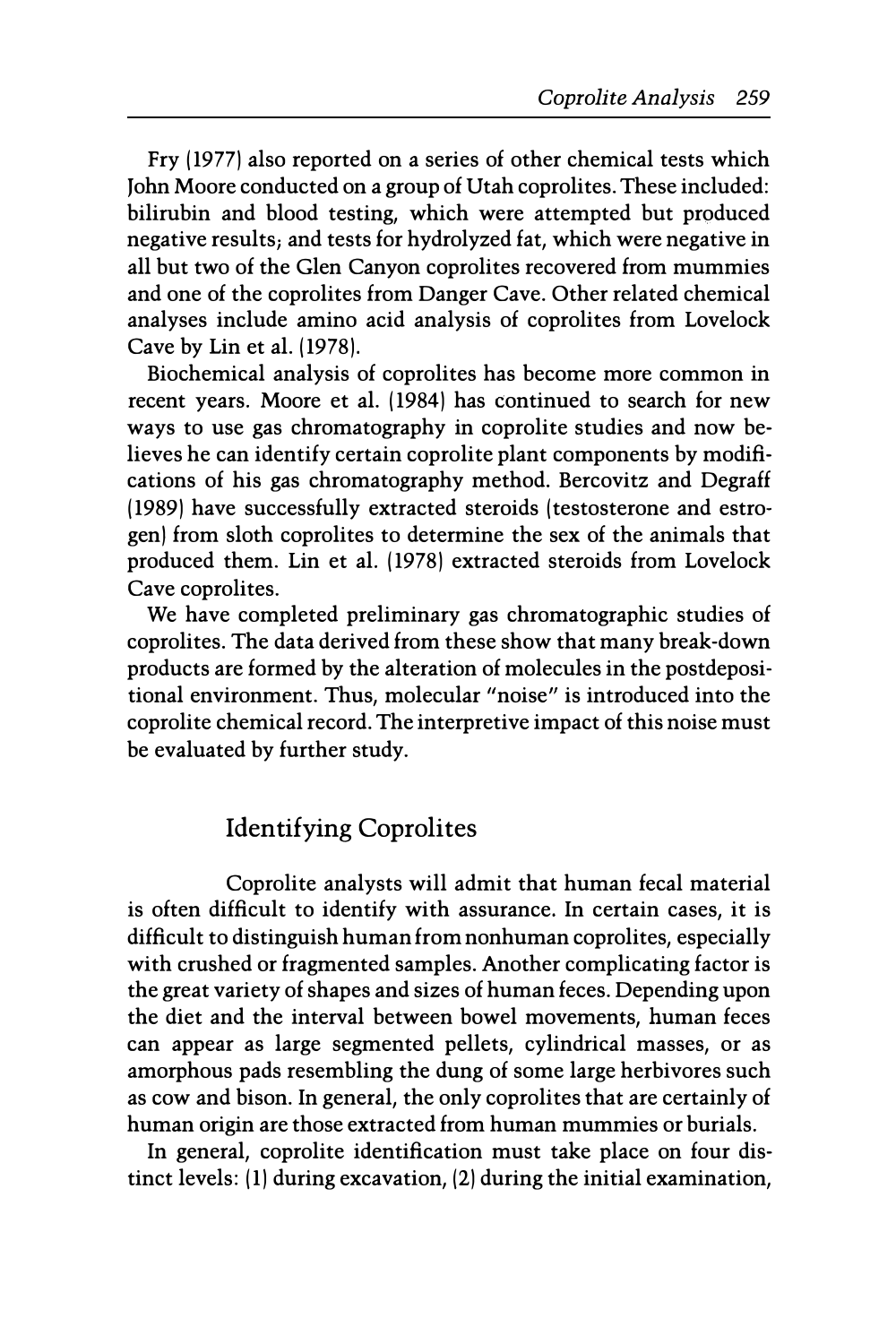l3) during the chemical reconstitution phase, and l4) during the analysis of coprolite contents. Initial recognition of coprolites occurs during excavation, and observations made by the archaeologist at this time are essential to meaningful analysis. For example, coprolite associations with latrine deposits indicate probable human origin. Also at this stage, preliminary sorting of human versus nonhuman coprolites can be made based on morphology and size.

After excavation but prior to chemical reconstitution, major determinations as to human versus nonhuman coprolites can be made. As in the field, size and shape of the coprolites are useful in separating human from nonhuman coprolites. In addition, examination of visible inclusions also allows for identification of human coprolites. Carnivore coprolites can be identified by their hard outer coating of dried intestinal lubricant secreted as protection for the intestinal wall.

The rehydration process can provide hints as to human origin of coprolites. The color of the rehydration fluid and the degree of translucency are used by some coprolite analysts as an indicator of coprolite origin (Fry 1977). It is generally thought that coprolites from nonhumans turn the trisodium phosphate solution pale white, light brown, or yellow-brown, while the solution remains translucent. Human specimens will often turn a trisodium phosphate solution dark brown or black and opaque. Experimentation by Fry (1977) indicated that only feces of humans and the coati (Nasua nasua), turn a trisodium phosphate solution black and make it opaque. However, recent reevaluations of rehydration color have challenged Fry's original work lChame et al. 1989; Holden 1990). Studies of South American mammalian feces (Chame et al. 1989) indicate that the black color is not associated strictly with human coprolites. Four nonhuman taxa in the orders Edentata, Artiodactyla, and Carnivora were found to turn rehydration solution black and opaque. However, in general, most of the other 18 species tested produced light brown or brown coloration. Holden (1990) reports that black, opaque rehydration color can result from rehydration of ancient plant tissue as well as coprolites and concludes that the color of the rehydration solution is determined by age and amount of organic material in the samples.

Some of our recent studies indicate that although most human feces darken a trisodium phosphate solution, they do not always do so. The occurrence of parasite eggs from Enterobius vermicularis (pinworm) in coprolites was used as a guide to compare rehydration colors in coprolites from the Antelope House lReinhard 1988a). Since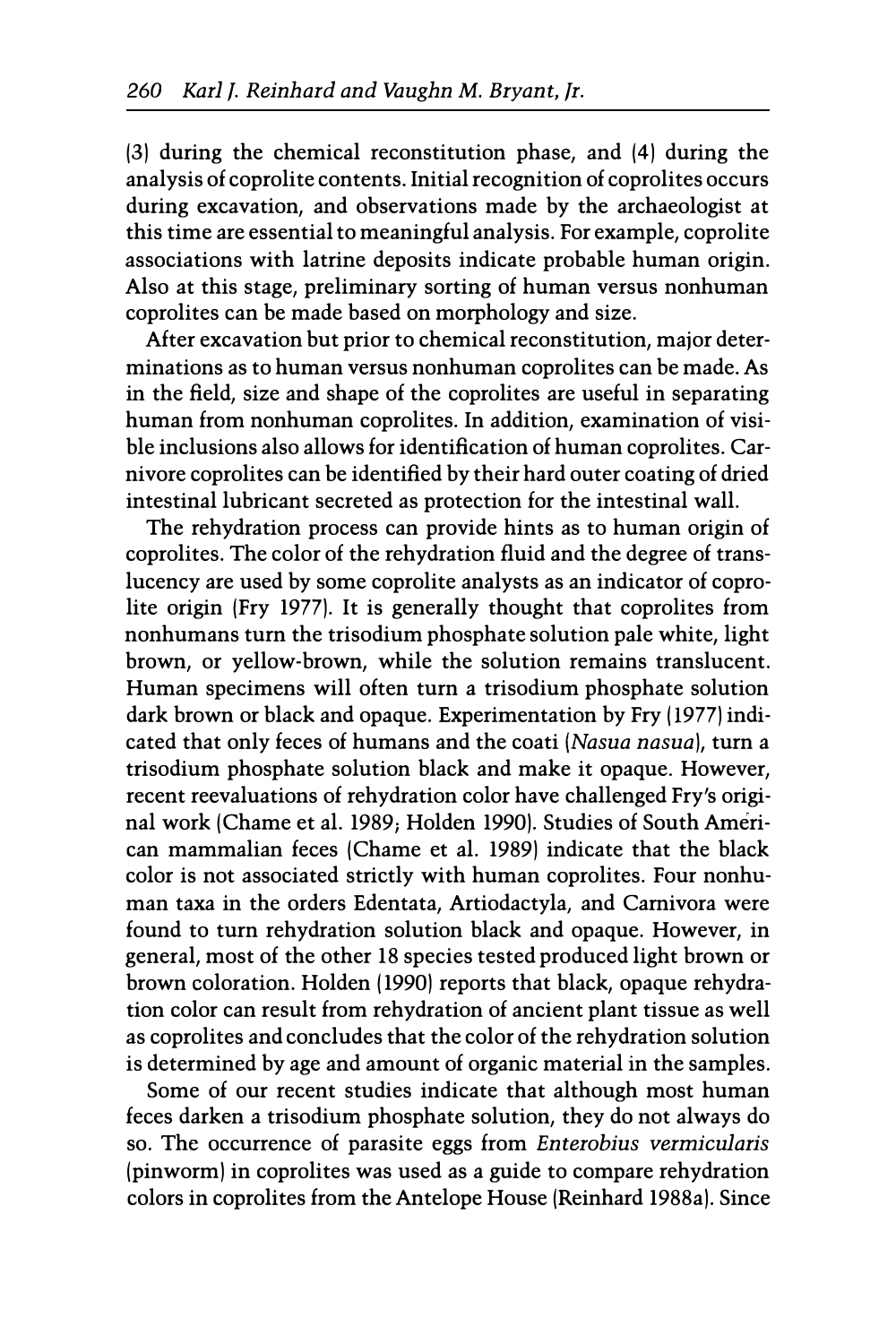this is an exclusive parasite of humans, we knew feces containing the eggs should be of human origin. Using the presence of eggs as a guide, we found that coprolites with eggs turned the rehydration solution a variety of colors from translucent yellow through shades of translucent brown to opaque black. In another analysis of 100 coprolites from Dust Devil Cave, Utah, Reinhard (1985a) found that rehydration color correlated to dietary components, especially the presence of bone and seeds. Therefore, although a black and opaque rehydration color is a useful tool for identifying human coprolites, it cannot be considered a definitive test for human origin.

Odor is another clue sometimes used at this level of identification. Human coprolites sometimes produce an intense odor when reconstituted. However, this cannot be considered a fail-safe test. We have also discovered that the odor produced by coprolites seems to be partly determined by environmental factors. For example, some coprolites, such as many of those from the Colorado Plateau, produce little or no odor. By contrast, coprolites recovered from caves in the Great Gypsum Plain of west and southwest Texas are some of the most odoriferous we have ever encountered. The difference may be linked to the high magnesium and sulfide content of the drinking water in areas of west Texas (Holloway 1985) and its absence in the waters of the Colorado Plateau.

At the final level, during the actual analysis of a coprolite's contents, human coprolites can often be separated from nonhuman coprolites. Humans tend to favor an omnivorous diet and often eat prepared foods. As such, human coprolites tend to include a wide range of diverse components such as charcoal, cracked and ground seeds, snail and clam shell fragments, bird eggshells and feathers, insect chitin, bone fragments, mammal hair, and plant fibers. Sometimes a few of these items might appear in nonhuman coprolites, yet very rarely will such a variety be found in a specific nonhuman coprolite.

## Problems with Early Hominid Coprolites

Recognition of human coprolites from ancient hominids, such as those from Australopithecus, Homo erectus, and Homo sapiens neanderthalensis, presents unusual problems. Although rare, coprolites of great antiquity have been recovered and analyzed from archaeological sites in the Olduvai Gorge, caves in South Africa, Terra Amata and Lazaret, France.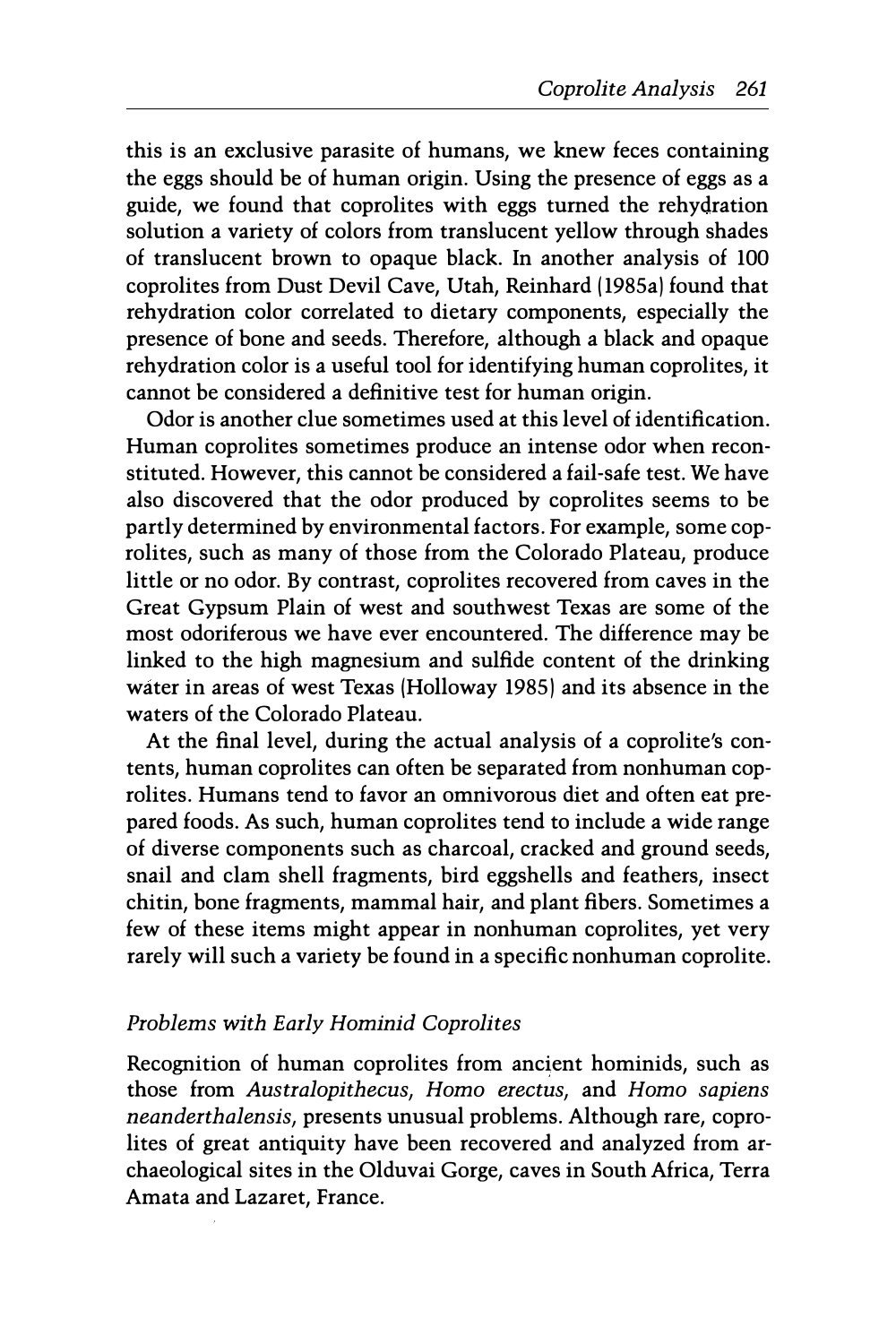Coprolites of suspected hominid origin were recovered from sites in the Olduvai Gorge of Kenya and date in excess of 1 million B.C. (Leakey 1971). Lewis Napton examined those coprolites and reported that when placed in 0.5% trisodium phosphate the specimens did not emit an odor, did not dissolve, and did not color the solution. However, based on the coprolite contents, Napton concluded they might be of hominid origin (Leakey 1971).

In the late 1970s Bryant was asked by Philip Tobias to examine a small fossilized coprolite recovered from one of the fossil hominid sites in South Africa. He encountered the same problems which plagued Napton's study of the Olduvai Gorge material. The South African coprolite was fossilized with calcium and did not react with the usual reagents we use to process coprolites. After all the standard laboratory attempts failed, the coprolite was gently broken open and examined. Bryant did not find any seeds or other plant material, although there were tiny fragments of broken bone. No other types of remains could be identified and no attempt to dissolve the coprolite and search for fossil pollen or phytoliths was made. Although positive identification as to the source of that coprolite was impossible, the shape and size were within the size range of coprolites produced by small hominids (i.e., South American Indians ca. 4-5 feet tall).

Callen (1969) received and examined four coprolites from Lazaret, France, archaeological deposits associated with the cultural remains of Homo sapiens neanderthalensis. During his analysis Callen encountered many problems. The Lazaret coprolites did not darken the reconstitution solution or produce any type of fecal odor. On the other hand, based on their contents of charcoal, bone fragments, hair, and other debris, Callen reported that at least two of them were of probable human origin.

Bryant conducted a pollen analysis of the two Lazaret coprolites Callen believed to be of human origin (Callen 1969). The pollen contents of these two Neanderthal-age coprolites were meager and consisted of only a few pollen grains (less than 10 per sample) of common plants which are so ubiquitous in geographical distribution that no definitive statement could be made about possible seasonality, environmental setting, or diet. The fossil pollen found in those two specimens included Chenopodium types, grass, composites, oak, and elm. Although care was taken not to contaminate these samples, it is possible such few pollen grains could have been modern in origin.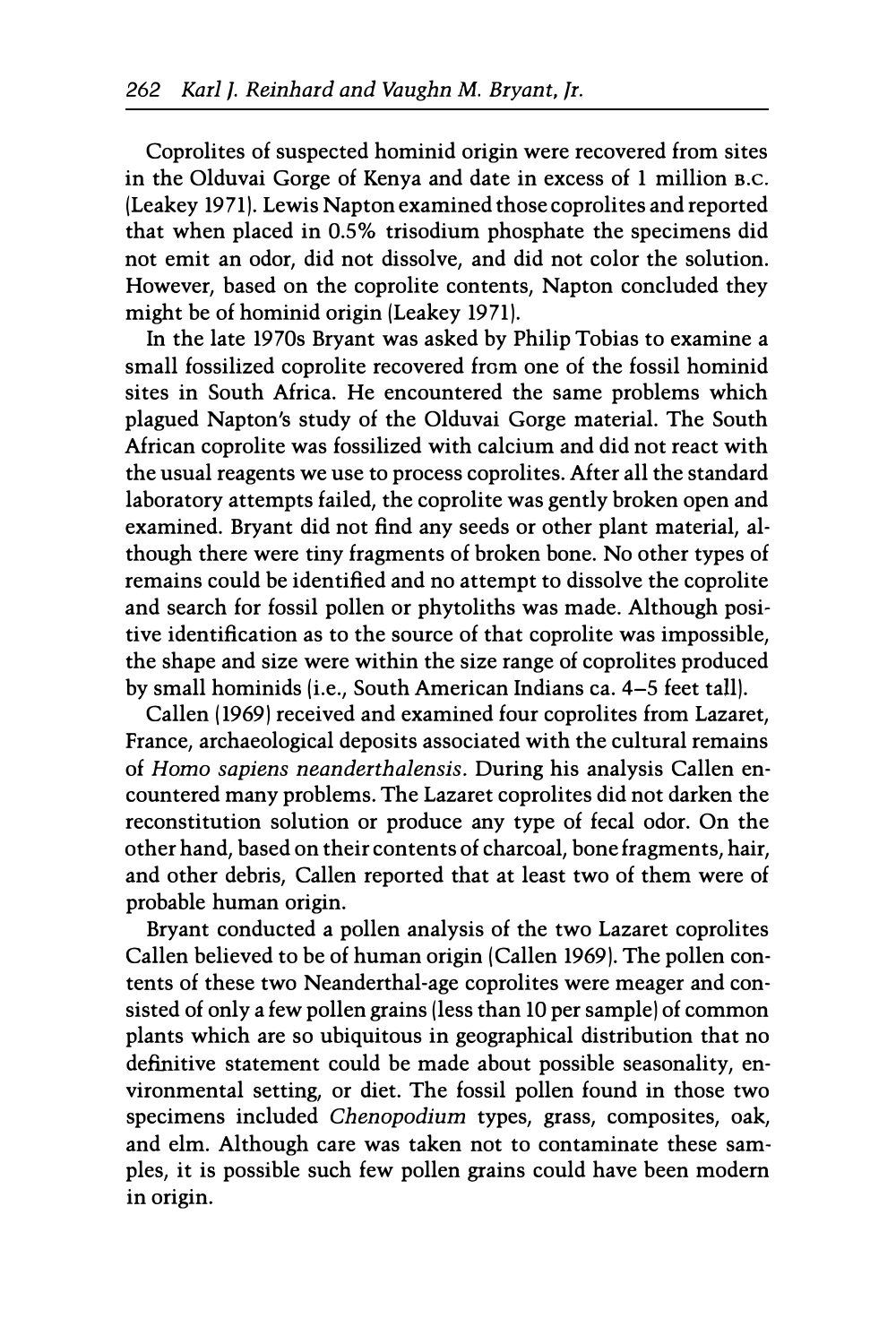During the 1970s, Trevor-Deutsch and Bryant (1978) conducted an examination of suspected fecal samples 400,000 years old found in association with Homo erectus remains at the site of Terra Amata in southern France (de Lumley 1966). The analysis of those samples revealed the presence of small fragments of marine shells, sand grains, flecks of charcoal, and a few animal hairs. However, no seeds, bones, fibers, or other organic residues were found. When placed in a trisodium phosphate solution the samples produced a weak, musty smell, and only a few specimens produced even the faintest tint of color. We finally concluded the samples probably were not fossilized coprolites but instead were worm casts formed in the beach sand at Terra Amata shortly before the site was occupied by Homo erectus. Other suspected coprolites from this same site (de Lumley 1969) were analyzed in France. That study mentions the presence of fossil Genista pollen which the analyst suggests indicates a spring or summer occupation of the site (de Lumley 1969).

In each study where the coprolites of ancient hominids have been examined, the resulting analyses have raised a number of important questions: (1) What should a human coprolite contain after tens of thousands of years of weathering? (2) How does time alter the color and odor-forming substances in human coprolites? And (3), do the apparent differences in data reflect different digestive patterns between earlier and later species or subspecies of humans?

# Sampling Coprolites

The main goal in sampling a coprolite collection is to select a diverse sample with as many defecations by as many different individuals as possible. In sites that have a broad time chronology and/or several identified latrine areas, achieving sample diversification is done by sampling many separate proveniences. In sites where the span of occupation is short, or where only one latrine area is discovered, achieving sample diversification is more difficult.

The first type of site includes Hinds Cave, southwest Texas, Turkey Pen Cave, Utah, and Huaca Prieta, Peru. These sites were excavated in thin, artificial, or natural levels. Fortunately, at least one coprolite was recovered from each level or distinct stratum. The coprolites from these sites were later examined and sample diversification was achieved on a vertical scale.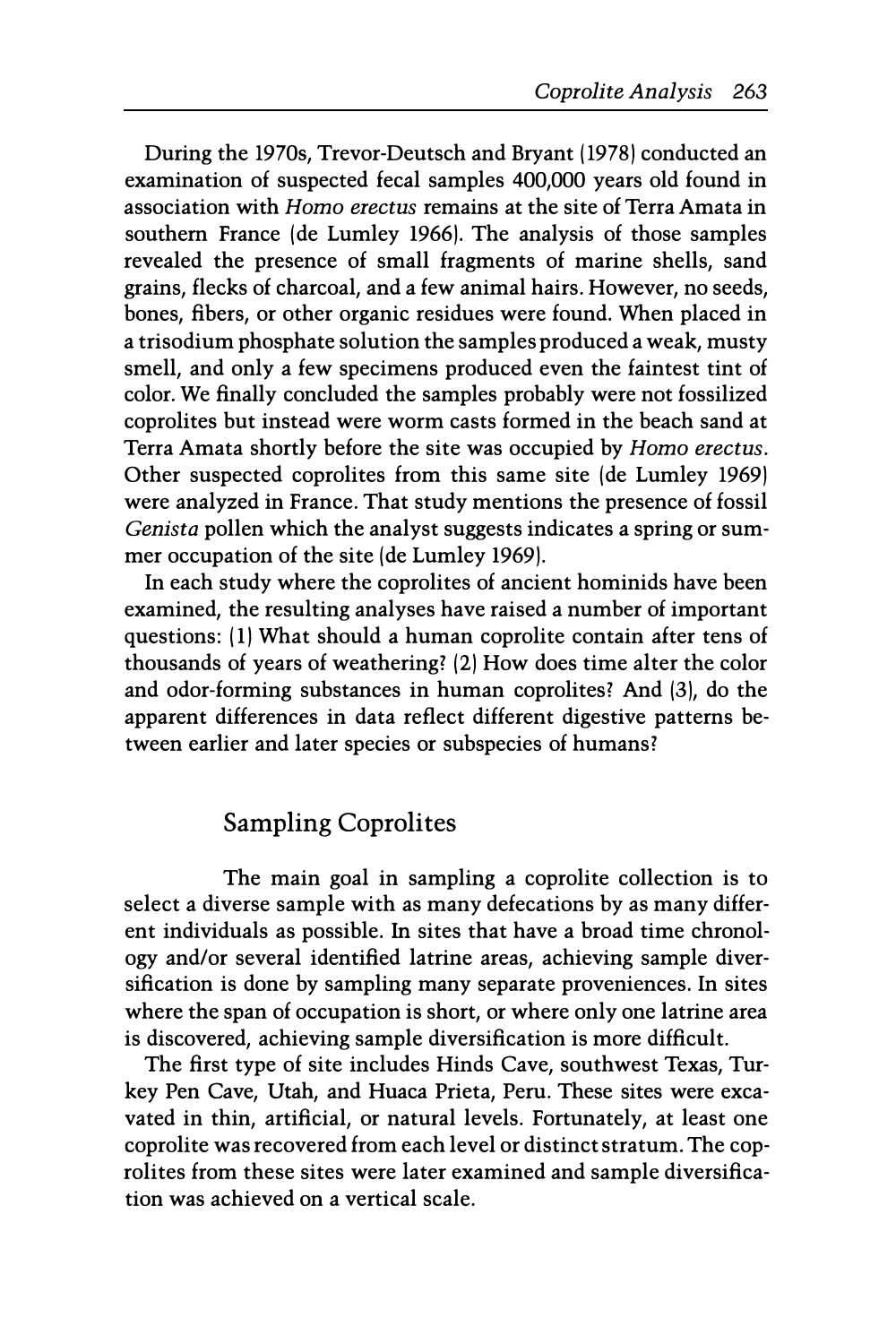Obtaining a diversified set of specimens on a horizontal scale is easiest when many separate latrines are excavated from the same site. The Anasazi village site of Antelope House (A.D. 600 to 1270) is one such example. At that site, hundreds of different areas contained fecal deposits. Diversification was achieved by sampling separate fecal deposits of different spacial and temporal affinities (Reinhard 1985a, 1988a; Williams-Dean 1986; Fry and Hall 1986).

Salmon Ruin, located in northwestern New Mexico, is an example of the second type of site. It was occupied during a fairly brief period (A.D. 1088 to ca. 1250) and contained only one latrine area suitable for study. In order to optimize sample diversity, coprolites were selected from alternate levels in alternate grid squares within the one latrine. Thus, from a latrine area containing an estimated 4,000 coprolites, diversity was achieved by horizontal/vertical sampling over a large area (Reinhard et al. 1987; Reinhard 1988b).

#### Sample Size

There are generally two questions usually asked about the size of coprolite samples: (1) How many coprolites should be examined from a site to obtain a reliable dietary reconstruction? And (2), how much of each coprolite should be processed and analyzed to obtain an accurate record of that specimen's contents?

Studies have revealed that diet components are often fairly uniform within a coprolite series (Bryant 1974a; Williams-Dean 1978; Stock 1983; Fry 1985; Reinhard 1988a; Sobolik 1988a). This knowledge is being used to reduce the number of coprolites that researchers believe must be examined in order to identify the primary food components. However, we acknowledge that larger numbers of specimens must be examined to understand the full dietary diversity.

To answer the first question of how many coprolites must be examined, we recommend considering two limiting factors: the total number of specimens available for analysis, and the amount of time/ money required to complete the study. In studies which are limited by a time/money factor, a useful approach is to concentrate the analysis on determining only the major food items. Studies of large series of coprolites indicate that usually 80-90 percent of the most common food components are found after 15-20 coprolites in a series have been examined (Reinhard 1988b). Thus, a minimum sample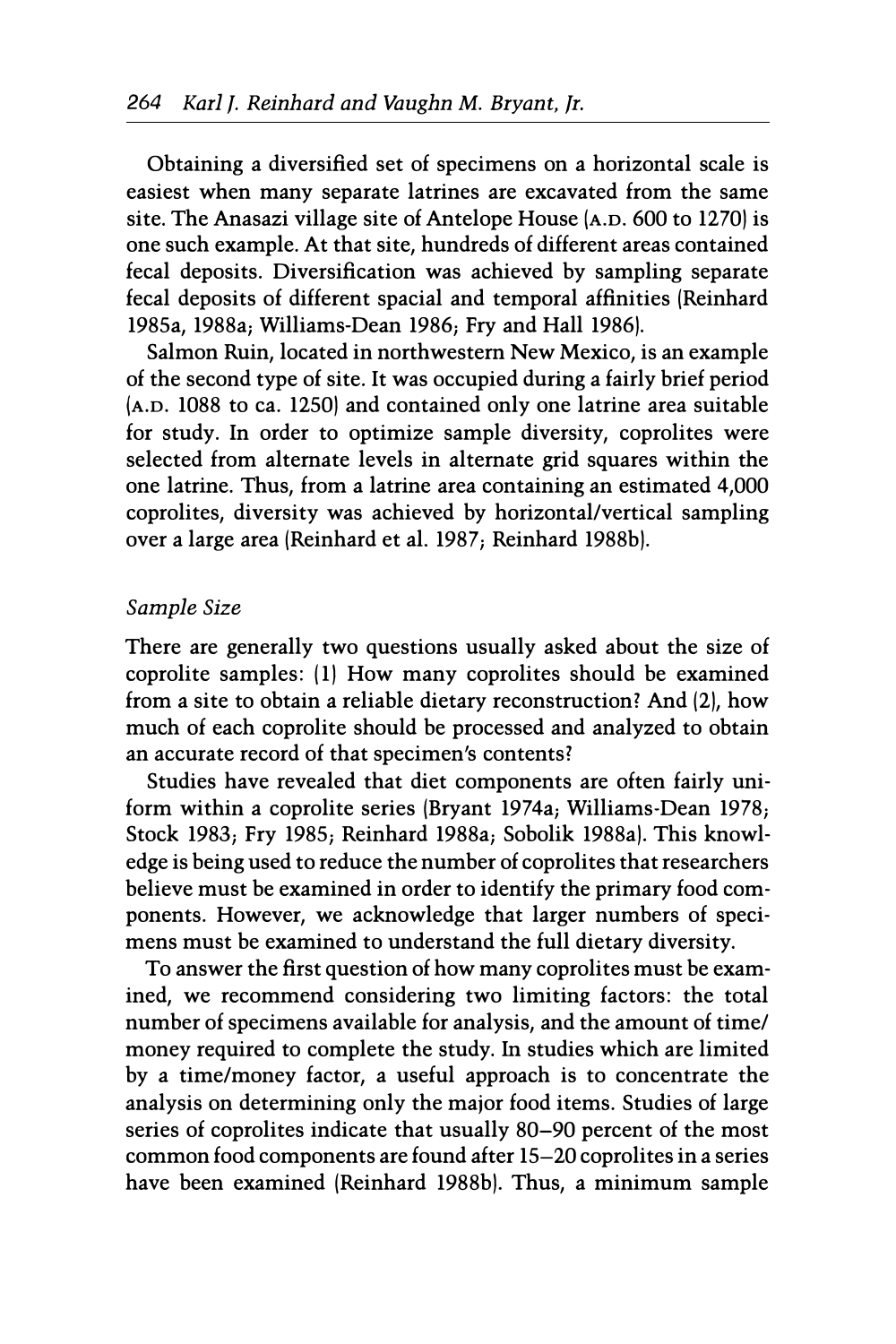size of 20 coprolites appears to be sufficient to identify the major dietary items. However, parasite analysis requires more extensive sampling simply because only 1-30 percent of coprolites in a series contain parasite eggs. A minimum sample size of 50 coprolites for horticultural sites and 100 for hunter-gatherer sites is recommended for parasite study.

The second question pertains to the amount of each coprolite that must be processed to obtain an accurate characterization of that specimen. For most studies it is important to examine a fairly large fragment (>5 gr) of each coprolite in order to obtain a representative number of dietary components. Usually, it is sufficient to cut a coprolite in half along its longest axis and analyze one of the halves. In studies of coprolites from Conejo Shelter, Bryant (1974a) found that the halves processed from each specimen ranged in weight from 10 to 72 grams. When coprolite samples are fragmented or when onehalf of a coprolite is smaller than 5 gr, one must adopt a different strategy. Perhaps a number of fragments from the same specimen should be combined and in some cases perhaps the whole specimen will need to be processed if the total size is quite small.

## Sampling Privies and Mummies

The sampling of soils from latrines, living surfaces, and trash middens provides a new avenue to the exploration of parasitism and diet at historic sites and promises to be an important area of research in the future (Deagan 1989). Sampling of latrine areas, living surfaces, and trash middens already is widespread in Europe (Jones 1985; Herrmann 1986, 1987; Herrmann and Schultz 1986; Pike 1975). Sampling and analysis techniques were largely developed by the Environmental Archaeology Unit at the University of York in England. Meanwhile, in the New World, latrine analyses have been attempted in the past but have only recently gained increased interest. Soils have been analyzed successfully from both prehistoric latrine deposits (Hevly et al. 1979) and historic latrine deposits (Bryant 1982; Fries et al. 1990; Reinhard 1990; Reinhard et al. 1986). Pollen, parasite eggs, and seeds are well preserved in latrines.

The study of latrine soils expands the application of coprolite methodological techniques. Examination of soils from latrines, trash middens, and other locations where feces are likely to have been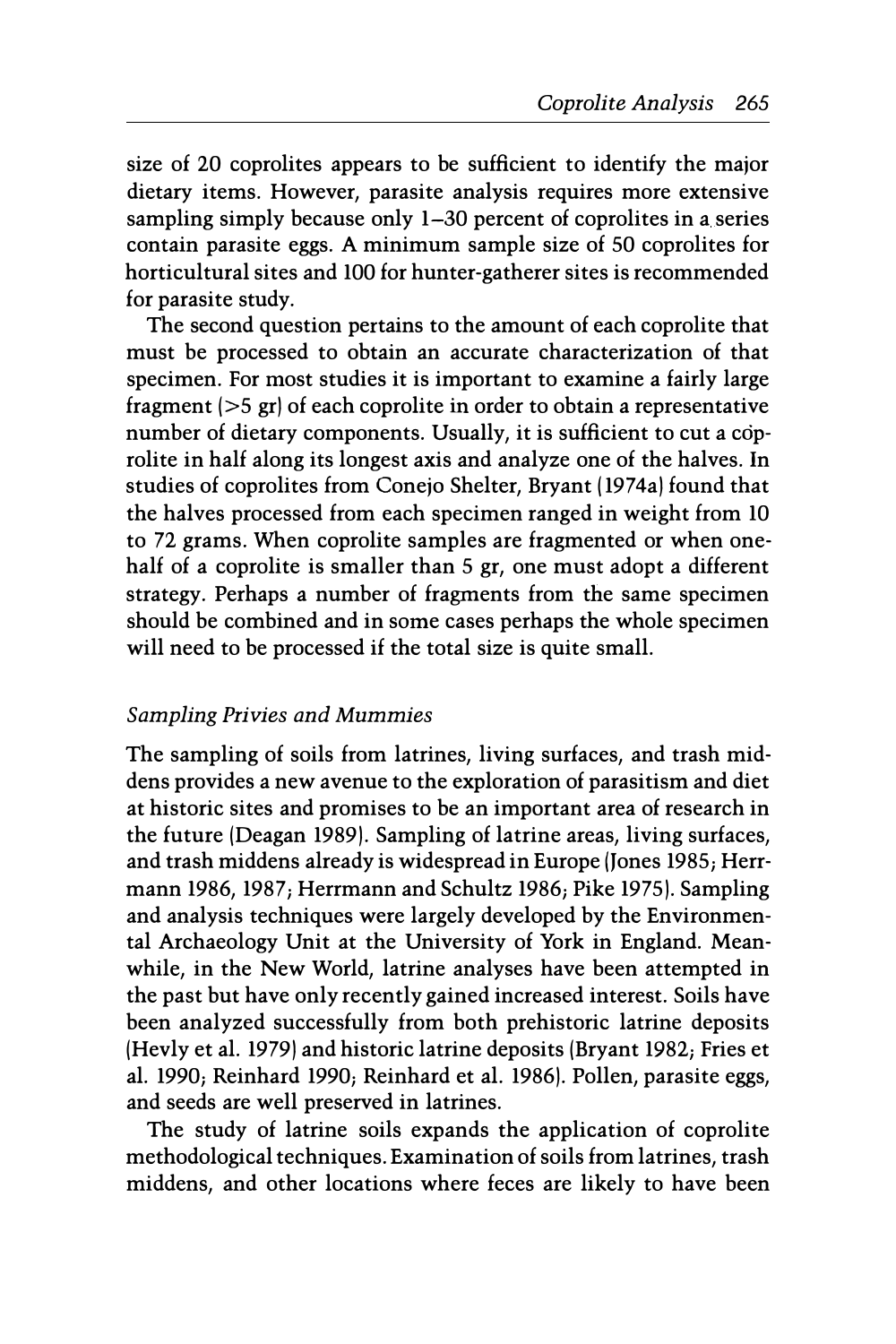deposited can provide similar data to that provided by actual coprolite specimens. Importantly, Jones (1985) has developed techniques that allow a researcher to recognize a fecal-contaminated soil by calculating the concentration of parasite eggs in soil samples.

The analysis of colon contents from mummies also provides valuable data. However, sampling problems are lessened when working with mummified colon contents. For example, in mummy analyses one can be certain that organic materials in the colon region are of human origin. In addition, by sampling different areas of the digestive tract, different meals can be identified in a single mummy (Reinhard and Hevly 1991). Finally, studies of mummies are useful because it is possible to examine differential disease and dietary patterns between sexes and ages of individuals because mummies can usually be identified to sex and age.

Mummy intestinal contents have provided important dietary, parasitological, and pharmaceutical data. Analyses of mummies in Chile, Peru, and Brazil have revealed the earliest South American evidence of prehistoric parasite infection (Horne 1985). Similarly, mummies from Europe and North America reveal infection with a variety of parasites (Jones 1986b; Reinhard 1990). Palynological and macrobotanical analysis of colon contents found in a Mimbres-age burial in New Mexico revealed evidence that the individual consumed a tea made from willow (Salix) for its medicinal properties (Shafer et al. 1989). Additional dietary studies have been derived from the analyses of mummies recovered from Arizona (Fry 1977), the Lower Pecos region of west Texas (Turpin et al. 1986), the Ozarks of Arkansas (Wakefield and Dellinger 1936), Ventana Cave in Arizona (Reinhard and Hevly 1991), and costal regions of Peru (Callen and Cameron 1960).

# Interpretive Value of Coprolites

The dietary representation of any given coprolite series is affected by cultural, depositional, and analytical factors. These factors affect the interpretive value of coprolites in reconstructing prehistoric behavior.

Seasonality is a major bias in coprolite analysis. Many coprolite series, especially hunter-gatherer coprolites, represent seasonal or short period occupations. Consequently, dietary data represent re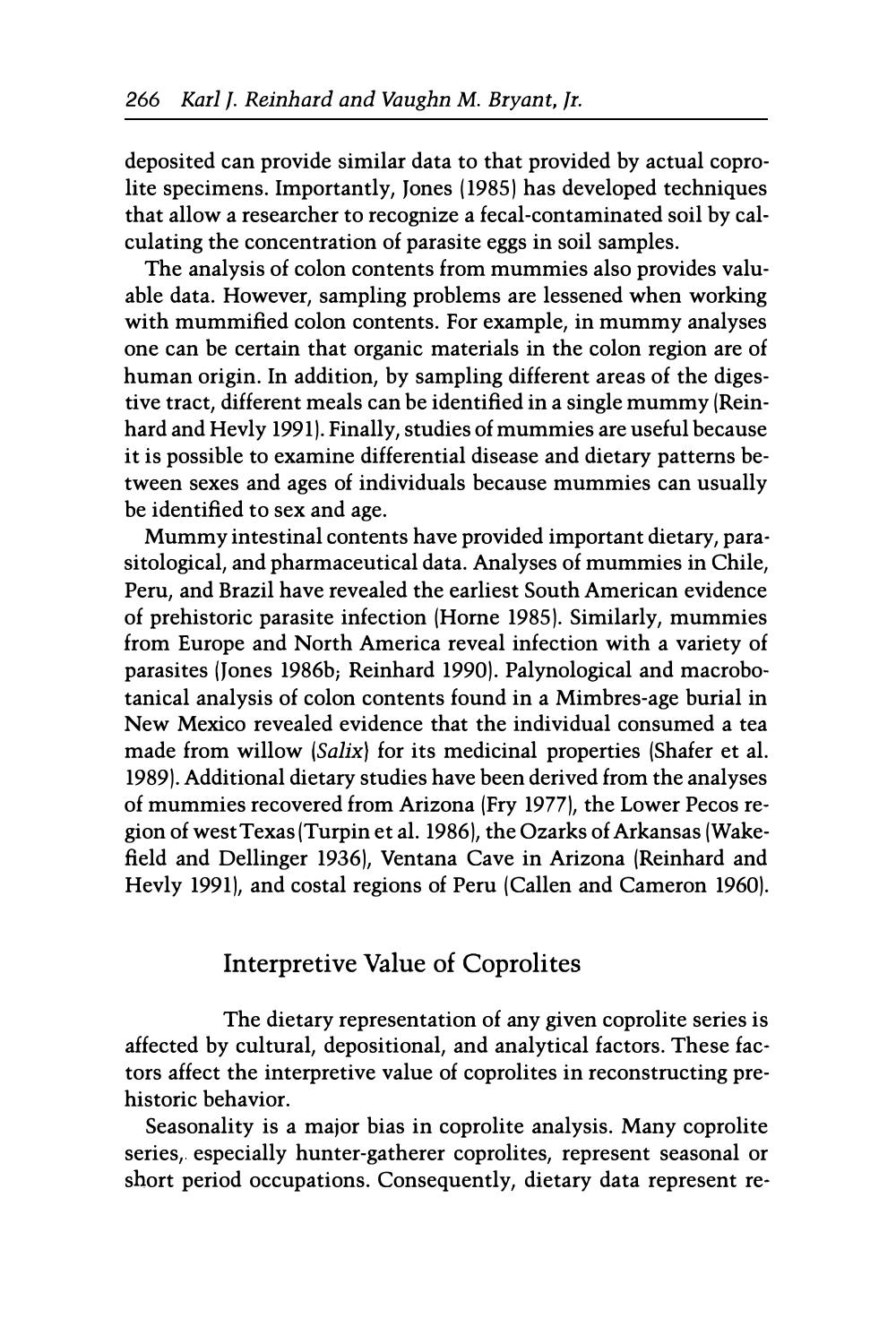source exploitation for a specific time of year. Therefore, although coprolites provide exceptionally detailed dietary data, these data usually represent only seasonal exploitation, and one must resist generalizing year-round dietary patterns from coprolites alone.

The demographic sample represented by a coprolite series is unknown. Thus, one cannot assume that the dietary data revealed in a coprolite series are representative of all ages and sexes of the population. It is conceivable, for example, that coprolites from any given hunter-gatherer cave site over-represent one sex or another, or even one age grade over other age grades. Thus, the dietary patterns represented by coprolites may be skewed.

After deposition, the coprolites may begin to decompose. When decomposition reaches an advanced state, all that remains for the archaeologist are compact layers of organically rich soil. Even coprolites that retain identifiable shapes in archaeological matrices can be decomposed to the point that only animal bone and shell remain.

It is almost certainly the case that coprolite sampling error overrepresents older individuals and those that enjoyed healthy intestines (Reinhard 1988a). This is due to two sources of sample error: in the field, and in the laboratory. Diarrheal stools are very common in coprolite collections, but rarely studied. With extreme cases of watery diarrhea, the feces desiccate to form very thin crusts in archaeological deposits that are very difficult or impossible to recover from the field. Once in the laboratory, coprolite analysts tend to select formed, cylindrical coprolites for study. This helps to insure that human coprolites are studied, but diarrheal stools, as well as those defecated by infants and children, are not included in the sample. This neglect of diarrheal and subadult coprolites has an especially strong impact on parasitological data since the young and sick are more likely to be parasitized. We suggest that the sampling process should include all coprolite morphological forms and not be biased by the perception of healthy, human stools. After all, cylindrical stools are the norm for modern North Americans, but this morphological type was not the norm for many prehistoric cultures.

In the final analysis, the value of coprolite analysis depends on how many types of analysis are carried out on a coprolite series. Certainly, analysis of all types of remains listed above is costly. However, to optimize data recovery from coprolites, we suggest that macrofloral, macrofaunal, pollen, phytolith, and parasite analyses be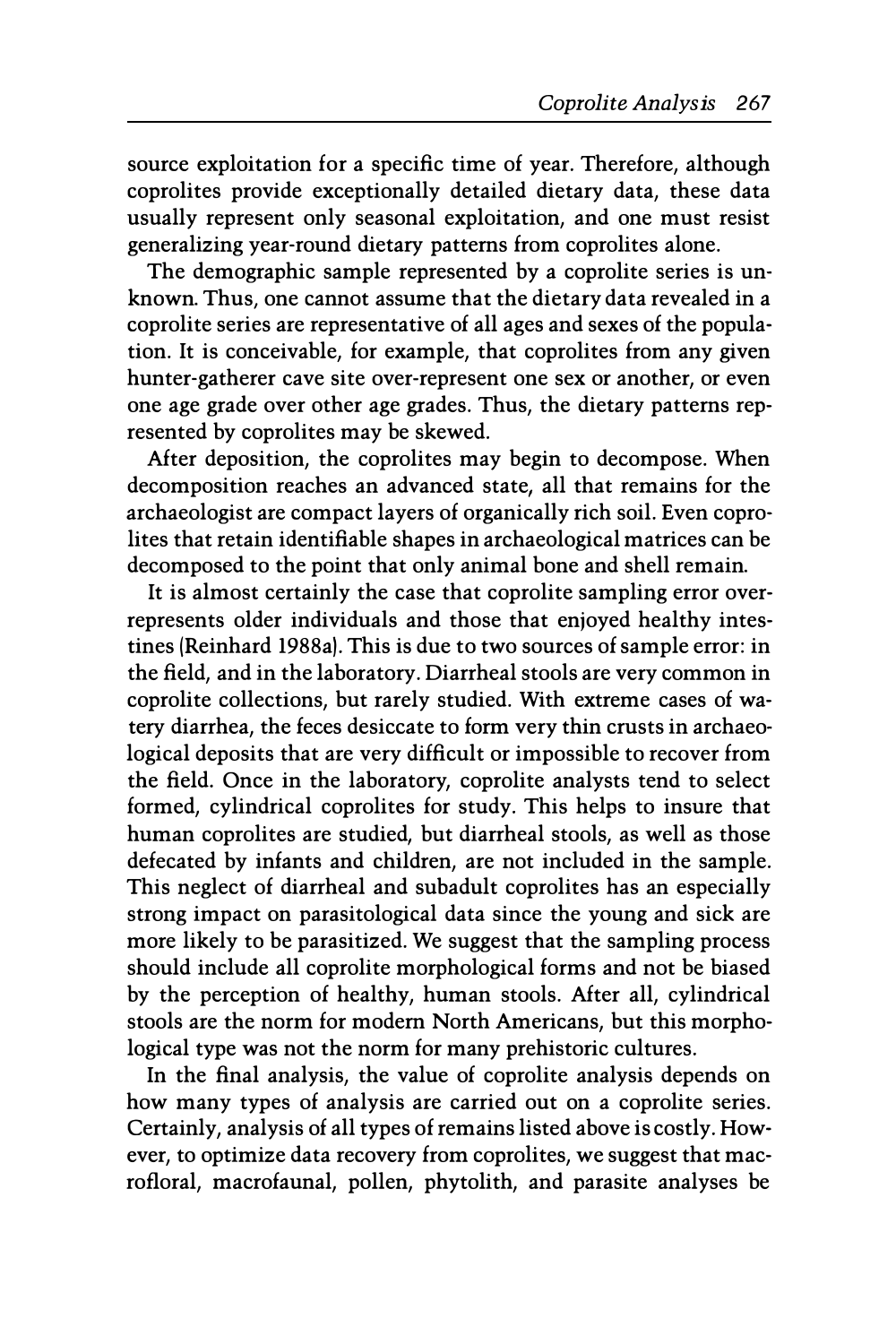completed. These data sets can then be integrated into a comprehensive reconstruction of the diet.

# Coprolites in Dietary Reconstruction

Paleoethnobotanical studies of nonfecal archaeological deposits through flotation and palynology provide important information regarding detailed use of plant and animal species. For dietary studies, flotation and pollen studies of nonfecal remains tend to be more ambiguous than coprolite remains because of contaminant seeds and pollen in the soil matrix. Often, only items that show evidence of human activity, such as parched seeds, are counted by flotation researchers. Coprolite researchers face reduced problems of contamination. The items recovered from the fecal matrix can be safely assumed to be of dietary origin. Because coprolites contain remains that were actually consumed and defecated, they provide a stronger data base than nonfecal flotation and palynology.

Gasser's (1982) comparative study of flotation and coprolite data highlighted another difference between macroscopic coprolite and flotation data. Many fragile items that are susceptible to decomposition in an open site are better preserved in coprolites. This is because coprolites generally come from contexts ideal for preservation. Consequently, in general coprolites provide evidence of a greater range and better representation of fragile dietary items. Miksecek (1987) noted discontinuity between coprolite data and bulk sample data from the Tehuacán Valley. He attributes the differences to the increased difficulty in identification of items in coprolites. This is probably partially correct, but in general differences in representation are due to the fact that flotation and bulk samples contain many items that are discarded in the process of food preparation. Thus, one is more likely to find chewed leaf bases, nut shells, and other processing debris in bulk samples that are absent in coprolites. Flotation data can be used in conjunction with coprolites to reconstruct yearround diet. For example, flotation data from Dust Devil Cave represented warm season plant use, while the coprolites were apparently defecated in the winter (Reinhard 1988b). The midden provided information regarding the spectrum of plants harvested and processed at the cave year round, while the coprolites provided insight into which of these were stored for winter consumption.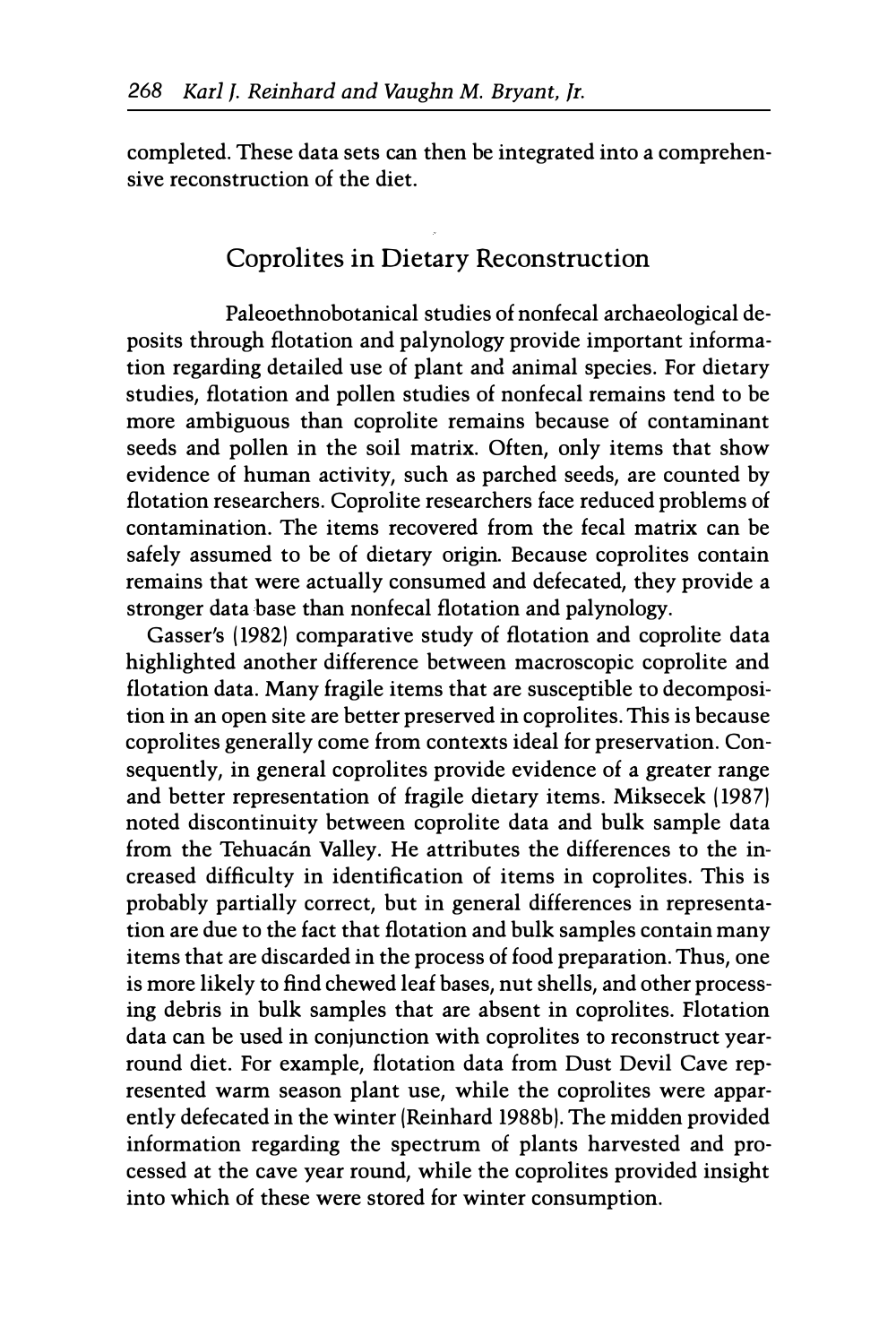The interpretive power of any line of evidence is increased when augmented with other lines of evidence; this is certainly the case with coprolite analysis. In our opinion, the combination of coprolite data with trace element, carbon isotope, and nitrogen data derived from bone analysis holds the greatest potential of revealing general and specific dietary patterns.

Stable carbon isotope and trace mineral analysis data, derived from bone and mummified tissue, provide important information regarding general lifetime dietary patterns. These techniques provide data regarding the consumption of different classes of food (i.e., C-3 plants, C-4 plants, legumes, marine animals, terrestrial animals, etc.), but coprolites provide evidence of specific plants and animals eaten. Together, chemical study of bone and biological study of coprolites present a complete picture of prehistoric diet. Although in its pioneering stages (Farnsworth et al. 1985), we feel that this combined approach will be particularly effective in the future, especially in mummy studies where coprolites and bone samples can be recovered from the same individual. This integrative approach to coprolite and bone studies from mummies is currently being investigated by Aufderheide, Buikstra, and Reinhard in the analysis of Peruvian remains.

With trace mineral analysis, diagenesis strongly affects the elemental composition of bone and can often diminish the accuracy of such study (Aufderheide 1989). There are also preliminary indications that microbial activity can alter isotopic signals and thereby confuse archaeological interpretation. These are not problems with the biological study of fecal residues, so coprolite analysis is of particular importance in substantiating trace element work. The incorporation of coprolite and trace element data was pioneered by Weir et al. (1988), and current research by Reinhard and Aufderheide with Chilean mummies indicates that with remains that do not undergo significant diagenetic change, trace element and coprolite data can be effectively used to reconstruct general and specific dietary patterns.

Coprolite data are of greater interpretive value when incorporated with flotation and faunal data. This provides a clearer idea of how well diet is represented in coprolites. The incorporation of coprolite data with bone chemical data is especially important. A long-term dietary picture is revealed by the chemical analysis, the specifics of which are filled in by coprolite analysis. Continued mummy studies will undoubtedly benefit from this approach.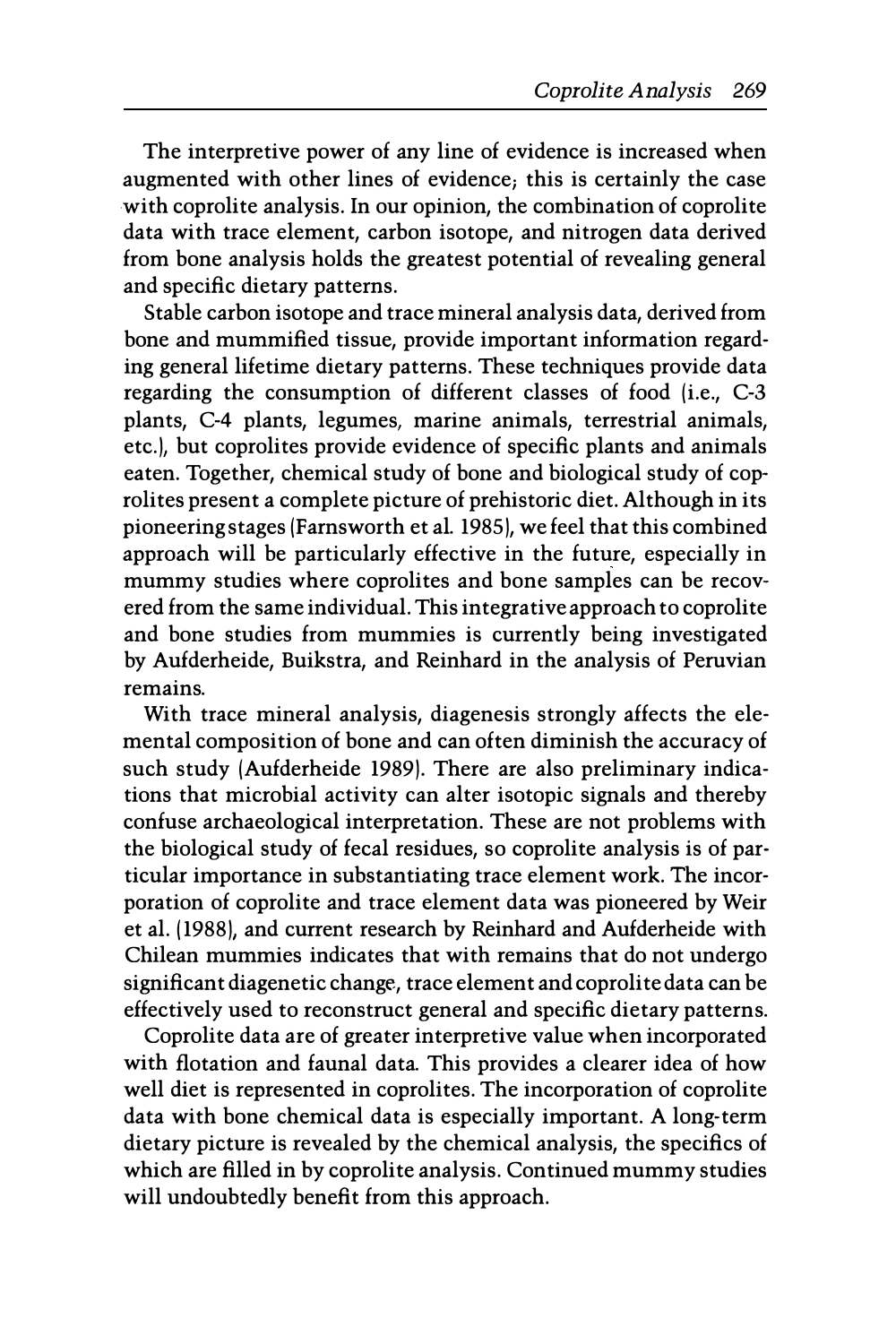## Behavioral Inferences from Coprolite Data

Jerome et al. (1980) described the relationships between diet and technology, social organization, physical environment, and social environment. Because coprolites directly reflect subsistence, coprolite analysis has a critical role in the reconstruction of prehistoric lifestyles. Although not all aspects of culture discussed by Jerome et al. (1980) can be determined from coprolite data alone, some can. It is possible to use coprolite data to examine prehistoric food technology, physical environment, and nutrition.

#### Food Technology

Food technology involves the recognition of plant and animal food resources, developing harvesting techniques, and developing food preparation techniques. For example, a common dietary plant food utilized by hunter-gatherers in Mexico, the American Southwest, and southwest Texas was Agave. Some parts of the plant could be eaten without specialized preparation. Other parts, however, are inedible without intense preparation. The recovery of great quantities of Agave pollen in coprolites from as far south as Frightful Cave in northern Mexico (Bryant 1974a) and from sites in southwest Texas (Bryant 1969; Riskind 1970; Williams-Dean 1978; Sobolik 1988a; Reinhard et al. 1991) demonstrates the consumption of flowers or a tea derived from Agave flowers. The eating of Agave flowers requires no special harvesting or preparation techniques since flower eating requires only a memory of where flowering stands are likely to occur.

However, other evidence indicates harvesting and preparation of vegetative portions of the plant. The recovery of Agave fibers, plant leaf epidermis, and phytoliths in coprolites demonstrates that the thick basal bulbs of the Agave plant and the bases of individual leaves were eaten (Bryant 1974a; Bryant and Williams-Dean 1975; Reinhard 1988b; Sobolik 1988a). Agave bulb bases and leaf bases are not edible when raw because they contain many alkaloids that taste bad. Ethnographic records (Castetter et al. 1938) and our own experiments show that an effective way to prepare these plant parts for eating is roasting the bulbs and leaf bases in earthen ovens or steaming pits for various periods of time ranging from two to four days.

The collection, preparation, and cooking of Agave in earthen ovens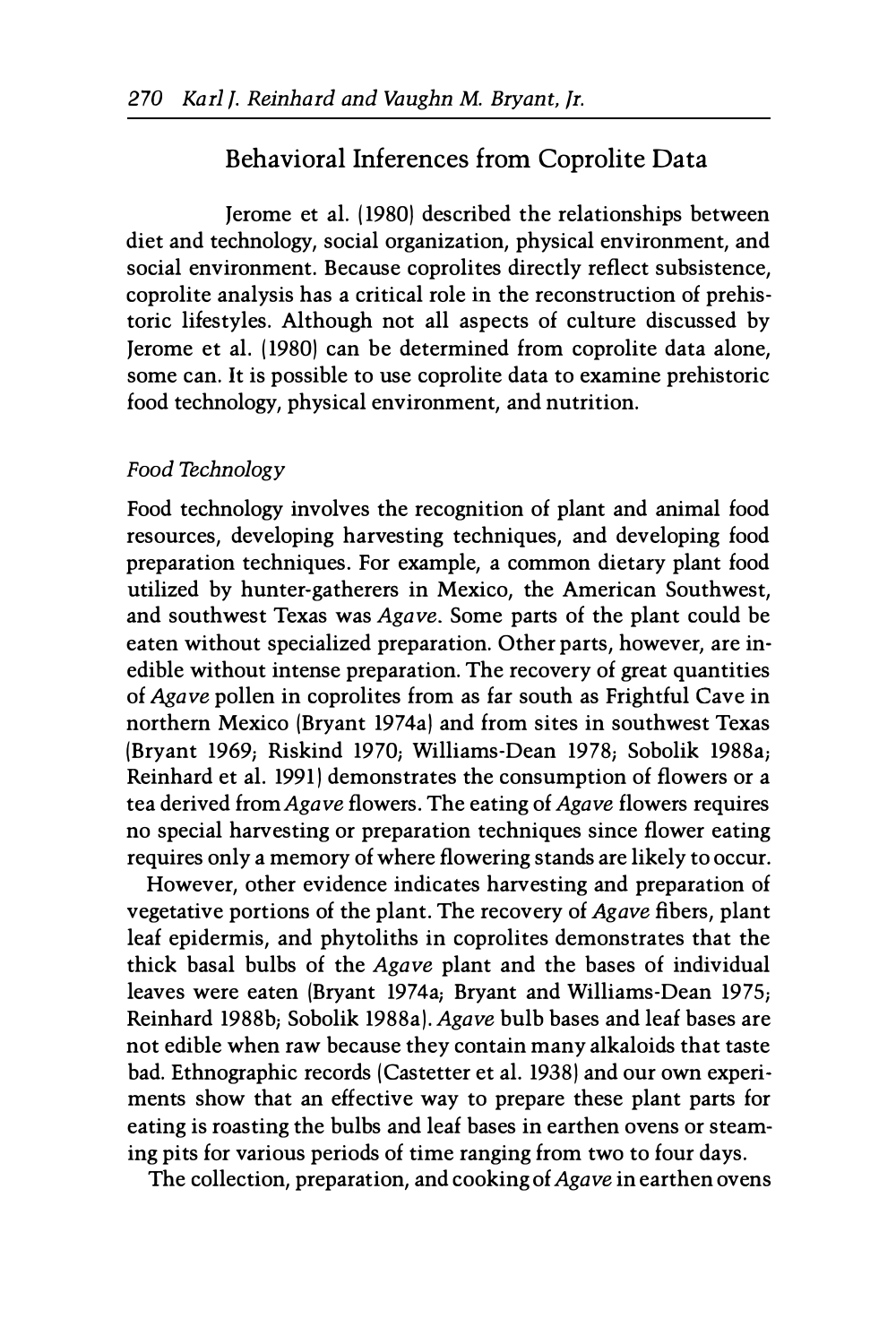are not simple tasks. One must possess a technical knowledge that includes: (1) how and when to harvest Agave to obtain the maximum amount of nutrition, (2) how to prepare an effective roasting pit, and (3) when it is best to uncover the fully cooked Agave. Thus, when we recover evidence of Agave, other than pollen, complex harvesting and preparing procedures are implicated.

Other plant species found in coprolites also implicate approximate techniques of harvesting and preparation. Cactus and sotol plants were other staples utilized in most of the same regions where Agave was being used. The picking and eating of cactus and sotol flowers, or the picking and eating of cactus fruits, require no specialized technology. Collecting and cooking cactus pads and sotol leaf bases require more complex techniques much like the techniques associated with Agave because cactus pads and sotol leaf bases also contain alkaloids and tough fibers. They need to be roasted or steamed like Agave bulbs and leaf bases to soften the fibers and neutralize many of the alkaloids.

Coprolites recovered from the colons of mummies found in caves in the Ozark Mountains of Arkansas (Wakefield and Dellinger 1936) contain fragments of acorn shells. This finding indicates that the early people of that region had developed techniques for leaching tannin from acorns and thus turning inedible acorns into rich sources of edible carbohydrates. In other parts of North America, such as the Lower Pecos region in Texas, the same level of acorn preparation technology cannot be inferred since many of the oak species that are present produce "sweet" acorns that lack the bitter tannin and can be eaten raw or roasted.

Food preparation techniques can sometimes be inferred from seed remains in human coprolites. Callen (1967b) found that some of the millet seeds in coprolites from Mexico had been prepared by pounding while others had been split open by rolling them back and forth on a grinding stone. In prehistoric coprolites from southwest Texas, Bryant (1969) noted that some of the eaten cactus seeds had been broken open by pounding or grinding. Some of the broken cactus seeds in those coprolites were also charred, suggesting they were ground, roasted, and then eaten. The presence of Chenopodium seeds in coprolites deposited in winter at Dust Devil Cave suggests a knowledge of seed gathering, grinding, drying, and storage techniques (Reinhard et al. 1985). The finding of maize pollen grains that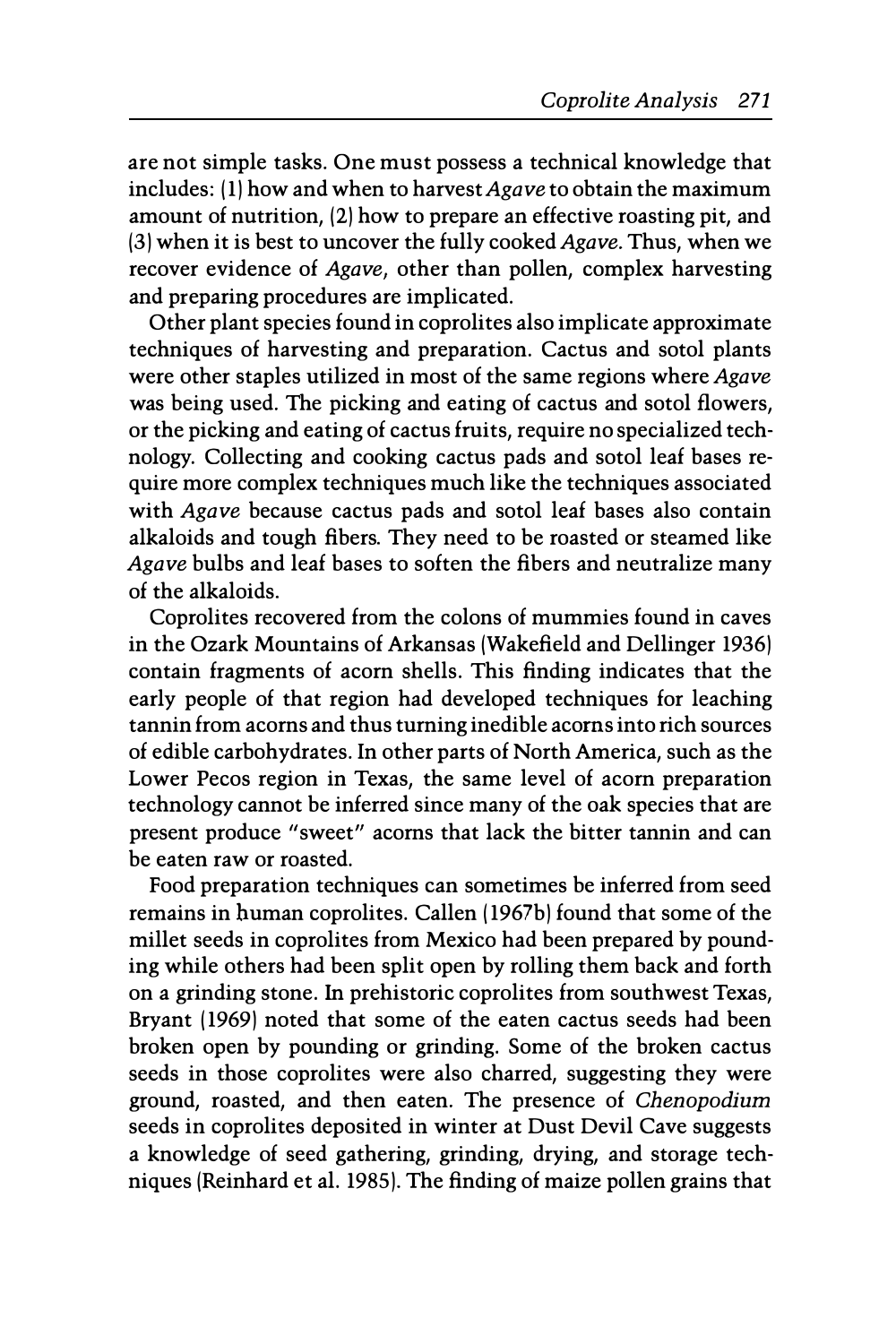have been cracked and broken in a tearing manner tells us that maize kernels, with pollen attached, were ground with a mano and metate before being eaten (Bryant and Morris 1986).

Macroscopic remains of maize also indicate various maize preparation techniques. Aasen (1984) was able to identify several techniques of maize preparation including roasting and grinding. Exceptionally fine grinding typified prehistoric maize preparation in Durango, Mexico (Reinhard et al. 1989).

Animal exploitation also requires specialized harvesting techniques. In the Lower Pecos region of southwest Texas, prehistoric coprolites contain the remains of small fish, many of which are too small to have been caught in a net or on a hook and line (Bryant 1969; Williams-Dean 1978; Sobolik 1988a). Cultural deposits, in the same archaeological sites containing the coprolites, are often full of Mexican buckeye (Ungnadia speciosa) seeds. Mexican buckeye seeds are poisonous and do not occur in human coprolites. Experiments show that these seeds, when ground and placed on the surface of small pools of water, create a potent fish poison (Adovasio and Fry 1972). The combined presence of tiny fish bones and scales in coprolites (Reinhard, Jones, and Barros n.d.; Sobolik 1988a; Williams-Dean 1978) and the occurrence of Mexican buckeye seeds in the deposits of the same sites suggest that the technological knowledge of how to use these seeds as fish poisons was known and utilized.

## Physical Environment

Coprolite studies can offer clues about the physical environment through the types of microfossils and macrofossils they contain. The abundance and percentages of microfossils such as the background pollen of spruce, pine, juniper, and oak suggest certain types of broad environmental settings. Likewise, economic pollen types such as cactus, agave, mesquite, and sotol can indicate that the people who produced the coprolites were living in a semi-arid or arid environment. Phytoliths are yet another type of microfossil that can be used to infer the presence of certain plants as well as certain types of environmental settings.

Plant macrofossils such as maize kernels, pinyon or cactus seeds, the bones of ecologically specific mammals and fish, the feathers of birds that occupy certain types of habitats, and the remains of regionally important insects often appear in human coprolites. Once iden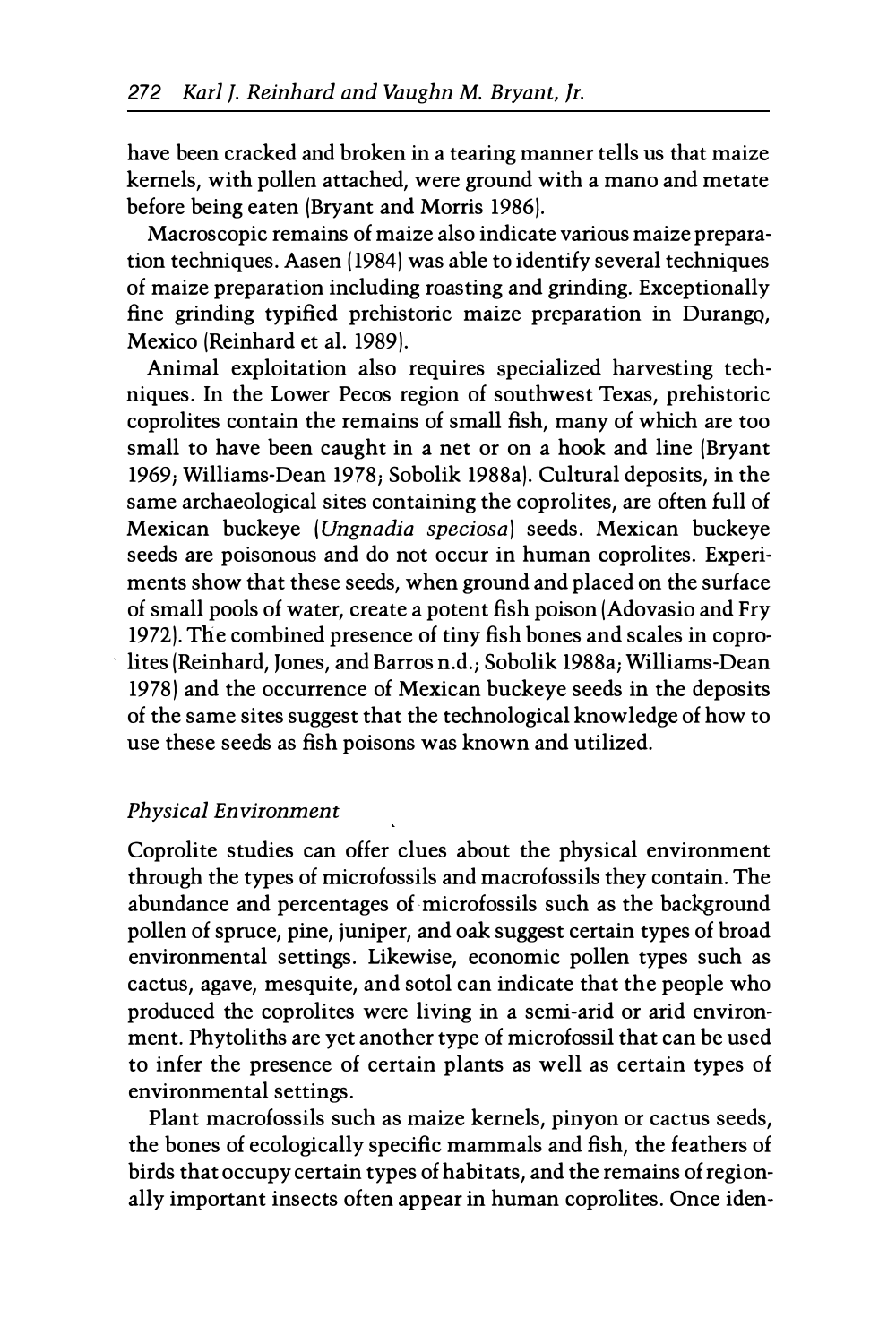tified, these remains serve as clues to the habitats occupied by those who produced the coprolites. For example, Fry (1985) found that coprolite remains reflected adaptations to different ecological areas in the Great Basin region including the lacustrine environment of Lovelock Cave and the desert environment of Danger and Hogup caves. He used the presence of waterfowl and fish bones and an abundance of water plants in Lovelock Cave coprolites to infer that those people utilized a lake shore environment. At Danger and Hogup caves, Fry found desert plants and the halophyte Allenrolfea (pickle weed), indicating a dry physical environment with soils of high salt content. In similar studies, the physical remains found in coprolites from areas of southwest Texas, such as those examined by Williams-Dean (1978), Stock (1983), and Sobolik (1988a), revealed a stable desert habitat for that region covering a span of 9,000 years.

# Current Directions in Coprolite Studies

The role of coprolite analysis in tracing dietary changes concurrent with cultural change has been the main focus of coprolite analysis for much of its history. With the onset of Callen's research in the early 1960s, coprolite studies focused mainly on questions of dietary composition and changes in diet through time with the introduction of cultivated plants (Callen 1967a). This orientation has been adopted and modified by recent researchers. Recent coprolite comparative evaluation of hunter-gatherer and horticultural parasitism (Reinhard 1988a) is an outgrowth of Callen's approach to dietary adaptation (Callen 1967a). Fry (1980) used coprolites to focus on regional variations in desert diet, and\_ to answer broad questions of cultural adaptation as expressed in the similarities and differences between desert and lacustrine habitats in the Great Basin. Minnis (1989) used coprolite data to define regional trends in Anasazi diets. The last two decades of coprolite studies from southwest Texas have focused on a 9,000 year record of dietary and cultural stability exhibited by the hunter-gatherer cultures who occupied sites such as Hinds Cave (Edwards 1990; Reinhard, Jones, and Barros n.d.; Stock 1983; Williams-Dean 1978), Conejo Shelter (Bryant 1974a), and Baker Cave (Sobolik 1988a). Coprolite studies from Peru have also focused on dietary modifications over time. Callen and Cameron (1960) were the first to report on Peruvian diets. Later, Weir et al. (1988) studied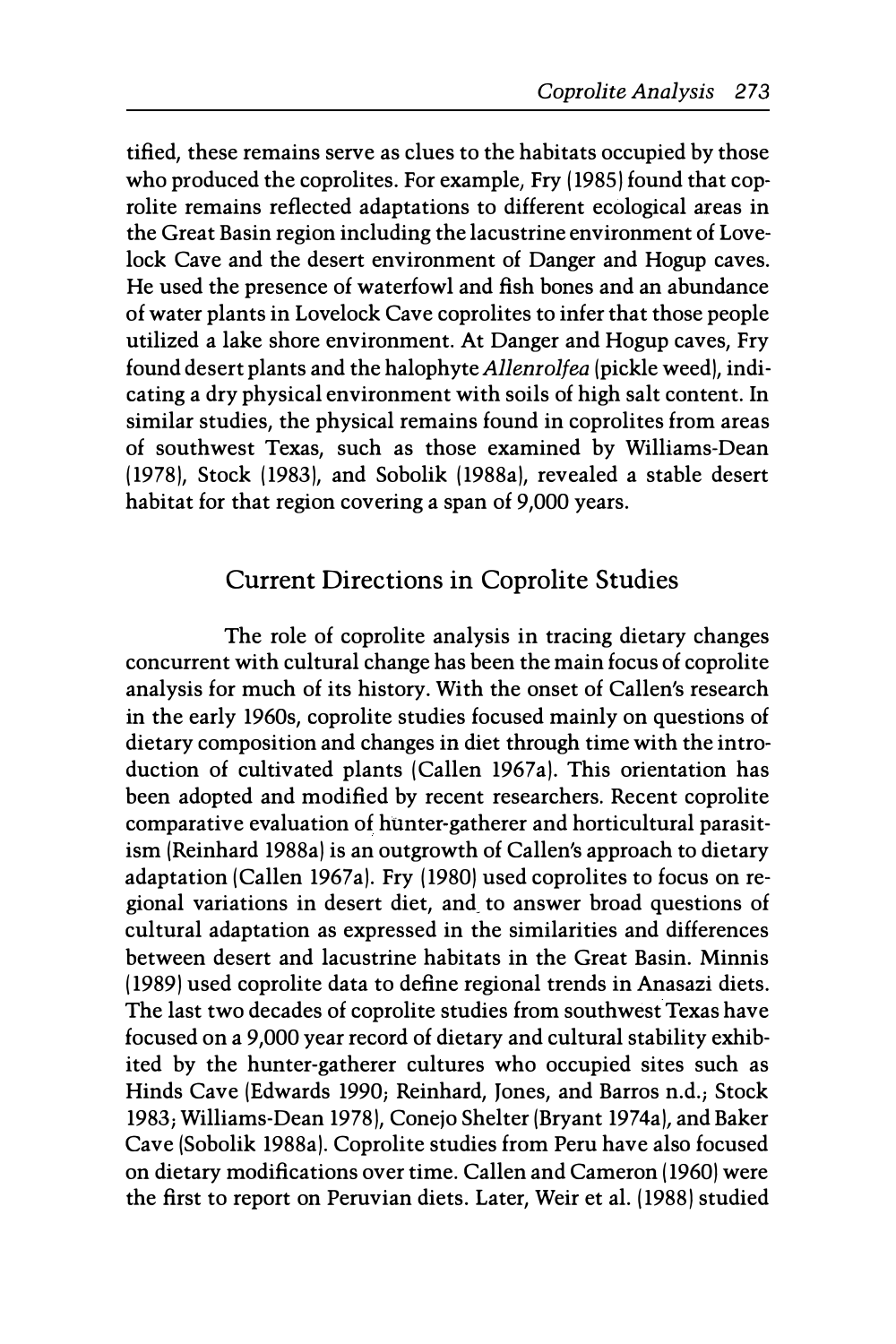dietary change in the central coast region of Peru from preceramic through early formative times, and Jones's (1988a) most recent work reported on the dietary practices in the coastal region during preceramic times.

Coprolites are also becoming an important data base for studies of prehistoric morbidity and mortality. In the past, these topics were explored solely on the basis of skeletal remains. Although some early coprolite studies noted the presence of pathogenic disease organisms, these studies were rarely included in discussions of prehistoric health. Now, coprolite studies are recognized as a new way of assessing the levels of infectious disease in prehistoric populations (Reinhard 1988b; Weir and Bonavia 1985) and are incorporated in skeletal studies (Akins 1986; Kent 1986; Walker 1985).

In general, coprolite analyses can provide data that are relevant to at least three classes of osteological data: (1) dental disease, (2) metabolic/nutritional stress, and (3) infectious disease. As discussed by several researchers, dental disease in prehistoric peoples is mainly a result of food preparation techniques and the types of food eaten (Reinhard, Jones, and Barros n.d.; Turpin et al. 1986). Three aspects of coprolite study are relevant to dental disease. First, the amount and kind of dietary abrasives in the diet can be identified by macrofossil plant analysis, bone analysis, and phytolith analysis. Second, the degree of dental attrition caused by abrasives derived from grinding stones can be evaluated. Third, nutritional evaluation of diets derived from coprolite study can be used to assess the potential of dental decay. Diets rich in carbohydrates and natural sugars can cause dental caries and tooth loss as noted by Turpin et al. (1986), who relate the high frequency of dental caries and tooth loss to the frequent consumption of sugar-rich prickly pear fruits.

Infectious disease is directly mirrored in parasite remains from coprolites, specifically by helminth parasites (Horne 1985; Reinhard 1988a) and protozoan parasites (Faulkner et al. 1989). Coprolite analysis provides quantitative data regarding specific intestinal pathogens of humans. In fecal analysis, identification of a parasitic pathogen is easily accomplished by morphological or immunological examination of the recovered organism. Also, because common parasites are recovered that do not necessarily leave osseous traces, it is possible to carry out more complete comparative paleoepidemiological studies from fecal remains (Herrmann 1986; Jones 1985; Reinhard 1988b, 1990).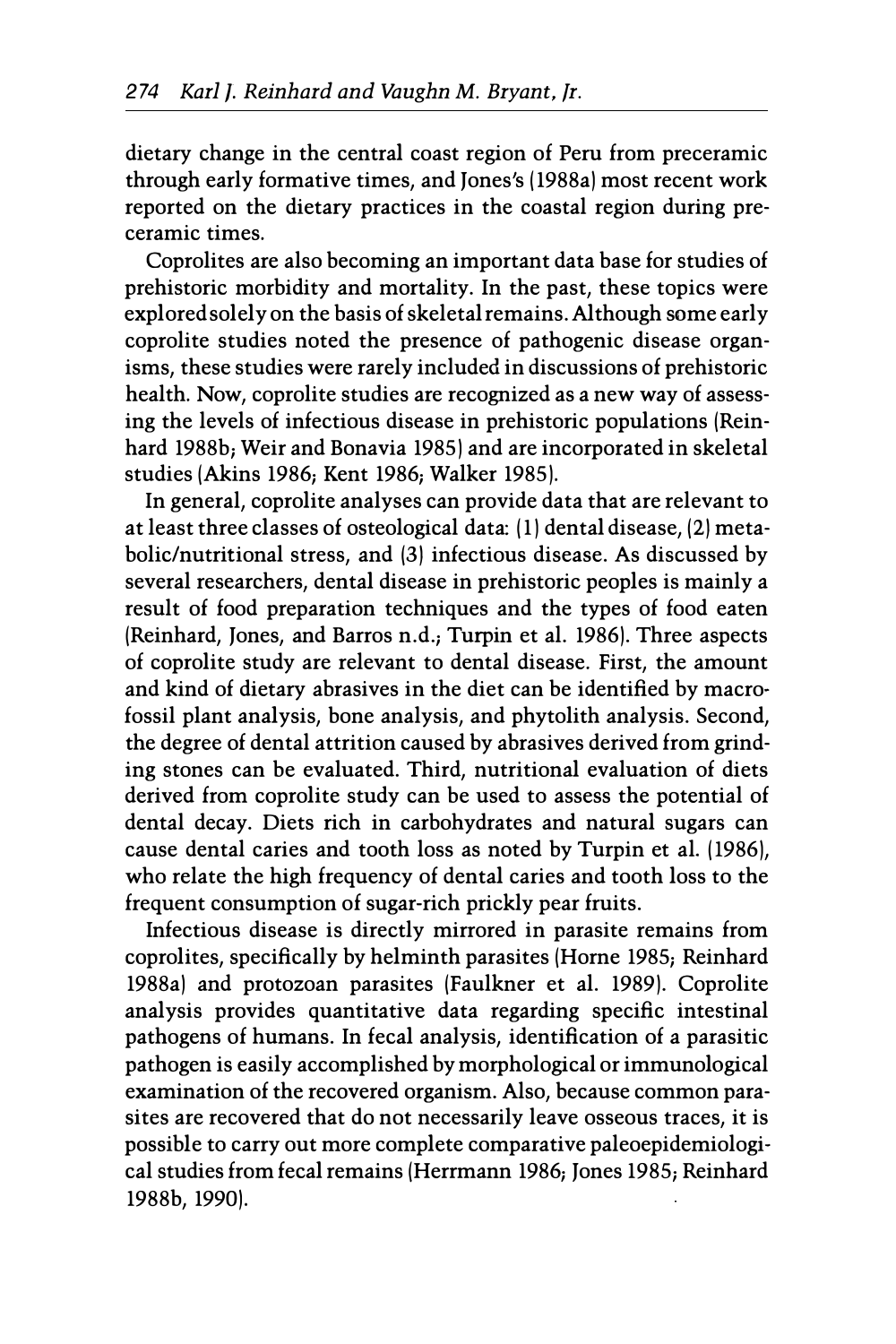Nutritional studies are a fairly new avenue of research in coprolite research (Reinhard 1988b; Reinhard, Hamilton, and Hevly 1991; Sobolik 1988a). Using nutritional values derived for prehistoric food plants, coprolite analysts reconstruct qualitative nutritional profiles for prehistoric peoples. Nutritional analyses from coprolites have also been used to assess the overall diet of prehistoric groups who suffered from anemia (Reinhard 1988b, n.d.).

Coprolite remains can also offer data useful in the study of paleopharmacology. For example, coprolite studies from the Rustler Hills area of west Texas reveal that Larrea (creosote bush) was probably being used to treat diarrhea (Holloway 1985), that Salix was probably used as an analgesic in the Mimbres area of New Mexico (Shafer et al. 1989), and that Ephedra (mormon tea) was probably used as a diuretic at Bighorn Cave in western Arizona and in the Rustler Hills (Reinhard, Hamilton, and Hevly 1991). These examples demonstrate yet another avenue of research derived from coprolite analysis. In addition, plant macrofossils, specially Chenopodium seeds, may have had anthelmintic value to peoples of the Southwest and Mexico (Reinhard et al. 1985).

## Summary

The wealth of information recoverable from the study of human coprolites continues to expand as we learn new applications and new techniques of analysis. Fossil pollen trapped in coprolites is being used to gain clues about diet preferences, possible seasonality of site occupancy, and paleoenvironmental conditions. Phytoliths indicate plant types that were eaten by prehistoric cultures even when no macrofossil remains of those plants are present. Parasites found in human coprolites are now being used to infer the history and spread of parasite infection in the New World, types of animals that were killed and eaten, and prehistoric health status. Coprolite data are now used by bioarchaeologists to evaluate prehistoric morbidity and mortality.

Plant macrofossils are being used to reconstruct dietary histories of prehistoric populations and to provide a basis for nutritional studies of these groups. In addition, information provided by plant remains is also being used to explain high ratios of dental caries and tooth loss in some populations. More recently, the study of paleo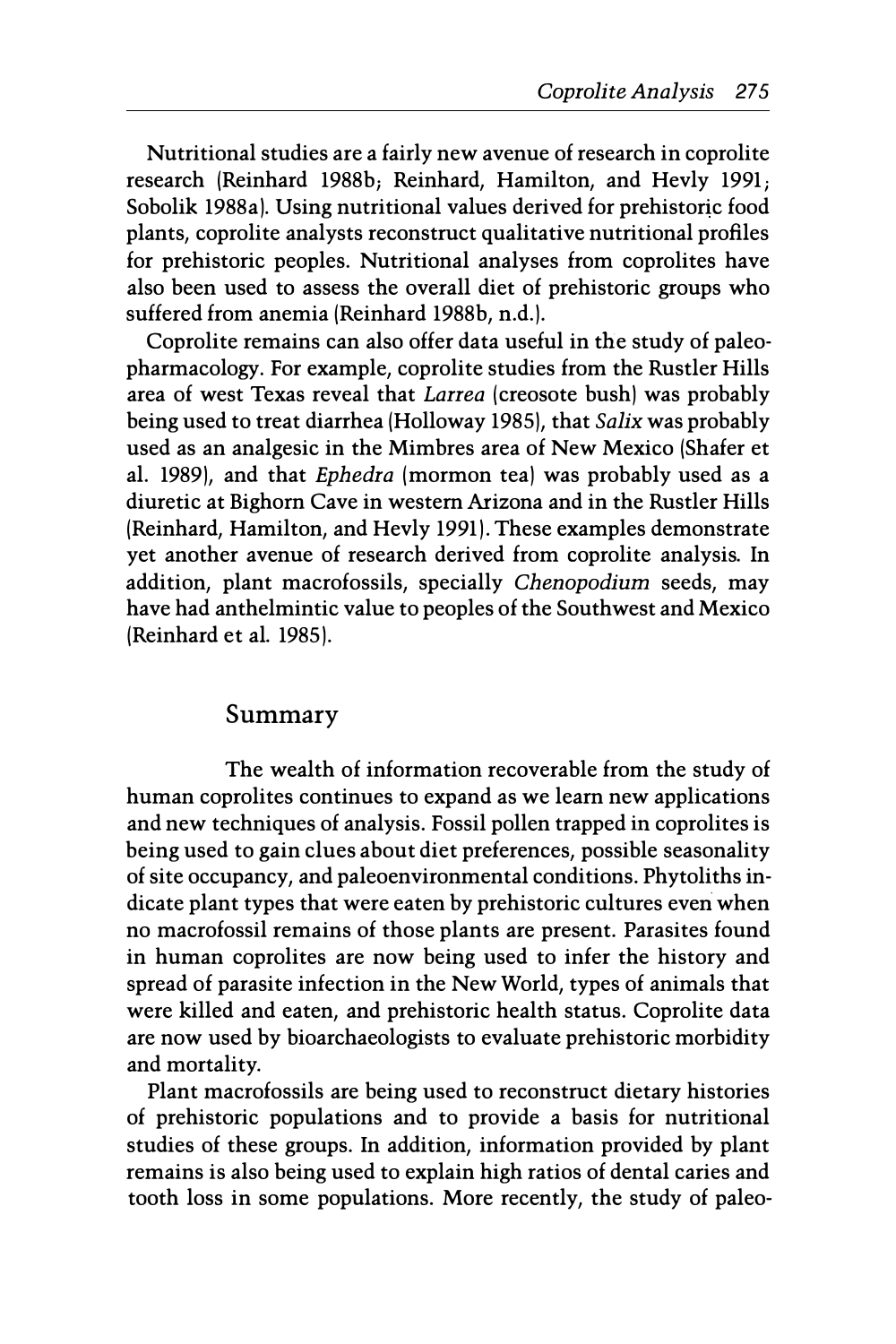pharmacology has relied upon the coprolite record for clues about the ancient use of possible medicinal plants and the diseases they may have cured.

Bones, hair, feathers, shell, scales, and other items relate to the animals collected and eaten by prehistoric groups. These data also offer clues about habitat environments in the collection area where coprolites are found, about the potential types and diversity of animals used as food, and about levels of technological development as evidenced by possible harvesting techniques.

The search for and analysis of steroids and occult blood in human coprolites are fairly new, yet offer exciting new potentials for future studies. Eventually we should be able routinely to use steroids from coprolites to derive quantified information broken down by sex. With that degree of data sophistication we will be able to examine possible gender differences in food eating habits, health, and nutrition for specific prehistoric cultural groups.

In spite of the vast amount of knowledge that can be derived from the analysis of human coprolite data, too few researchers recognize or save human coprolites or other evidence of human excrement. Even those coprolites that are saved often sit in storage for years awaiting analysis. Today there are still too few scientists trained in the techniques of coprolite extraction and analysis, but there is hope that this situation will change in the near future.

#### REFERENCES

Aasen, D. K.

| 1984 | Pollen, Macrofossil, and Charcoal Analyses of Basketmaker |
|------|-----------------------------------------------------------|
|      | Coprolites from Turkey Pen Ruin, Cedar Mesa, Utah, M.A.   |
|      | thesis. Department of Anthropology, Washington State      |
|      | University, Pullman.                                      |

Adovasio, J. M., and G. E Fry

1972 An Equilibrium Model for Culture Change in the Great Basin. In Great Basin Cultural Ecology: A Symposium, edited by M. Fowler, pp. 102-61. Reno: Desert Research Institute Publications in the Social Sciences, no. 8.

Akins, N. J.

1986 A Biocultural Approach to Human Burials from Chaco Canyon, New Mexico. Reports of the Chaco Center, no. 9. Sante Fe: National Park Service.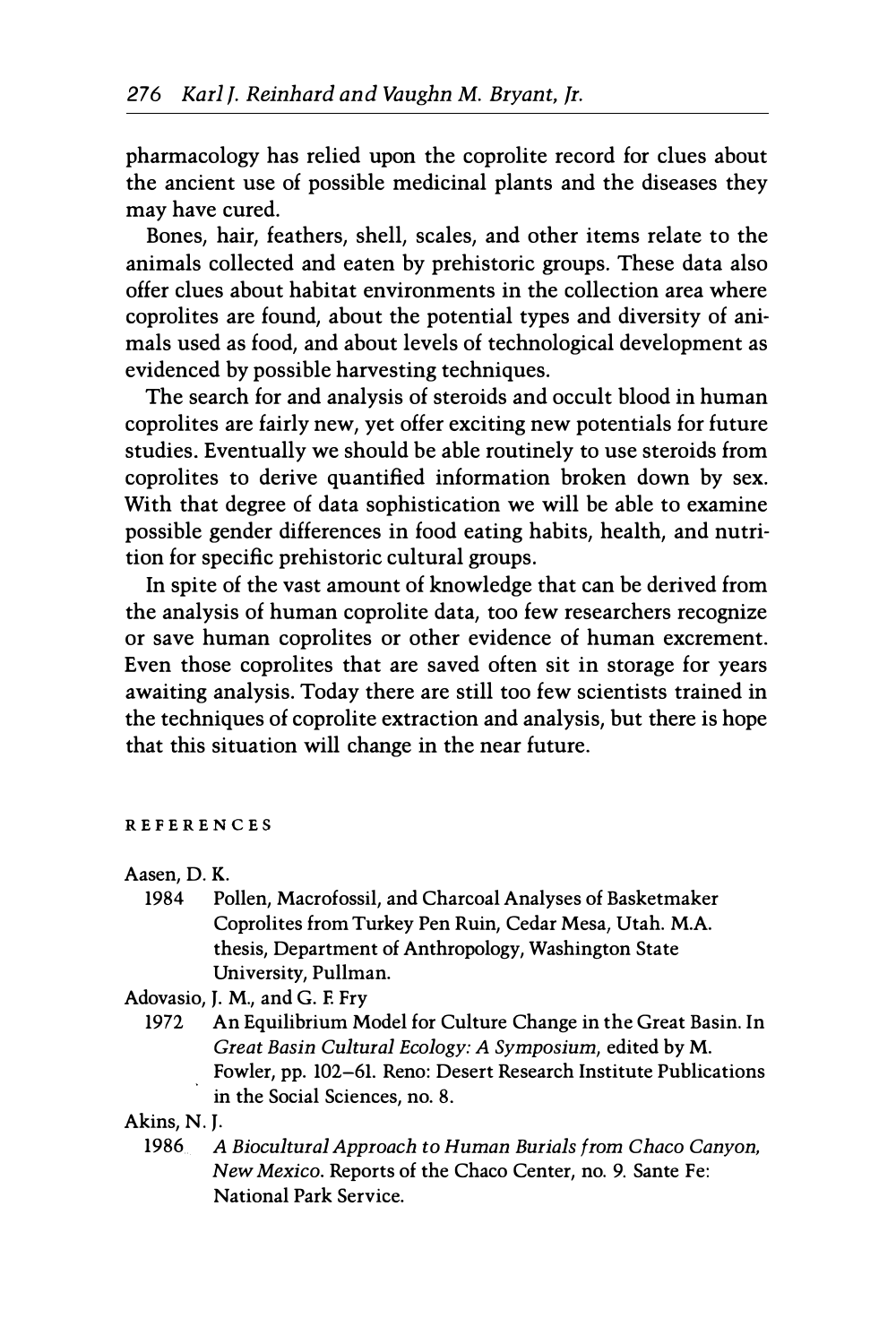#### Ambro, R. D.

1967 Dietary-Technological-Ecological Aspects of Lovelock Cave Coprolites. University of California Archeological Survey Reports 70:37-48.

Aufderheide, A. C.

- 1989 Chemical Analysis of Skeletal Remains. In Reconstruction of Life from the Skeleton, edited by M. Y. Iscan and K.A.R. Kennedy, pp. 237-60. New York: Alan R. Liss, Inc.
- Bercovitz, A. B., and S. L. Degraff

1989 Paleoendocrine Evaluation of Sex Steroid Hormones in Coprolites from Shasta Ground Sloths. American Journal of Physical Anthropology 78: 193.

- Bryant, V. M., Jr.
	- 1969 Late Full-glacial and Post-glacial Pollen Analysis of Texas Sediments. Ph.D. diss., Department of Botany, University of Texas, Austin.
	- 1974a Prehistoric Diet in Southwest Texas: The Coprolite Evidence. American Antiquity 39:407-20.
	- 1974b Pollen Analysis of Prehistoric Human Feces from Mammoth Cave, Kentucky. In Archeology of the Mammoth Cave Area, edited by P. Watson, pp. 203-9. New York: Academic Press.
	- 1974c The Role of Coprolite Analysis in Archaeology. Texas Archaeological Society Bulletin 45:1-28.
	- 1982 Archaeological and Palynological Analysis of Specimens and Materials Recovered in 1Wo Historic Period Privies and a Well in the St. Alice Revetment, St. James Parish, Louisiana. College Station: Texas A&M University Cultural Resources Laboratory Report PD-RC-92-03.
	- 1986 Prehistoric Diet: A Case for Coprolite Analysis. In Ancient Texans, edited by H. Shafer, pp. 132-45. Austin: Texas Monthly Press.
	- 1989 Pollen: Nature's Fingerprints of Plants. 1990 Yearbook of Science and the Future, pp. 92-111. Chicago: Encyclopedia Britannica.
- Bryant, V. M., Jr., and D. L. Larson
- 1968 Pollen Analysis of the Devil's Mouth Site, Val Verde County, Texas. In The Devil's Mouth Site: The Third Season, edited by B. Sorrow, pp. 57-70. Austin: Papers of the Texas Archaeological Salvage Project, no. 14.
- Bryant, V. M., Jr., and D. Morris
	- 1986 Uses of Ceramic Vessels and Grinding Implements: The Pollen Evidence. In Archaeological Investigations at Antelope House, edited by D. Morris, pp. 489-500. Washington, D.C.: National Park Service Publications in Archaeology, no. 19.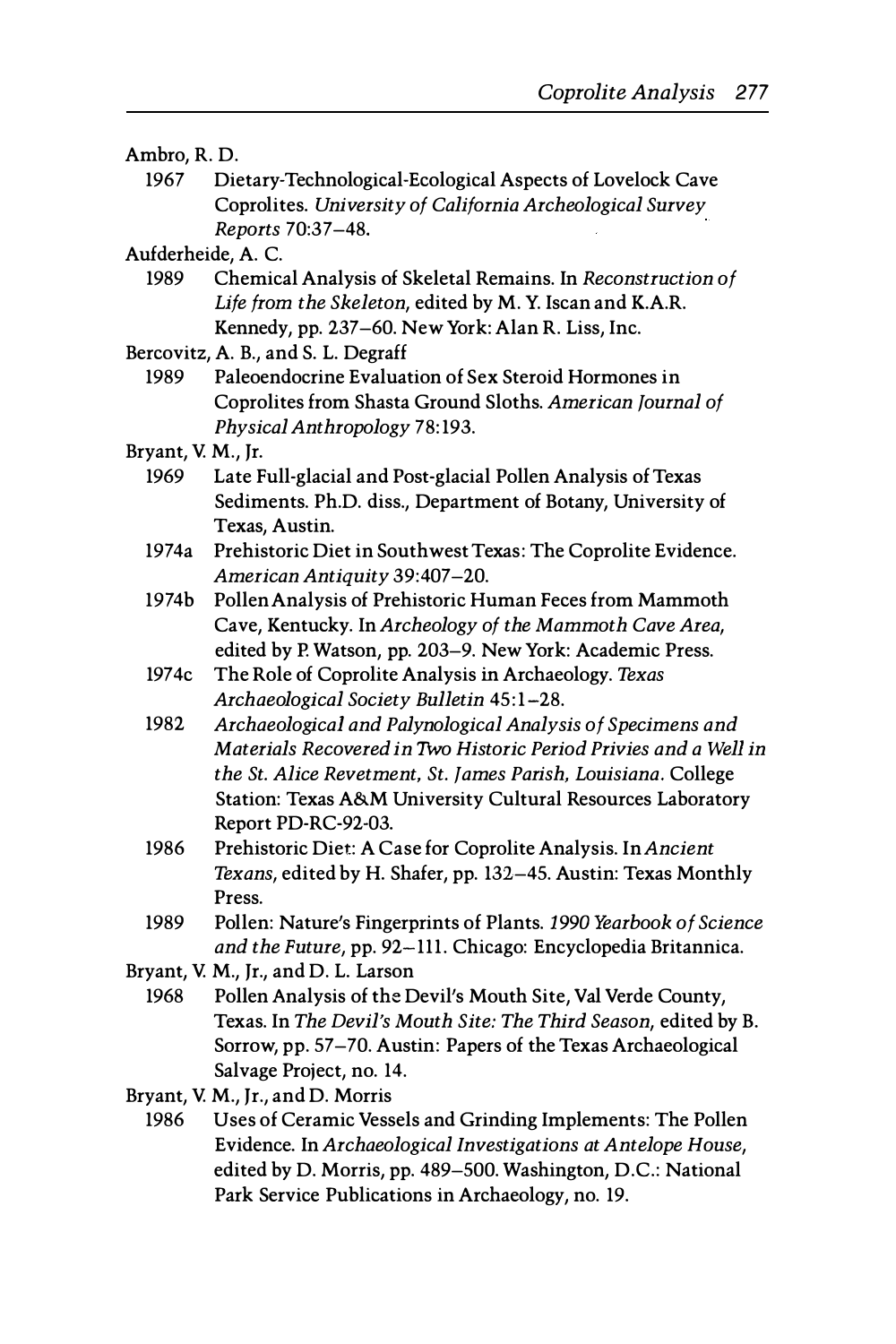|                                  | Bryant, V. M., Jr., and G. Williams-Dean                                                                                                 |  |
|----------------------------------|------------------------------------------------------------------------------------------------------------------------------------------|--|
| 1975                             | The Coprolites of Man. Scientific American 232:100-109.                                                                                  |  |
| Buckland, W.                     |                                                                                                                                          |  |
| 1829                             | On the Discovery of Coprolites, or Fossil Feces, in the Lias at                                                                          |  |
|                                  | Lyme Regis, and in other Formations. Geological Society of                                                                               |  |
|                                  | London, Transactions Series 2 (3), pt. 1:223-36.                                                                                         |  |
| Callen, E.O.                     |                                                                                                                                          |  |
| 1963                             | Diet as Revealed by Coprolites. In Science in Archaeology, edited<br>by D. Brothwell and E. Higgs, pp. 186-94. New York: Basic<br>Books. |  |
| 1965                             | Food Habits of Some Pre-Columbian Indians. Economic Botany                                                                               |  |
|                                  | $19(4): 335 - 43.$                                                                                                                       |  |
| 1967a                            | Analysis of the Tehuacan Coprolites. In The Prehistory of the                                                                            |  |
|                                  | Tehuacan Valley, vol. 1, Environment and Subsistence, edited by                                                                          |  |
|                                  | D. Byers, pp. 261-89. Austin: University of Texas Press.                                                                                 |  |
| 1967b                            | The First New World Cereal. American Antiquity 32:535-38.                                                                                |  |
| 1968                             | Plants, Diet, and Early Agriculture of Some Cave Dwelling Pre-                                                                           |  |
|                                  | Columbian Mexican Indians. Actas y Memorias del 37 Congreso                                                                              |  |
|                                  | Internacional de Americanistas 2:641-56.                                                                                                 |  |
| 1969                             | Les coprolithes de la cabane acheuleenne du Lazaret: Analyse et                                                                          |  |
|                                  | diagnostic. Memoires de la Societe Prehistorique Francaise                                                                               |  |
|                                  | $7:123 - 24.$                                                                                                                            |  |
|                                  | Callen, E. O., and T.W.M. Cameron                                                                                                        |  |
| 1960                             | A Prehistoric Diet Revealed in Coprolites. The New Scientist                                                                             |  |
|                                  | 90:35-40.                                                                                                                                |  |
| Callen, E. O., and P. S. Martin  |                                                                                                                                          |  |
| 1969                             | Plant Remains in Some Coprolites from Utah. American                                                                                     |  |
|                                  | Antiquity 34:329-31.                                                                                                                     |  |
| Castetter, E. F., and W. H. Bell |                                                                                                                                          |  |
| 1942                             | Pima and Papago Indian Agriculture. Albuquerque: University                                                                              |  |
|                                  | of New Mexico Press.                                                                                                                     |  |
|                                  | Castetter, E. F., W. H. Bell, and A. R. Grove                                                                                            |  |
| 1938                             | The Early Utilization and the Distribution of Agave in the                                                                               |  |
|                                  | American Southwest. Albuquerque: University of New Mexico                                                                                |  |
|                                  | Bulletin, no. 335.                                                                                                                       |  |
|                                  | Chame, M., L. F. Ferriera, A. Araujo, and U. Confalonieri                                                                                |  |
| 1989                             | Testing the Color Parameter of Coprolite Rehydration Solution.                                                                           |  |
|                                  | Paleopathology Newsletter 68:9-11.                                                                                                       |  |
| Clary, K.H.                      |                                                                                                                                          |  |
| 1984                             | Prehistoric Coprolite Remains from Chaco Canyon, New                                                                                     |  |
|                                  | Mexico: Inferences for Anasazi Diet and Subsistence. M.S.                                                                                |  |
|                                  | thesis, Department of Biology, University of New Mexico,                                                                                 |  |
|                                  | Albuquerque.                                                                                                                             |  |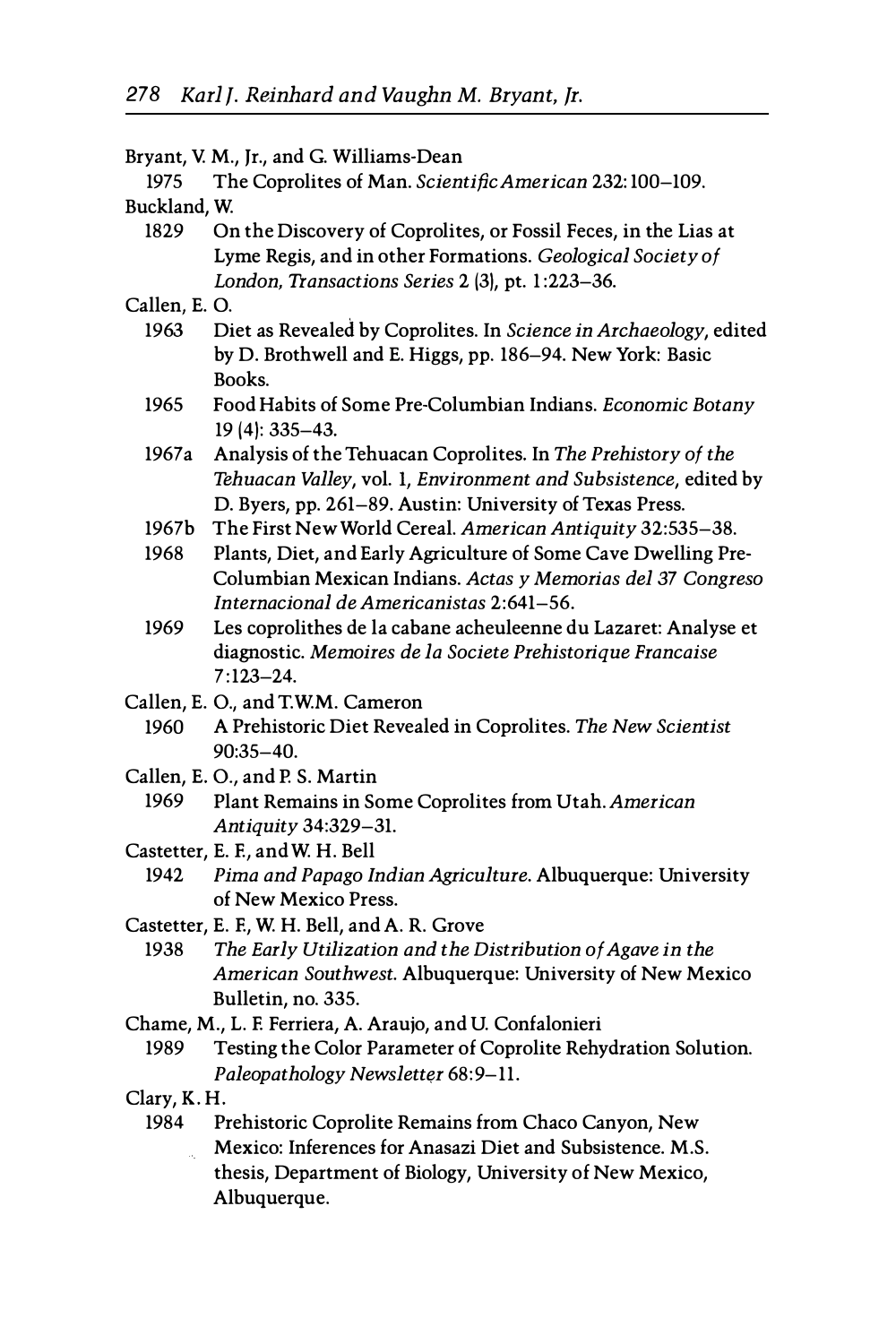#### Cowan, R. A.

1967 Lake-Margin Ecological Exploitation in the Great Basin as Demonstrated by an Analysis of Coprolites from Lovelock Cave, Nevada. In Papers in Great Basin Archaeology, 21-36. University of California Archeological Survey Reports, no. 70.

Czaplewski, N.

1985 Bone Remains from the Dust Devil Cave Feces. Appendix H in Recovery of Helminths from Prehistoric Feces: The Cultural Ecology of Ancient Parasitism, by K. J. Reinhard, pp. 1 14-20. M.S. thesis, Department of Biological Sciences, Northern Arizona University, Flagstaff.

Deagan, K.

1989 Historical Archaeology: Tracing the Waste Makers. Archaeology  $42:56-62.$ 

de Lumley, H.

- 1966 Les fouilles de Terra Amata a Nice. Bulletin du Musee d' anthropologie prehistorique de Monaco 13:29-51.
- 1969 A Paleolithic Camp at Nice. Scientific American, 220:42-50.

Douglas, C. L.

1969 Analysis of Hairs in Lovelock Cave Coprolites. In Archaeological and Paleobiological Investigations in Lovelock Cave, Nevada: Further Analysis of Human Coprolites, edited by R. Heizer and L. Napton, pp. 1-8. Berkeley: Kroeber Anthropological Society Papers, Special Publication, no. 2.

Edwards, S. K.

1990 Investigations of Late Archaic Coprolites: Pollen and Macrofossil Remains from Hinds Cave (41 VV 456), Val Verde County, Texas. M.A. thesis, Department of Anthropology, Texas A&M University.

#### Esau, Katherine

1965 Plant Anatomy. New York: John Wiley & Sons.

- Farnsworth, P., J. E. Brady, M. J. DeNiro, and R. S. MacNeish
	- 1985 A Re-evaluation of the Isotopic and Archaeological Reconstructions of Diet in the Tehuacan Valley. American Antiquity 50: 102-16.

Faulkner, C. T., S. Patton, and S. S. Johnson

- 1989 Prehistoric Parasitism in Tennessee: Evidence from the Analysis of Desiccated Fecal Material from Big Bone Cave, Van Buren County, Tennessee. Journal of Parasitology 75:461-62.
- Ferreira, L. E, U.E.C. Confalonieri, and A.J.G. Araujo
- 1988 Paleoparasitologia no Brasil. Rio de Janeiro: PEC/ENSP.
- Fries, C. R., D. K. Beidleman, and J. E Custer
- 1990 Analysis of Parasites from 19th-century Privy Contents in Wilmington, Delaware. North American Archaeologist 11: 17-27.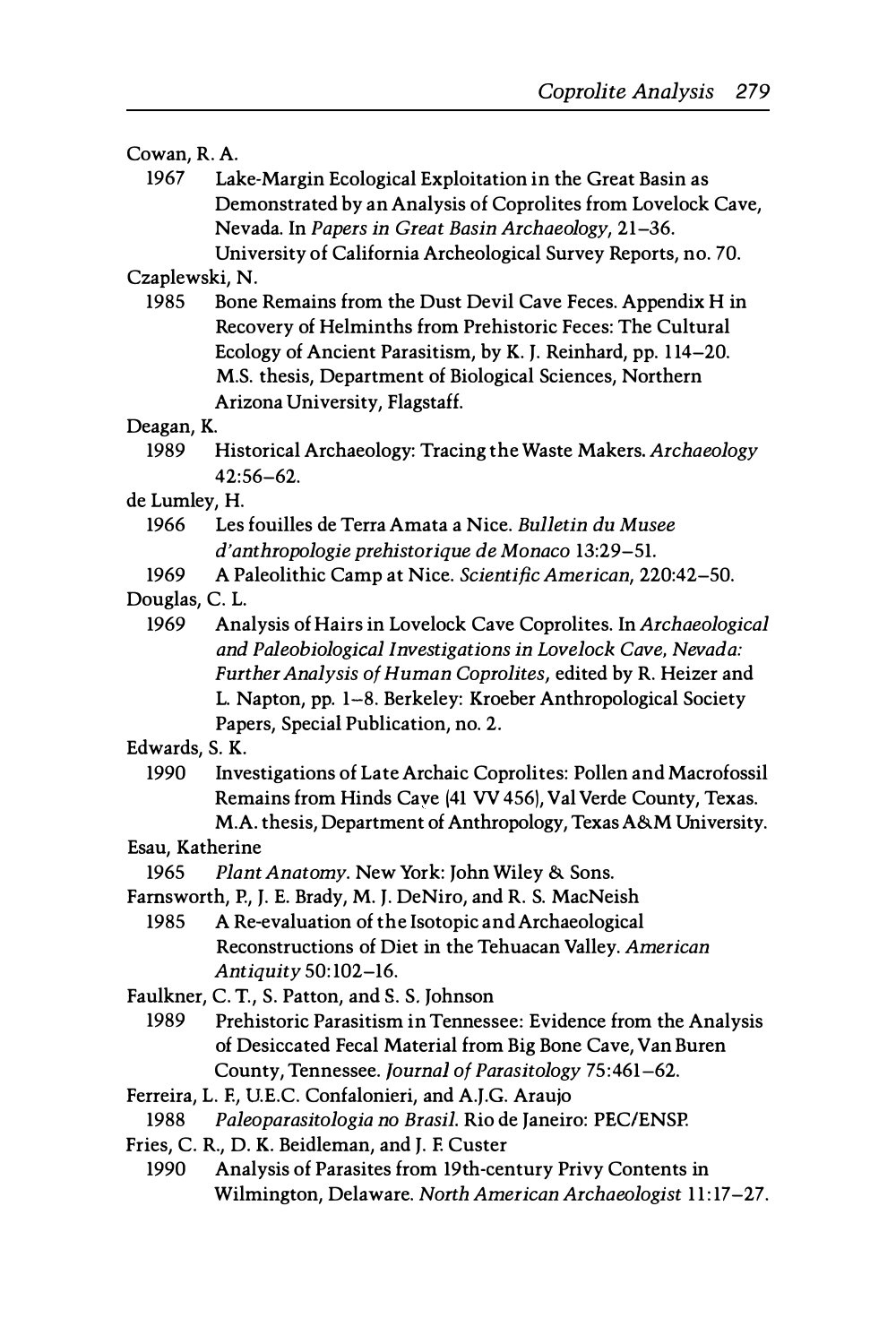#### Fry, G. E

- 1977 Analysis of Prehistoric Coprolites from Utah. University of Utah Anthropological Papers, no. 97. Salt Lake City: University of Utah Press.
- 1980 Prehistoric Diet and Parasites in the Desert West of North America. In Early Native Americans, edited by D. Bowman, pp. 325-39. The Hague: Mouton.
- 1985 Analysis of Fecal Material. In The Analysis of Prehistoric Diets, edited by R. Gilbert and J. Mielke, pp. 127-54. New York: Academic Press.
- Fry, G. E, and H. J. Hall
	- 1969 Parasitological Examination of Human Coprolites from Utah. Proceedings of the Utah Academy of Science, Arts, and Letters 36:102-5.
	- 1986 Human Coprolites. In Archaeological Investigations at Antelope House, edited by D. Morris, pp. 165-188. Washington, D.C.: National Park Service.
- Fry, G. E, and J. G. Moore
	- 1969 Enterobius vermicularis: 1O,000-year-old Human Infection. Science 166:1620.
- Gasser, R. E.
	- 1982 The Specialists' Volume: Biocultural Analyses. The Coronado Project Archaeological Investigations, no. 4. Flagstaff: Museum of Northern Arizona Research Paper, no. 23.
- Gooch, P. S.
	- 1983 Helminth Parasites. In Disease in Ancient Man, edited by G. D. Hart, pp. 205-11. Toronto: Clarke Irwin.
- Gould, R. A.
	- 1968 Chipping Stones in the Outback. Natural History 77:42-49.
- Hall, H. J.
	- 1972 Diet and Disease at Clyde's Cavern, Utah. M.A. thesis, Department of Anthropology, University of Utah, Salt Lake City.
	- 1977 A Paleoscatological Study of Diet and Disease at Dirty Shame Rockshelter, Southwest Oregon. Tebiwa 8:1-15.
- Harshberger, J. W
	- 1896 The Purposes of Ethnobotany. American Antiquity 17:73-81.
- Heizer, R. E
	- 1960 Physical Analysis of Habitation Residues. In The Application of Quantitative Methods in Archaeology, edited by R. E Heizer and S. E Cook, pp. 93-157. Viking Fund Publications in Anthropology, no. 28. Chicago: Quadrangle Books.
	- 1967 Analysis of Human Coprolites from a Dry Nevada Cave. In Papers in Great Basin Archaeology, pp. 1-20. University of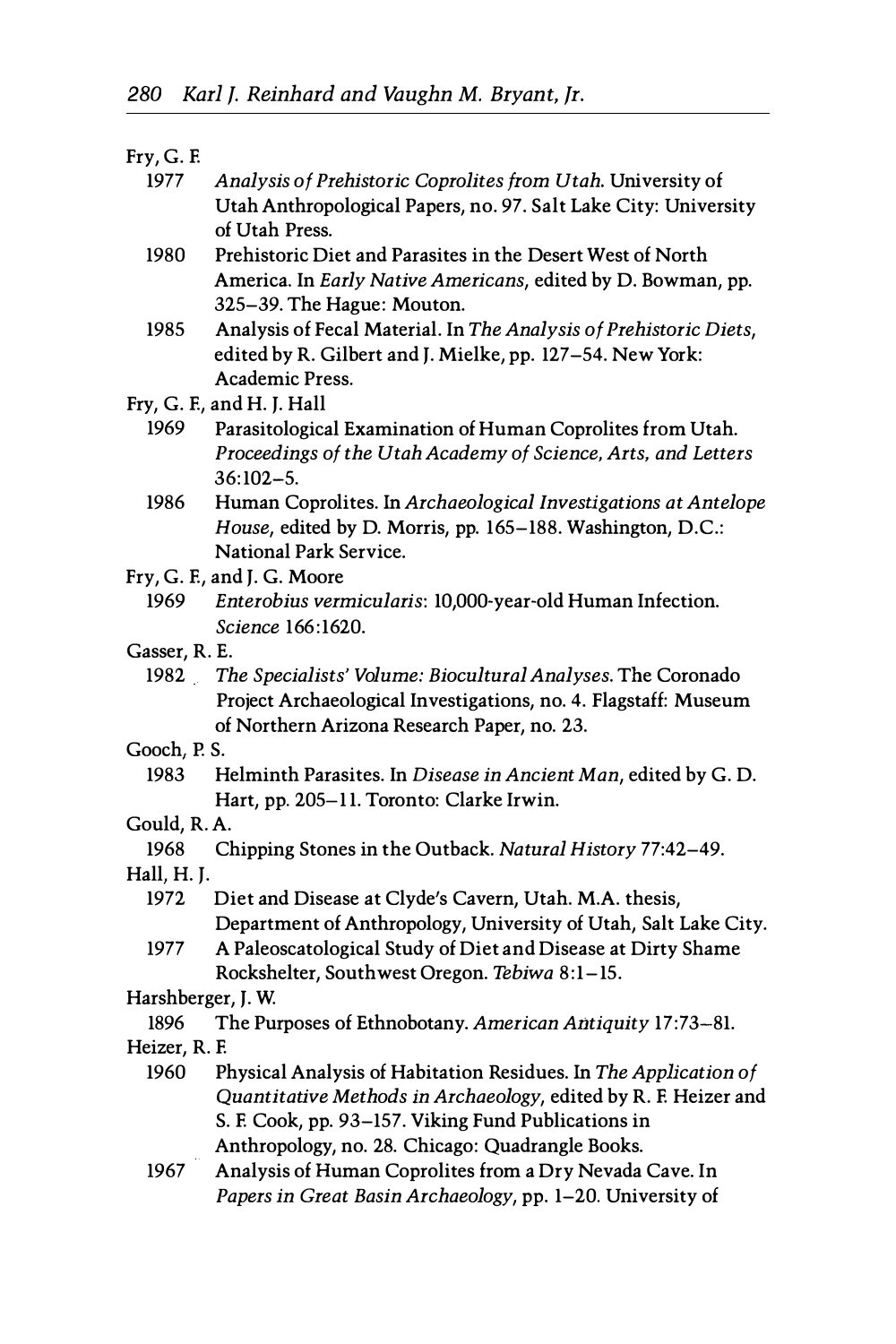California Archaeological Survey Report, no. 70.

- 1969 The Anthropology of Prehistoric Great Basin Human Coprolites. In Science in Archaeology, edited by D. Brothwell and E. Higgs, pp. 244-50. New York: Basic Books.
- Heizer, R. F., and L. K. Napton
	- 1969 Biological and Cultural Evidence from Prehistoric Human Coprolites. Science 165:563-68.

#### Herrmann, B.

- 1986 Parasitologische Untersuchung Mittelalterlicher Kloaken. In Mensch und Umwelt im Mittelalter, edited by B. Herrmann, pp. 160-69. Stuttgart: Deutsche Verlags-Anstalt.
- 1987 Parasitologisch-Epidemiologische Auswertungen Mittelalterlicher Kloaken. In Zeitschrift für Archaeologie des Mittelalters, pp. 131-61. Köln: Rheinland-Verlag.
- Herrmann, B., and U. Schultz
	- 1986 Parasitologishe Untersuchungen eines Spatmittelalterlichfruhneuzeitlichen Kloakeninhaltes aus der Lubecker Fronerei. Lubecker Schriften zur Archaologie und Kulturgeschichte 12:167-72.
- Hester, T. R.
	- 1973 A Supplementary Note on Flint-chipping with the Teeth. Newsletter of Lithic Technology 2:23.
- Hevly, R. H., R. E. Kelly, G. A. Anderson, and S. J. Olsen
	- 1979 Comparative Effects of Climate Change, Cultural Impact, and Volcanism in the Paleoecology of Flagstaff, Arizona, A.D. 900- 1300. In Volcanic Activity and Human History, edited by P. Sheets and D. Grayson, pp. 487-523. New York: Academic Press.

#### Holden, T.

- 1990 The Rehydration of Coprolites Using Trisodium Phosphate Solution: Colour Reaction and Smell. Paleopathology Newsletter  $71:9 - 12.$
- Holloway, R. G.
	- 1985 Diet and Medicinal Plant Usage of a Late Archaic Population from Culberson County, Texas. Bulletin of the Texas Archeological Society 54:320-29.

#### Horne, P. D.

1985 A Review of the Evidence of Human Endoparasitism in the Pre-Columbian New World through the Study of Coprolites. Journal of Archaeological Science 12:299-310.

#### Jennings, J. D.

1957 Danger Cave. Salt Lake City: University of Utah Anthropological Papers, no. 27.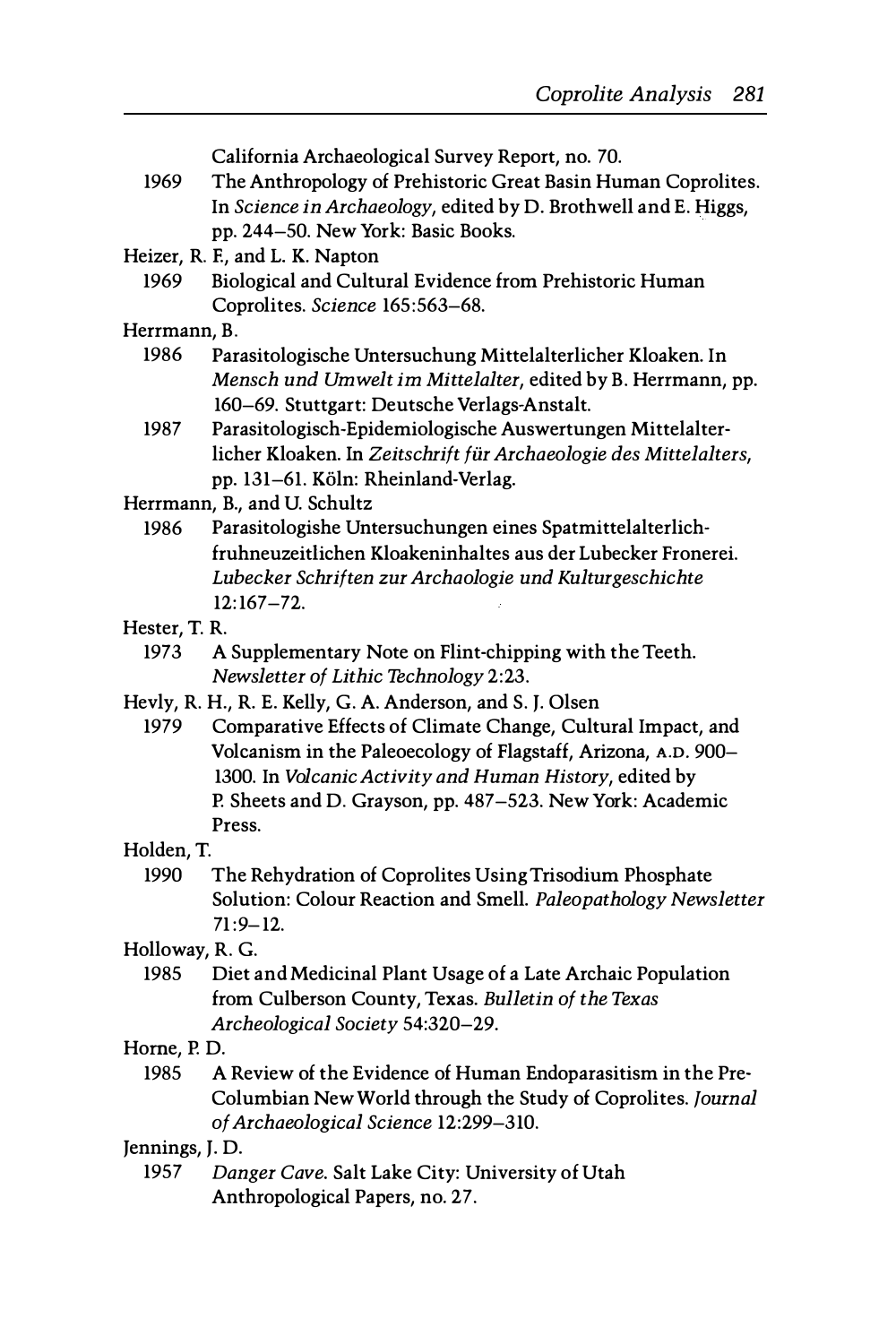Jerome, N. w., G. H. Pelto, and R. E Kandel

1980 An Ecological Approach to Nutritional Anthropology. In Nutritional Anthropology: Contemporary Approaches to Diet and Culture, edited by N. W. Jerome, R. E Kandel, and G. H. Pelto, pp. 112-41. New York: Redgrave Publishing Company.

Jones, A.K.G.

- 1985 Trichurid Ova in Archaeological Deposits: Their Value as Indicators of Ancient Feces. In Paleobiological Investigations: Research Design, Methods, and Data Analysis, edited by N.J.R. Fieller, D. D. Gilbertson, and N.G.A. Ralph, pp. 105-14. Symposia of the Association for Environmental Archaeology, no. Sb. Heslington: British Archaeological Reports International Series, vol. 266.
- 1986a Fish Bone Survival in the Digestive Systems of the Pig, Dog, and Man: Some Experiments. In Fish and Archaeology: Studies in Osteometry, Taphonomy, Seasonality, and Fishing Methods, pp. 53-61. Oxford: British Archaeological Reports International Series, no. 294.
- 1986b Parasitological Examination of Lindow Man. In Lindow Man: The Body in the Bog, edited by 1. Stead, J. Bourke, and D. Brothwell, pp. 136-39. London: British Museum Publications.
- Jones, EW.
	- 1910 Mode of Burial and Treatment of the Body. In The Archaeological Survey of Nubia, Report for 1901-1908, vol. 2, Report on the Human Remains, edited by C. Smith and B. Jones, pp. 181-220. Cairo: National Printing Department.
- Jones, J. G.
	- 1988a Middle to Late Preceramic (6000-3000 B.P.) Subsistence Patterns on the Central Coast of Peru: The Coprolite Evidence. M.A. thesis, Department of Anthropology, Texas A&.M University.
	- 1988b A Simplified Procedure for the Extraction of Silica and Calcium Oxalate Phytoliths from Plant Tissue. Phytolitharien 5:9-10.
- Jones, J. G., and V. M. Bryant, Jr.
- n.d. Preliminary Study of the Taxonomy of Some Texas Cacti Phytoliths. In Phytoliths and Taxonomy, edited by G. Rapp and S. Muhlenhouser. Minneapolis: University of Minnesota Press, forthcoming.

Jones, V. H.

- 1936 The Vegetal Remains of Newt Kash Hollow Shelter. In Rockshelters in Menifee County, Kentucky, edited by W. S. Webb and W. D. Funkhouser, pp. 147-65. Lexington: University of i<br>An
	- Kentucky Reports in Archaeology and Anthropology, vol. 3.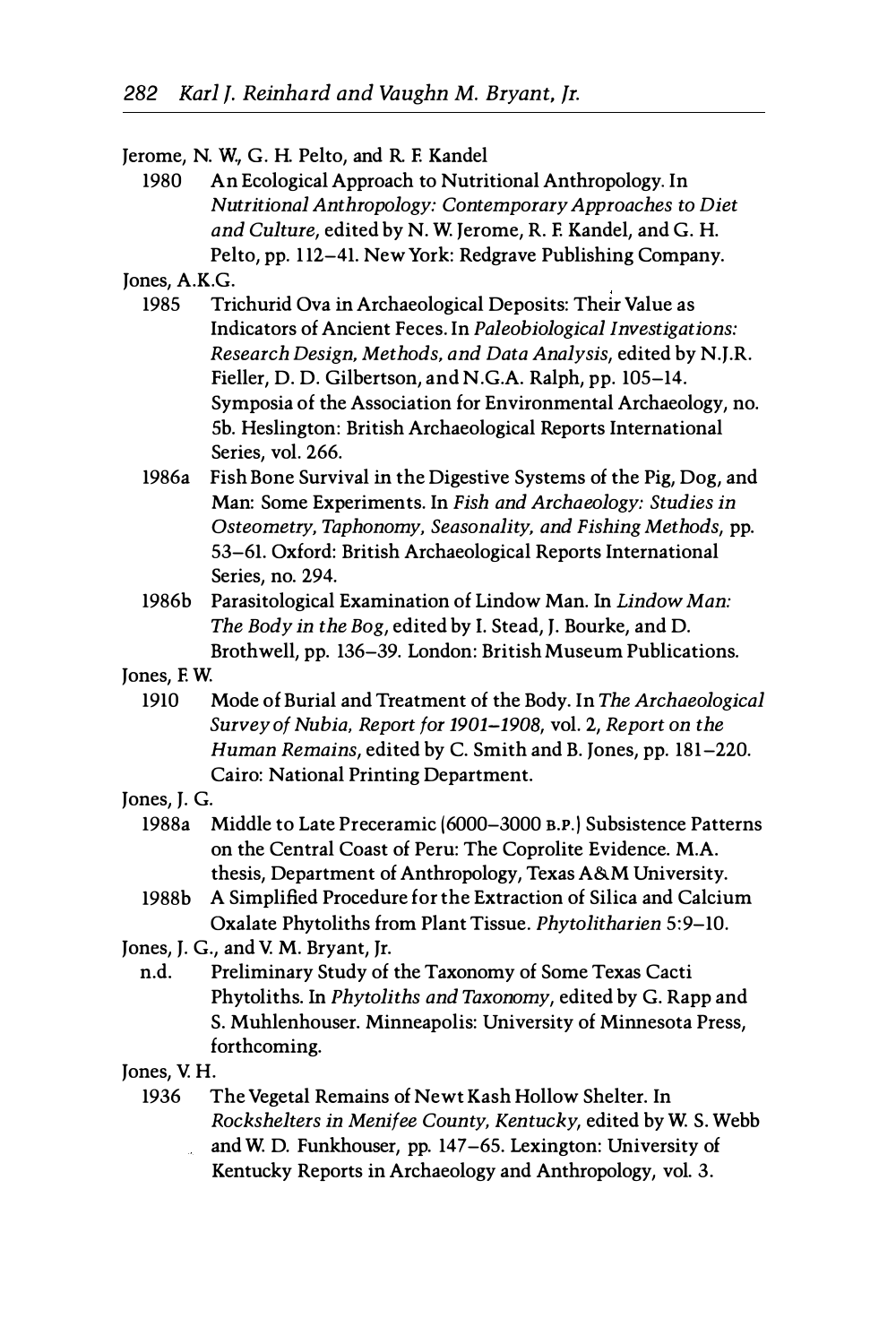#### Kelso, G.

1976 Absolute Pollen Frequencies Applied to the Interpretation of Human Activities in Northern Arizona. Ph.D. diss., Department of Anthropology, University of Arizona.

#### Kent, S.

1986 The Influence of Sedentism and Aggregation on Porotic Hyperostosis and Anemia: A Case Study. Man 21 :605-36.

#### Kliks, M. M.

- 1988 Paleoparasitological Analysis of Fecal Material from Amerindian (or New World) Mummies: Evaluation of Saprophytic Orthropod Remains. Paleopathology Newsletter 64: 7-1 1.
- Leakey, L.S.B.
	- 1971 Olduvai Gorge. Vol. 3, Excavations in Beds I and II, 1960-1963. London: Cambridge University Press.
- Lin, D. S., W. E. Conner, L. K. Napton, and R. E Heizer
- 1978 The Steroids of 2,OOO-year-old Coprolites. Journal of Lipid Research 19:215-21.
- Loud, L. L., and M. R. Harrington
	- 1929 Lovelock Cave. University of California Publications in American Archeology and Ethnology, vol. 25, no. 1.
- MacNeish, R. S.
	- 1958 Preliminary Archeological Investigations in the Sierra de Tamaulipas, Mexico. American Philosophical Society Transactions, vol. 44, no. 5.
- Martin, P. S., and E W. Sharrock
	- 1964 Pollen Analysis of Prehistoric Human Feces: A New Approach to Ethnobotany. American Antiquity 30: 168-80.

#### Miksecek, C. H.

- 1987 Formation Processes of the Archaeobotanical Record. In Advances in Archaeological Method and Theory, vol. 10, edited by M. B. Schiffer, pp. 211-47. New York: Academic Press.
- Minnis, P. E
	- 1989 Prehistoric Diet in the Northern Southwest: Macro-plant Remains from Four Corners Feces. American Antiquity 54:543-63.
- Moore, J. G., B. K. Krotoszynski, and H. J. O'Neill
	- 1984 Fecal Odorgrams: A Method for Partial Reconstruction of Ancient and Modern Diets. Digestive Diseases and Sciences 29:907-11.

#### Napton, L. K.

1969 The Lacustrine Subsistance Pattern in the Desert West. In Archaeological and Paleobiological Investigations in Lovelock Cave, Nevada: Further Analysis of Human Coprolites, edited by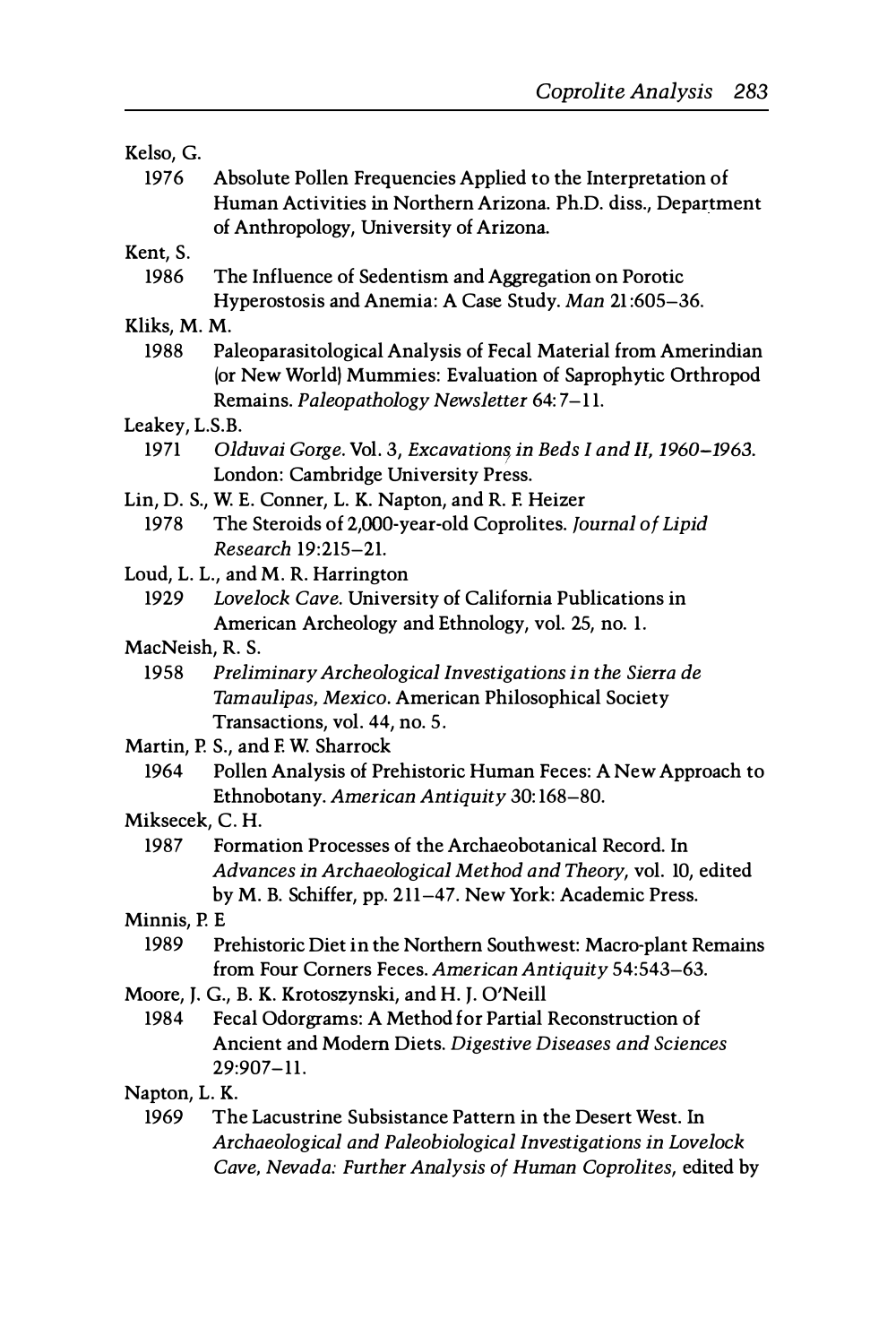R. Heizer and L. Napton, pp. 28-97. Berkeley: Kroeber Anthropological Society Papers, Special Publication, no. 2.

- Napton, L. K., and O. A. Brunetti
	- 1969 Paleoornithology of Lovelock Cave Coprolites. In Archaeological and Paleobiological Investigations in Love Lock Cave, Nevada: Further Analysis of Human Coprolites, edited by R. Heizer and L. Napton, pp. 9-18. Berkeley: Kroeber Anthropological Society Papers, Special Publication, no. 2.

#### Netolitsky, E

- 1911 Nahrungs und Heilmittel der Uragypter. Die Umschau 46:953- 56.
- 1912 Hirse und Cyperus aus dem Prehistorischen Agypten. Beihefte zum Botanischen Centralblatt 29:1-11.
- Neumann, A, and R. Holloway
	- 1989 Determination of Prehistoric Use of Arrowhead (Sagittaria, Alismataceae) in the Great Basin of North America by Scanning Electron Microscopy. Economic Botany 43:287-96.
- Nissen, K.
	- 1973 Analysis of Human Coprolites from Bamert Cave, Amador County, California. In The Archaeology of Bamert Cave, Amador County, California, edited by R. Heizer and T. Hester, pp. 65-71. Berkeley: University of California Archaeological Research Facility.
- Patrucco, R., R. Tello, and D. Bonavia
	- 1983 Parasitological Studies in Coprolites of Pre-Hispanic Peruvian Populations. Current Anthropology 24:393-94.
- Pike, A.W.
	- 1975 Parasite Eggs: The Organic Contents of Cesspit Soil from Southampton, and Their Significance for the Archaeologist and Biologist. In Excavations in Medieval Southampton 1953-1969, edited by C. Platt and R. Coleman-Smith, pp. 347-48. Leicester: Leicester University Press.

#### Piperno, D.

- 1988 Phytolith Analysis: An Archaeological and Geological Perspective. New York: Academic Press.
- Pizzi, T., and H. Schenone
	- 1954 Hallazgo de huevos de Trichuris trichiura en contendo intestinal de un corpo arquelogico Incaico. Boletin Chileno Parasitologoica 9:73-75.

## Reinhard, K. J.

1985a Recovery of Helminths from Prehistoric Feces: The Cultural Ecology of Ancient Parasitism. M.S. thesis, Department of Biology, Northern Arizona University.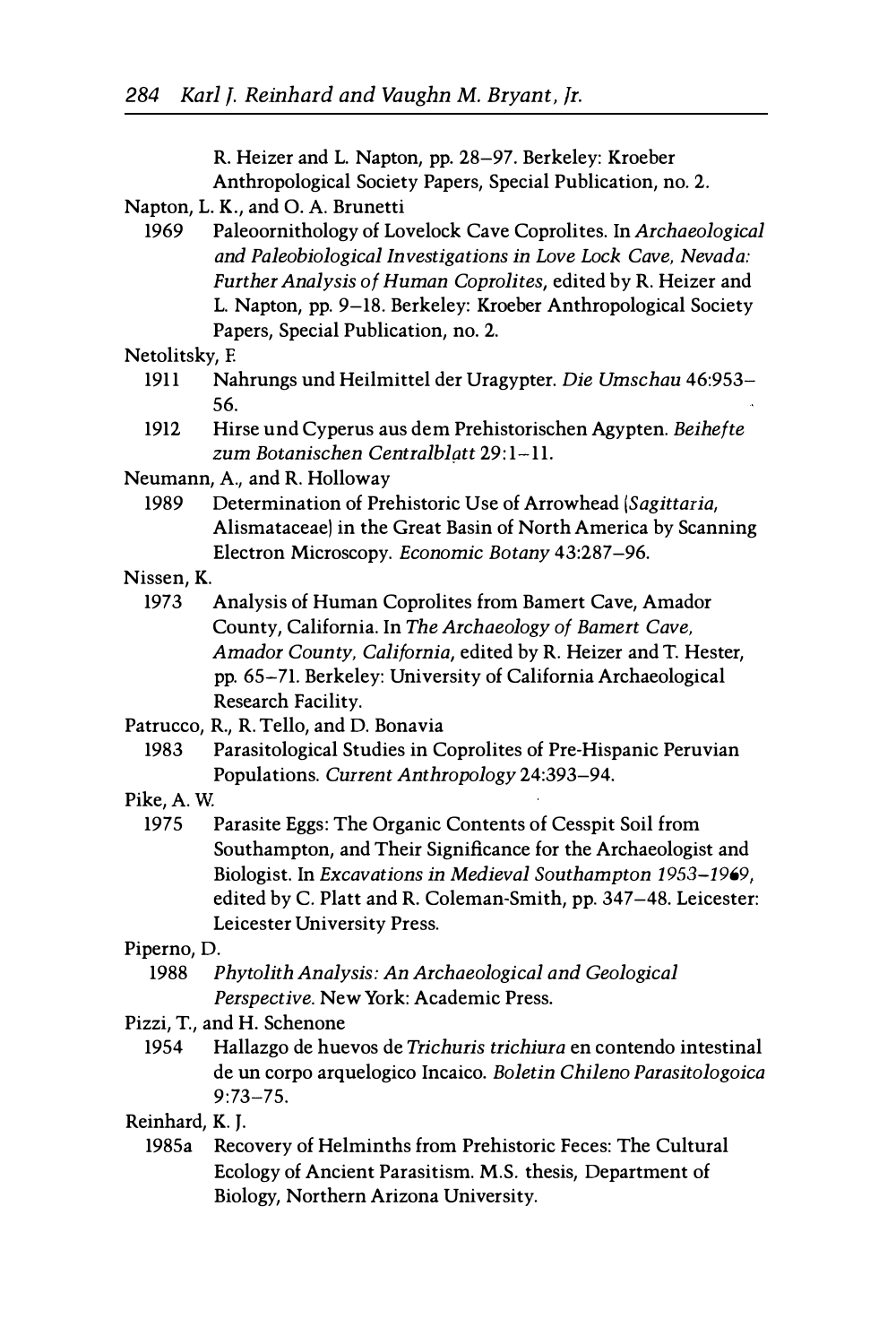- 1985b Parasitism at Antelope House: A Puebloan Village in Canyon de Chelly, Arizona. In Health and Disease of the Prehistoric Southwest, edited by C. F. Merbs and R. J. Miller, pp. 220-33. Tempe: Arizona State University Anthropological Research Papers, no. 34.
- 1985c Strongyloides stercoralis in the Prehistoric Southwest. In Health and Disease in the Prehistoric Southwest, edited by C. F. Merbs and R. J. Miller, pp. 234-42. Tempe: Arizona State University Anthropological Research Papers, no. 34.
- 1988a Cultural Ecology of Prehistoric Parasitism on the Colorado Plateau as Evidenced by Coprology. American Journal of Physical Anthropology 77:355-66.
- 1988b Diet, Parasitism, and Anemia in the Prehistoric Southwest. Ph.D. diss., Department of Anthropology, Texas A&M University.
- 1990 Archaeoparasitology in North America. American Journal of Physical Anthropology 82: 145-63.
- 1992 Parasitology as an Interpretive Tool in Archaeology. American Antiquity, in press.
- n.d. Porotic Hyperostosis and Diet: The Coprolite Evidence. In Health and Disease in the Prehistoric Southwest, vol. 2, edited by S. Rhine and R. T. Steinbock. Albuquerque: Maxwell Museum, University of New Mexico, forthcoming.
- Reinhard, K. J., J. R. Ambler, and M. McGuffie
- 1985 Diet and Parasitism at Dust Devil Cave. American Antiquity 50:20-24.
- Reinhard, K. J., J. R. Ambler, and C. R. Szuter
	- n.d. Small Animal Exploitation: Coprolite Evidence of Prehistoric Hunting Strategies. International Journal of Osteoarchaeology, forthcoming.
- Reinhard, K. J., and S. V. Barnum
	- 1991 Ancient parasitology of coastal Peru. Paper presented at the 90th annual meeting of the American Anthropological Association, Chicago.
- Reinhard K. J., R. H. Brooks, S. Brooks, and F. B. Largent, Jr.
- 1989 Diet and Environment Determined from Analysis of Prehistoric Coprolites from an Archaeological Site Near Zape Chico, Durango, Mexico. Journal of Paleopathology Monograph 1:151- 57.
- Reinhard, K. J., U. E. Confalonieri, B. Herrmann, L. F. Ferreira, and
- A. J. G. Araújo
	- 1988 Recovery of Parasite Eggs from Coprolites and Latrines: Aspects of Paleoparasitological Technique. Homo 37:217-39.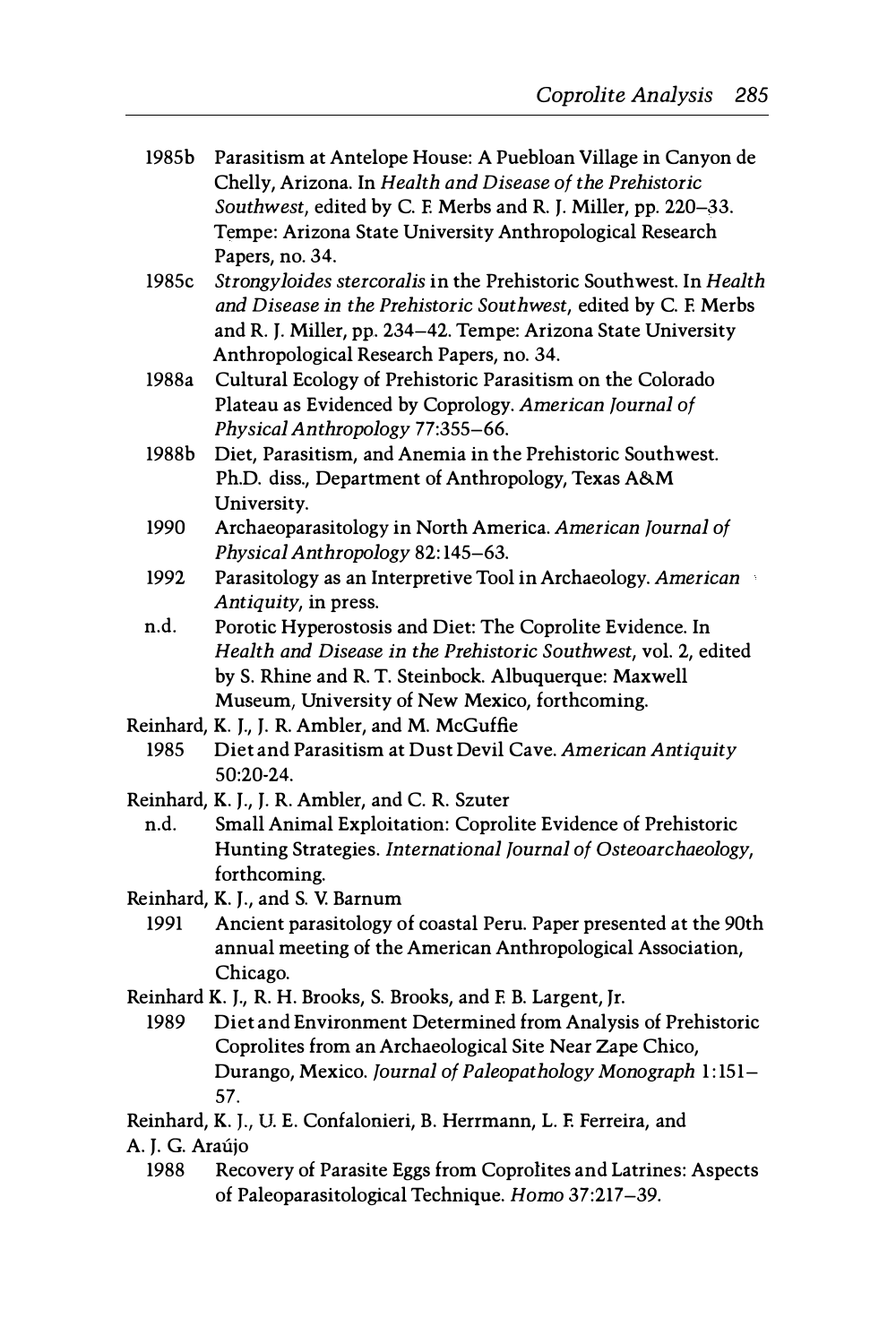- Reinhard, K. J., D. L. Hamilton, and R. H. Hevly
	- 1991 Use of Pollen Concentration in Paleopharmacology: Coprolite Evidence of Medicinal Plants. Journal of Ethnobiology 11:117-32.
- Reinhard, K. J., and R. H. Hevly
	- 1991 Dietary and Parasitological Analysis of Coprolites Recovered from Burial 5, Ventana Cave, Arizona. The Kiva 56:319-25.
- Reinhard, K. J., R. H. Hevly, and G. A. Anderson
	- 1987 Helminth Remains from Prehistoric Indian Coprolites on the Colorado Plateau. Journal of Parasitology73:630-39.
- Reinhard, K. J., and J. G. Jones
	- n.d. A Dietary and Parasitological Analysis of Coprolites from Turkey Pen Cave, a Basketmaker II Village in the Grand Gulch of Utah. In Health and Disease in the Prehistoric Southwest, vol. 2, edited by S. Rhine and R. T. Steinbock. Albuquerque: Maxwell Museum, University of New Mexico, forthcoming.
- Reinhard, K. J., J. G. Jones, and R. P. Barros
- n.d. An Archaeobiological Survey of the Lower Pecos Region in West Texas. In Health and Disease in the Prehistoric Southwest, vol. 2, edited by S. Rhine and R. T. Steinbock. Albuquerque: Maxwell Museum, University of New Mexico, forthcoming.
- Reinhard, K. J., S. A. Mrozowski, and K. A. Orloski
	- 1986 Privies, Pollen, Parasites, and Seeds: A Biological Nexus in Historic Archaeology. MASCA Journal 4:31-36.
- Riskind, D. H.
	- 1970 Pollen Analysis of Human Coprolites from Parida Cave. In Archaeological Investigations at Parida Cave, Val Verde County, Texas, edited by B. Alexander, pp. 89-101. Papers of the Texas Archeological Salvage Project, no. 19. Austin: Texas Archaeological Research Laboratory.
- Roust, N. L.
	- 1967 Preliminary Examination of Prehistoric Human Coprolites from Four Western Nevada Caves. In Papers in Great Basin Archaeology, 49-88. University of California Archaeological Survey Report, no. 70.
- Schoenwetter, J.
	- 1974 Pollen Analysis of Prehistoric Human Feces from Salts Cave, Kentucky. In The Archeology of the Mammoth Cave Area, edited by P. Watson, pp. 49-58. New York: Academic Press.
- Scott, Linda
	- 1979 Dietary Inferences from Hoy House Coprolites: A Palynological Interpretation. The Kiva 41:1-6.  $\mathcal{L}^{(1)}$
- Shafer, H. J., M. Marek, and K. J. Reinhard
	- 1989 A Mimbres Burial with Associated Colon Remains from the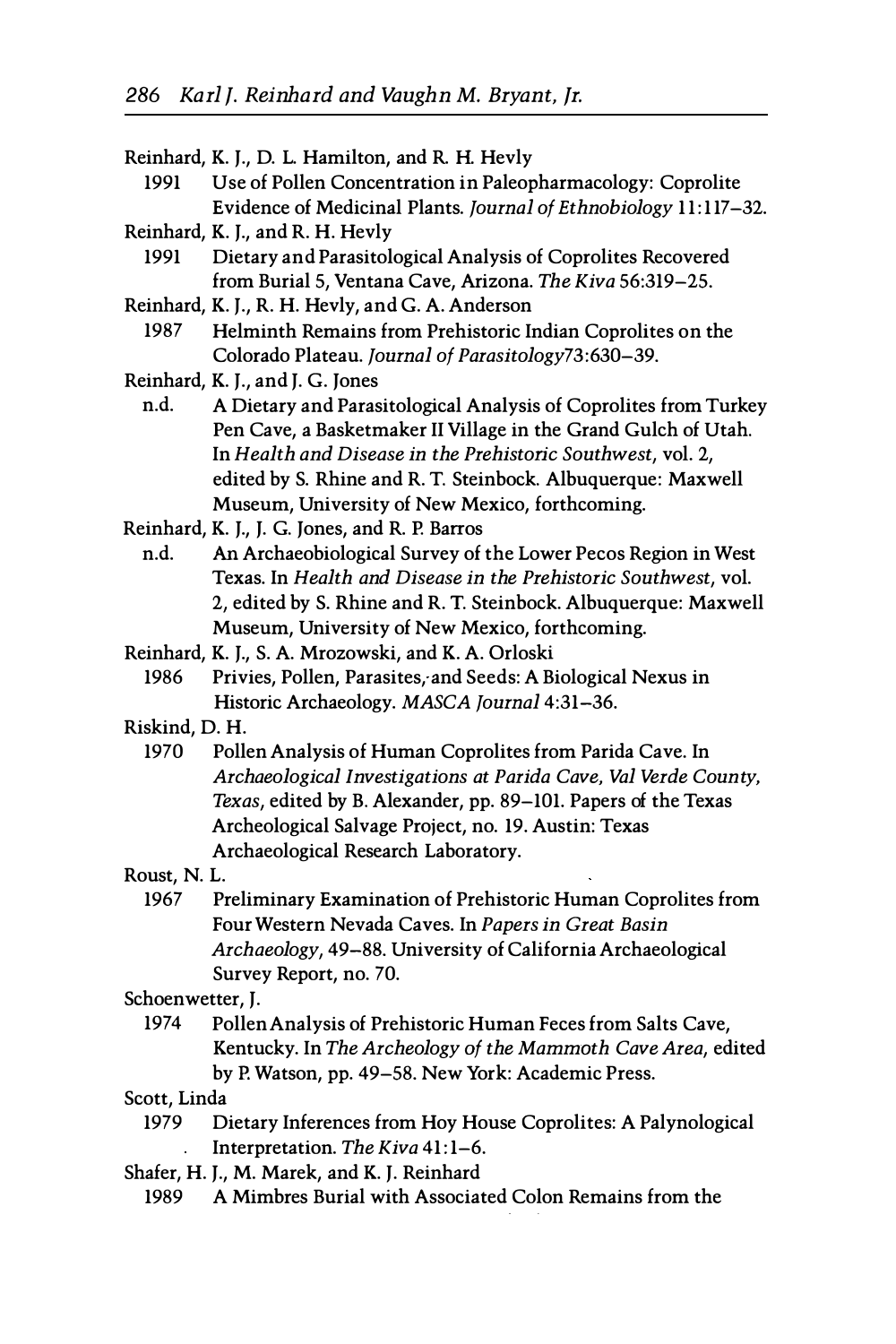NAN Ranch Ruin, New Mexico. Journal of Field Archaeology 16:17-30.

Sobolik, K.

- 1988a The Prehistoric Diet and Subsistence of the Lower Pecos Region, as Reflected in Coprolites from Baker Cave, Val Verde County, Texas. M.A thesis, Department of Anthropology, Texas A&M University.
- 1988b The Importance of Pollen Concentration Values from Coprolites: An Analysis of Southwest Texas Samples. Palynology 12:201- 14.
- Stiger, M. A
	- 1977 Anasazi Diet: The Coprolite Evidence. M.A thesis, Department of Anthropology, University of Colorado, Boulder.
- Stock, J. A
	- 1983 The Prehistoric Diet of Hinds Cave (41 VV456), Val Verde County, Texas: The Coprolite Evidence. M.A. thesis, Department of Anthropology, Texas A&M University.
- Taylor, E. L.
	- 1955 Parasitic Helminths in Medieval Remains. Veterinary Record 67:216-18.
- Trevor-Deutsch, B., and V. M. Bryant, Jr.
	- 1978 Analysis of Suspected Human Coprolites from Terra Amata, Nice, France. Journal of Archaeological Science 5:387-90.
- Tubbs, D. Y., and R. Berger
	- 1967 The Viability of Pathogens in Ancient Human Coprolites. In Papers in Great Basin Archaeology, 89-92. University of California Archeological Survey Report, no. 70.
- Turpin, S. A, M. Henneberg, and D. H. Riskind
	- 1986 Late Archaic Mortuary Practices of the Lower Pecos River Region, Southwest Texas. Plains Anthropologist 31 :295-315.
- Wakefield, E. E, and S. C. Dellinger
	- 1936 Diet of the Bluff Dwellers of the Ozark Mountains, and its Skeletal Effects. Annals of Internal Medicine 9: 1412-18.
- Walker, P.
- 1985 Anemia among Prehistoric Indians of the Southwest. In Health and Disease of the Prehistoric Southwest, edited by C. E Merbs and R. J. Miller, pp. 139-64. Tempe: Arizona State University Anthropological Research Papers, no. 34.
- Warren, S. H.
	- 1911 On a Prehistoric Interment near Walton-on-the-Naze. Essex Naturalist 16: 198-208.
- Watson, P.J., and R.A. Yarnell
	- 1966 Archaeological and Paleoethnobotanical Investigations in Salts